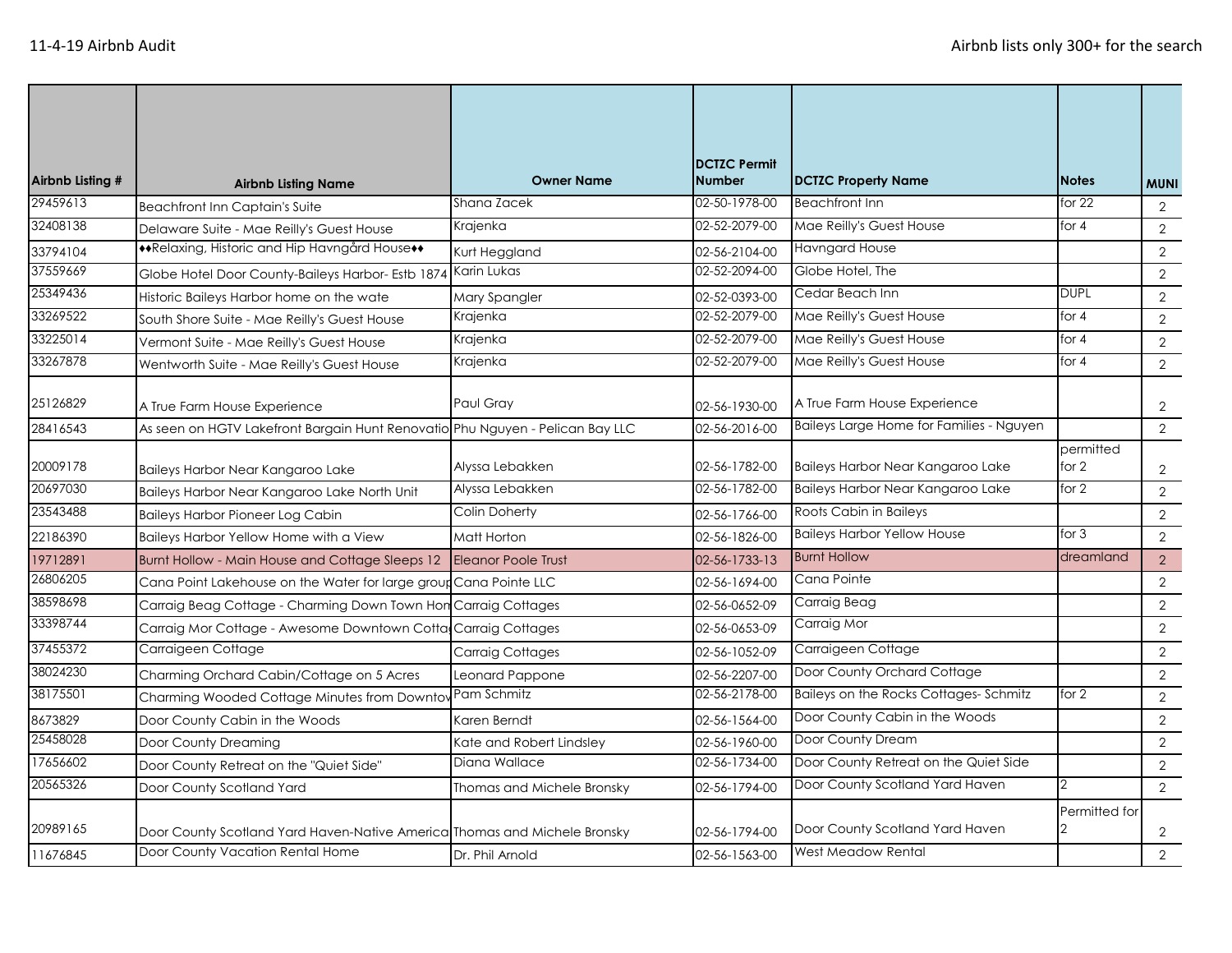| 37746737 | Harborview                                         | <b>Timothy Magnin</b>                               | 02-56-2158-06 | Harbor View - Magnin                           | <b>DCPM</b>          | $\overline{2}$ |
|----------|----------------------------------------------------|-----------------------------------------------------|---------------|------------------------------------------------|----------------------|----------------|
| 4709576  | Heart of the Door Homestead                        | Nicole Henquinet                                    | 02-56-1455-00 | Heart of the Door Homestead, LLC               |                      | $\overline{2}$ |
| 36067247 | Heyback Beach House near Cana Island               | John P & Mary S Heybach                             | 02-56-0311-02 | <b>Heybach House</b>                           | lundquist            | $\overline{2}$ |
| 1254037  | Islandview Lake House                              | Michael Servais                                     | 02-56-1893-00 | <b>Islandview Lake House</b>                   |                      | $\overline{2}$ |
| 23877408 | Lakeview Cottage in Downtown Baileys Harbor        | Christopher & Pamela Schmitz                        | 02-56-1876-00 | <b>Baileys Harbor Beach House - Schmitz</b>    |                      | $\overline{2}$ |
| 23750440 | Lighthouse Cove                                    | Maureen McGrath                                     | 02-56-1614-00 | <b>Best of Times</b>                           | Bacon                | $\overline{2}$ |
| 7069697  | Loft • Central • Comfy • Private                   | Sarah and Brian Bonovich                            | 02-56-1644-00 | Wooded Lane Guest House                        |                      | $\mathbf{2}$   |
| 28380457 | Meadowland of Baileys Harbor                       | James Weikel                                        | 32-56-2004-00 | Meadowland of Baileys Harbor                   |                      | $\overline{2}$ |
| 23205775 | NEW! Baileys Harbor Studio on Lake Michigan!       | James Dillenburg                                    | 02-56-1257-00 | <b>Shalom Stone</b>                            |                      | 2              |
| 22163978 | <b>Our Place</b>                                   | Family Style Contractor LLC                         | 02-56-0339-06 | Our Place on Kangaroo Lake                     | <b>DCPM</b>          | $\overline{2}$ |
| 19471677 | Raspberry Fields                                   | Stewart Dawson                                      | 02-56-1741-00 | Dawson Farm - Ahrens Road                      |                      | $\overline{2}$ |
| 38316622 | Rockledge Cottage - Cozy Lakeview, Walk to Town    | Pam Schmitz                                         | 02-56-2178-00 | Baileys on the Rocks Cottages-Schmitz          | permitted<br>for $2$ | 2              |
| 22163997 | Rocky Bottom Lodge                                 | Natalie & Terry McAllister                          | 02-56-0885-06 | Rocky Bottom Lodge                             | <b>DCPM</b>          | $\overline{2}$ |
| 22164003 | <b>Schook Shack</b>                                | Cole Family LLC                                     | 02-56-1607-06 | <b>Schook Shack</b>                            | <b>DCPM</b>          | $\overline{2}$ |
| 23698728 | Seculded Waterfront on North Bay                   | Eva McKee                                           | 02-56-1850-06 | Seculded Waterfront on Northbay                | <b>DCPM</b>          | $\overline{2}$ |
| 34908317 | Shakespeare apartment with a view.                 | Matt Horton                                         | 02-56-1826-00 | Cottage-Shakespeare Apt                        |                      | $\overline{2}$ |
| 24420171 | South Lane Cottage #1                              | Matt Horton                                         | 02-56-1826-00 | <b>Baileys Harbor Yellow House</b>             | permitted<br>for 3   | $\overline{2}$ |
| 24420991 | South Lane Cottage #2                              | Matt Horton                                         | 02-56-1826-00 | <b>Baileys Harbor Yellow House</b>             | permitted<br>for 3   | $\overline{2}$ |
| 28100002 | The Stone House                                    | Emil & Mary Baukert                                 | 02-56-1974-06 | Stone House - 8112 STH 57                      | <b>DCPM</b>          | $\overline{2}$ |
| 36553230 | Waterfront Pine Tree Cottage on Kangaroo Lake      | <b>Walter Fuchs</b>                                 | 02-56-1495-02 | Pine Tree by the Lake                          | lundquist            | $\overline{2}$ |
| 32437206 | Waterfront Views in Moonlight Bay                  | David & Ashley Paplham                              | 02-56-2090-00 | Sitting on the Dock of Moonlight Bay           |                      | $\overline{2}$ |
| 22164047 | Wildwood Beach Home                                | Laura Thometz                                       | 02-56-1640-06 | Wildwood Beach Home                            | <b>DCPM</b>          | $\overline{2}$ |
| 3831684  | New-Private-Secluded Home                          | <b>Patrick Donley</b>                               | 06-56-1521-00 | Donely - 6058 CTH OO                           |                      | 6              |
| 26397865 | 2 Bedroom, 1 Bath Condo overlooking lake           | Jon Pesek                                           | 08-53-1856-00 | andmark Resort Pesek.                          |                      | 8              |
| 33076453 | Bay and Breeze Door County 1 bedroom Water<br>view | Christopher and Sara Spencer                        | 08-53-1686-00 | Landmark Resort - Unit 1225 - Spencer          |                      | 8              |
| 27426270 | Bay View at the Landmark Resort                    | Dean Hellwig                                        | 08-53-1984-00 | Landmark Resort - Bay View Bungalow<br>Hellwig |                      | 8              |
| 28553484 | <b>Bayview Escape</b>                              | Lorie Scarborough - Swanky Properties 08-53-2007-00 |               | Landmark Resort - Zanky Properties LLC         |                      | 8              |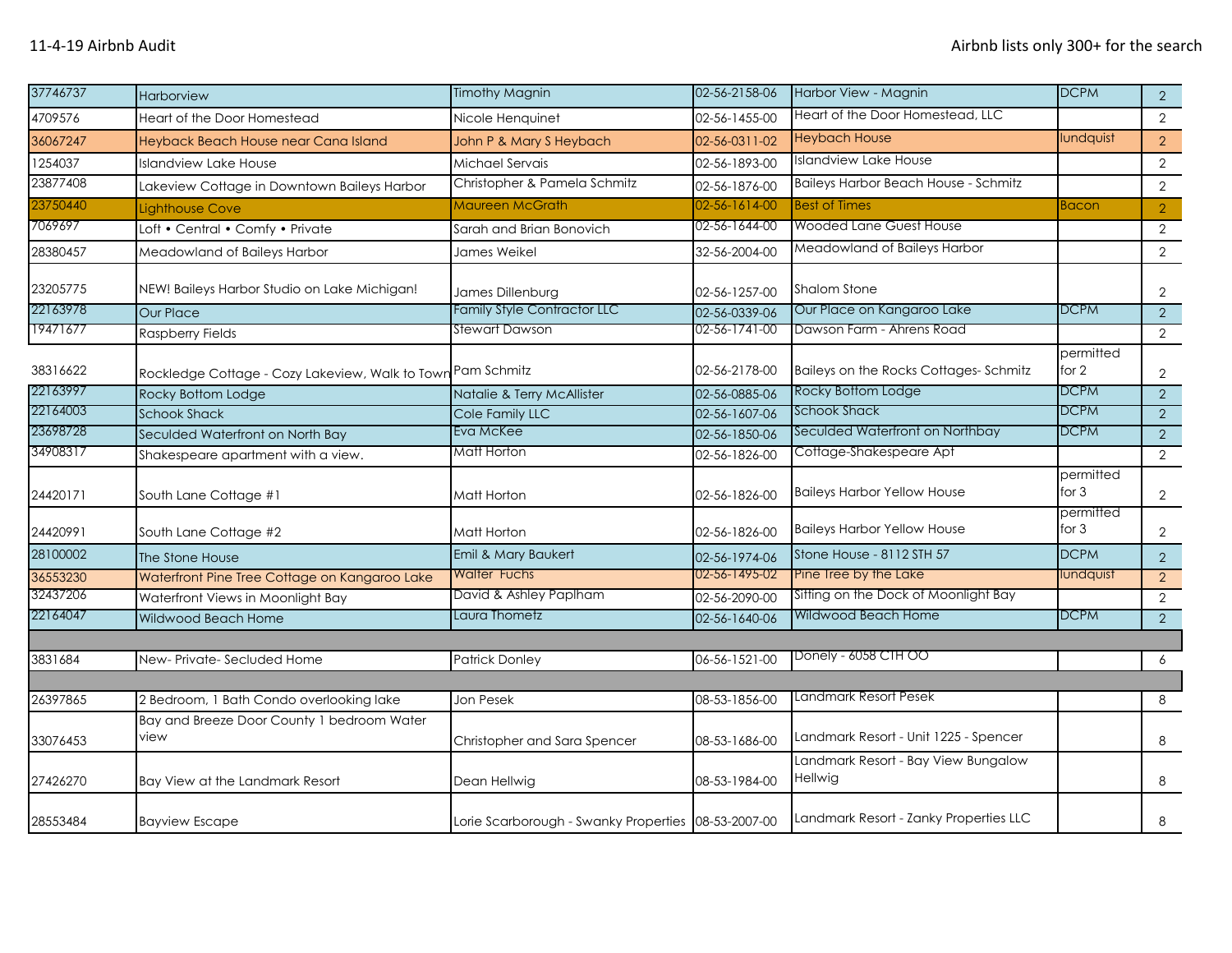|          |                                                                                                       |                                  |               | Landmark Resort-Beautiful Water View                         |                          |                |
|----------|-------------------------------------------------------------------------------------------------------|----------------------------------|---------------|--------------------------------------------------------------|--------------------------|----------------|
| 15951113 | <b>Beautiful Waterview Condo</b>                                                                      | Kathlyn Geracie                  | 08-53-1689-00 | Condo                                                        |                          | 8              |
|          | Big discount off Landmark Rates on beautiful                                                          |                                  |               |                                                              | permitted                |                |
| 21595419 | condo                                                                                                 | Jewelette Neary                  | 08-53-1817-00 | Landmark Resort-Neary                                        | for 2                    | 8              |
|          | Big discount on Landmark Resort rates on 1BR                                                          |                                  |               |                                                              | permitted                |                |
| 22011733 | condo                                                                                                 | Jewelette Neary                  | 08-53-1817-00 | Landmark Resort-Neary                                        | for $2$                  | 8              |
| 7989119  | <b>Breathtaking Water View Condo</b>                                                                  | Michael and Leigh Dicks          | 08-53-1554-00 | Landmark Resort - Dicks Rental                               |                          | 8              |
| 36355412 | Door County Getaway @Landmark Resort                                                                  | Michal & Monika Anna Chiu        | 08-53-2031-00 | Landmark Resort #2230-Peaceful one bed<br>bath - Chiu        |                          | 8              |
| 34258383 | Door County Happy Place                                                                               | Michal & Monika Anna Chiu        | 08-53-2031-00 | Landmark Resort #2230-Peaceful one bed<br>bath - Chiu        |                          | 8              |
| 27784412 | Egg Harbor Sunset Bluff Condo                                                                         | David Polich and Kristine Kappel | 08-53-1997-00 | Egg Harbor Sunset Bluff Condo                                |                          | 8              |
| 19082486 | Gorgeous Waterview overlooking the bay of green Matthew A Pidgeon                                     |                                  | 08-53-1754-00 | Landmark Resort - Pidgeon - Unit 205                         |                          | 8              |
| 28494097 | Light & Bright Bay View Retreat                                                                       | Nicholas David Barber            | 08-53-1990-00 | Landmark Resort - Nomad Ventures LLC -<br>#110               | permitted<br>for $3$     | 8              |
| 33578702 | NEW! Landmark Resort Condo w/ Spectacular View Good Faith Financial LLC - Tony Broullire08-53-1970-00 |                                  |               | Landmark Resort - Good Faith Financial -<br><b>Unit 2324</b> |                          | 8              |
| 35716622 | NEWLY LISTED - Our Other Piece of the Door                                                            | Roby Onan                        | 08-53-1652-00 | Landmark Resort - Our Piece of the Door -<br>Onan #3224      | permitted<br>for 2       | 8              |
| 33971518 | Newly Updated Lake View Escape                                                                        | Nicholas David Barber            | 08-53-1990-00 | Landmark Resort - Nomad Ventures LLC -<br>#110               | permitted<br>for $3$     | 8              |
| 13479701 | Our Piece of the Door                                                                                 | Roby Onan                        | 08-53-1652-00 | Onan #3224                                                   | for 2                    | 8              |
| 38947446 | Pelican Cove at the Landmark Resort                                                                   | John Jordan                      | 08-53-2212-00 | Landmark Resort- Mister Kaplan Invest Unit<br>1220           |                          | 8              |
| 23238045 | Quaint Door County Haven                                                                              | Mark Lorenzo                     | 08-53-1832-00 | Landmark Resort Lorenzo                                      |                          | 8              |
| 30348565 | Sand Castle - Rare 2 bed/2 ba condo at The<br><b>Landmark</b>                                         | Will Pflum                       | 08-53-1684-07 | Landmark Resort Pflum                                        | SImpleLife               | 8              |
| 34414390 | Scenic Egg Harbor Get Away                                                                            | Noble Assets Inc.                | 08-53-2123-00 | Landmark Resort - Noble Assets Inc #1226                     |                          | 8              |
| 30348557 | Seas the Bay - time for summer in Egg Harbor!                                                         | <b>Michael White</b>             | 08-53-1834-07 | Landmark Resort White                                        | SImpleLife               | 8 <sup>°</sup> |
| 18287078 | Serene 1 Bed 1 Bath Condo w/ Woods View                                                               | <b>Brian Wiegland</b>            | 08-53-1688-00 | Landmark Resort - Door County Getaways-<br>Wiegand           | permitted<br>for 4 units | 8              |
| 26631795 | Serene Lake Retreat                                                                                   | Natalia Luque                    | 08-53-1929-00 | Landmark Luque Unit 1232                                     |                          | 8              |
| 33972329 | Serene Lake View Condo                                                                                | Nicholas David Barber            | 08-53-1990-00 | Landmark Resort - Nomad Ventures LLC -<br>#110               | permitted<br>for $3$     | 8              |
| 6677520  | Sunset Bluff Getaway in Egg Harbor                                                                    | Michael & Christina Hauge        | 08-53-0384-00 | Sunset Bluff Condo - Unit 2- Hauge                           |                          | 8              |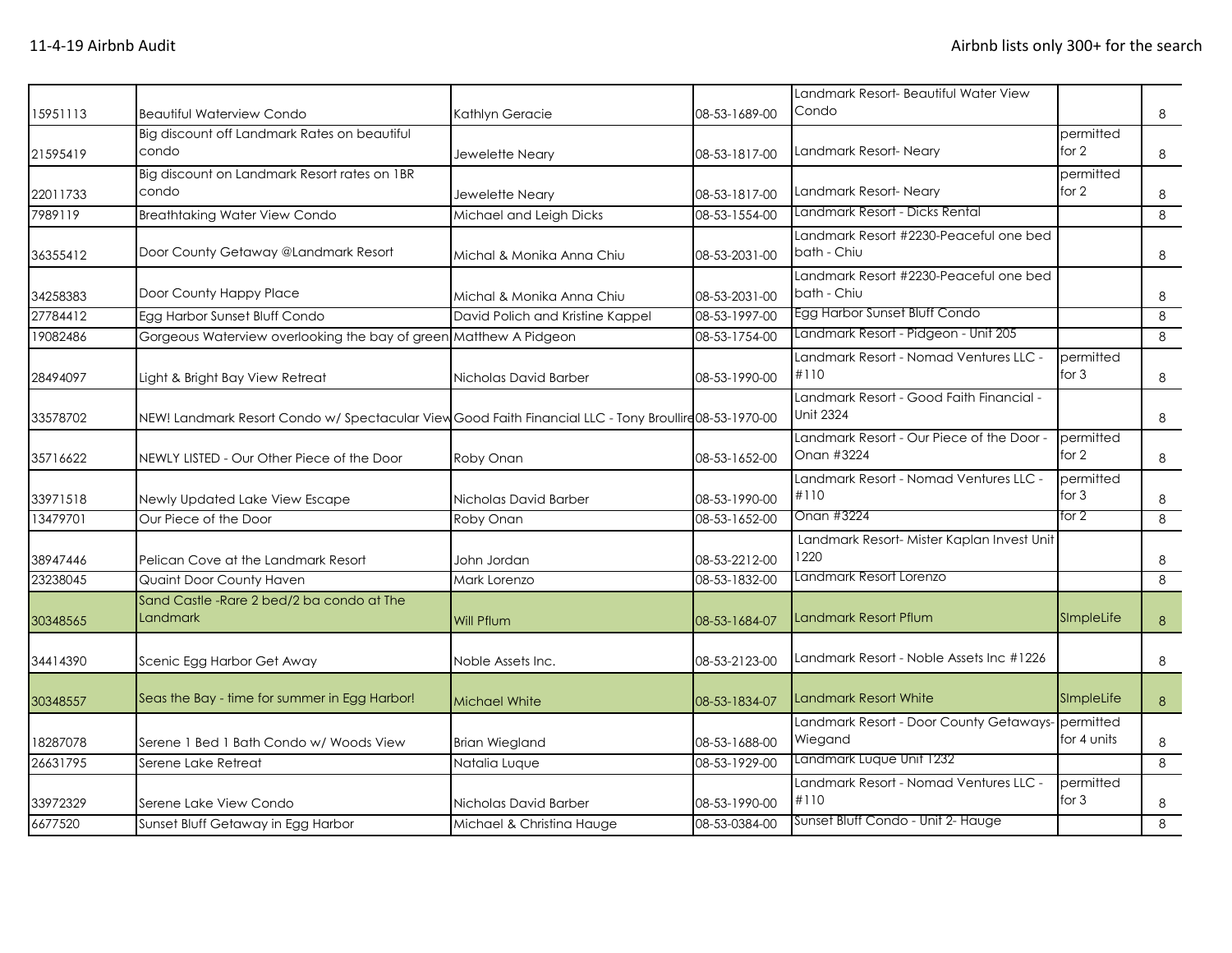| 4950769  | The Treehouse at Plum Bottom                                | Chad Luberger/ Marlyn & Pamela<br>Moore              | 08-56-1284-00 | The Treehouse at Plum Bottom/The<br>Carriage House at Plum Bottom | permitted<br>for two units<br>owner is<br>hedging<br>bets with<br>three listings | 8 |
|----------|-------------------------------------------------------------|------------------------------------------------------|---------------|-------------------------------------------------------------------|----------------------------------------------------------------------------------|---|
| 26360966 | *NEW listing* Shimmering Water cottage on the<br>Lake       | Robert Ray                                           | 08-56-2161-00 | Shimmering Water Cottage                                          |                                                                                  | 8 |
| 35570795 | A Waterfront home   Lieffort Lodge   Door County            | James R Lieffort                                     | 08-56-2145-17 | Lieffort Lodge                                                    | Restassure                                                                       | 8 |
| 24133770 | <b>Bluff Cottage Sunsets NEW CONSTRUCTION Egg</b><br>Harbor | Gail Bergman                                         | 08-56-1874-00 | <b>Bluff Cottage</b>                                              | permitted<br>for 4 units                                                         | 8 |
| 13606442 | Cozy Farmhouse Studio                                       | Renee Schwaller and Steve Beaudot                    | 08-56-1649-00 | Farmhouse Studio                                                  |                                                                                  | 8 |
| 26020119 | Door Haven                                                  | Ronald & Christine Puszynski                         | 08-56-0099-02 | Door Haven                                                        | lundquist                                                                        | 8 |
| 17748137 | Egg Harbor Cottage on the Waters of Green Bay               | Patti Jo Hedeen                                      | 08-55-0302-00 | Sunset on Bay Shore                                               |                                                                                  | 8 |
| 20123459 | NEW! 2BR Egg Harbor House on 2 Acres!                       | Kerri Zergoski                                       | 08-56-1768-00 | Lodge 42                                                          |                                                                                  | 8 |
| 22339046 | <b>Ohlson Chateau</b>                                       | David Ohlson - Charles Chilcote                      | 08-56-0729-06 | Ohlson Chateau                                                    | <b>DCPM</b>                                                                      | 8 |
| 25729564 | Pebble Beach House                                          | Edgar and Nancy Muenzer TRUST - Victo08-56-1962-00   |               | Pebble Beach House                                                |                                                                                  | 8 |
| 20403760 | Pet friendly Applewood cottage in Egg Harbor                | Sharon Hughes                                        | 08-55-0093-00 | Applewood Cottage                                                 |                                                                                  | 8 |
| 16987204 | Relaxing Nostalgic Log Home "Green Apple Lodge"             | Patricia Culliton                                    | 08-56-1715-00 | Green Apple Lodge                                                 |                                                                                  | 8 |
| 15399898 | Relaxing Waterfront Door County Lake House                  | Brianne & Barry Tegel                                | 08-56-1707-00 | Door County Lake House Tegel                                      |                                                                                  | 8 |
| 29054697 | <b>Stones Throw</b>                                         | <b>Jeff Garbers</b>                                  | 08-56-1396-07 | <b>Stone's Throw</b>                                              | SImpleLife                                                                       | 8 |
| 29054699 | <b>Stony Shore Cabin</b>                                    | <b>Jeff Garbers</b>                                  | 08-56-1395-07 | <b>Stony Shores</b>                                               | SImpleLife                                                                       | 8 |
| 22164013 | <b>Sunset Sanctuary</b>                                     | Daniel & Wanda Kupsco                                | 08-56-1566-06 | Sunset Sanctuary                                                  | <b>DCPM</b>                                                                      | 8 |
| 7340588  | The Cabin at Plum Bottom                                    | Chad Luberger/ Marlyn & Pamela<br>Moore              | 08-56-1284-00 | The Treehouse at Plum Bottom/The<br>Carriage House at Plum Bottom | permitted<br>for two units<br>owner is<br>hedging<br>bets with<br>three listings | 8 |
| 28614069 | The Cabin at Shady Grove                                    | Maureen Gribble                                      | 08-56-1925-00 | <b>Shady Grove Gribble</b>                                        |                                                                                  | 8 |
| 8163799  | The Cottage at Plum Bottom                                  | Chad Luberger/ Marlyn & Pamela Moo 08-56-1284-00     |               | Carriage House at Plum Bottom                                     | for two units                                                                    | 8 |
| 30973479 | White Cliff Landing                                         | Aymee and David Balison - Balison Join 08-56-2034-06 |               | White Cliff Landing                                               | <b>DCPM</b>                                                                      | 8 |
|          |                                                             |                                                      |               |                                                                   |                                                                                  |   |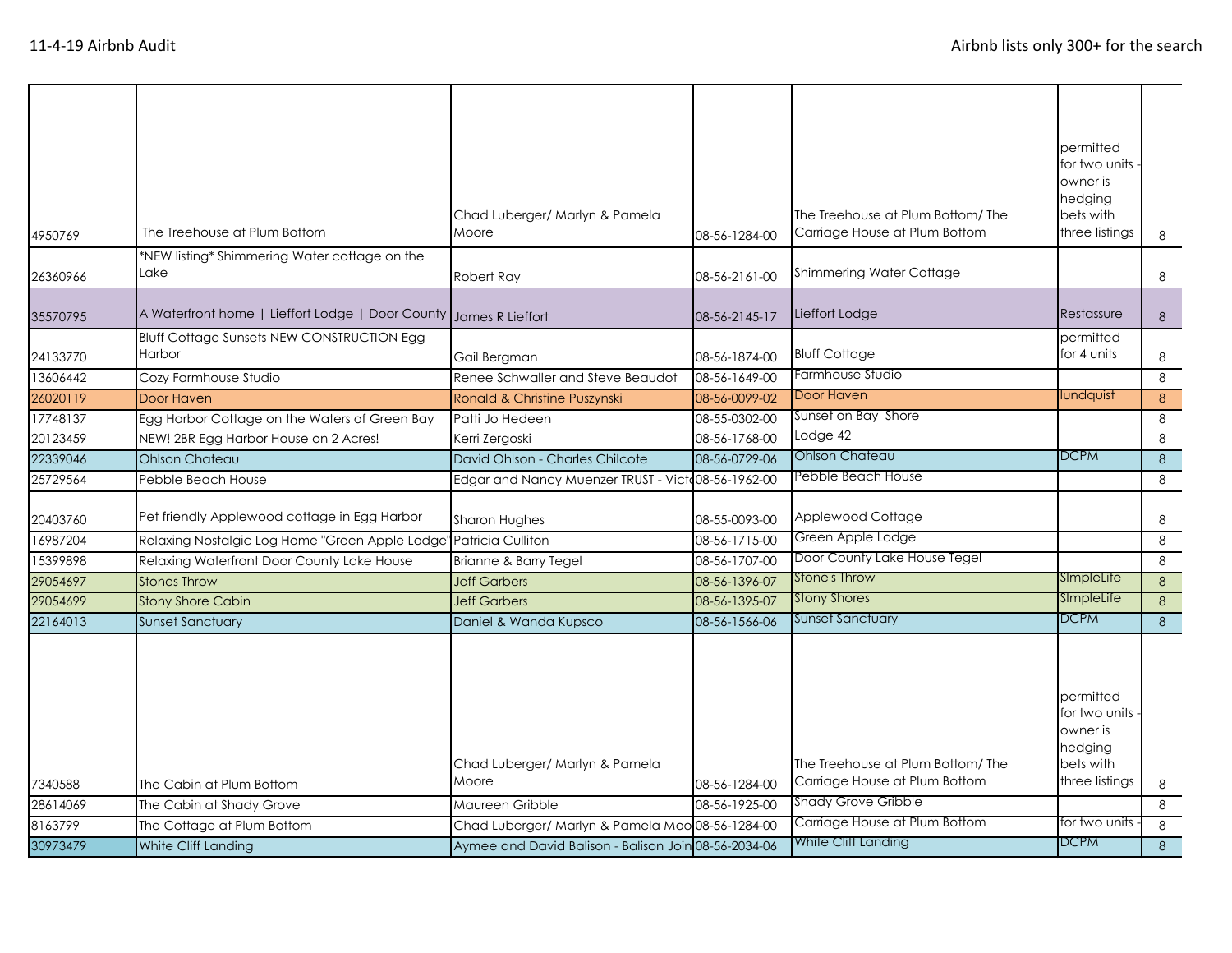| 22164041 | Whitestone at the Water                               | Sara Steinhardt & Jon Chapman  | 08-56-1316-06 | Whitestone at the Water                         | <b>DCPM</b>              | 8              |
|----------|-------------------------------------------------------|--------------------------------|---------------|-------------------------------------------------|--------------------------|----------------|
| 22083085 | Woodwalk Retreat                                      | Andrew and Jillaine Seefeldt   | 08-56-1873-00 | Woodwalk Retreat                                |                          | 8              |
| 19117481 | O.B.P. Baliwick Unit                                  | Claire & Frank Murphy          | 08-59-1233-16 | Off the Beaten Path                             | permitted<br>for 4 units | $\bf 8$        |
| 19119678 | O.B.P. Bunk Unit                                      | Claire & Frank Murphy          | 08-59-1233-16 | Off the Beaten Path                             | permitted<br>for 4 units | $\bf 8$        |
| 19123032 | O.B.P. Kornerstone Unit                               | Claire & Frank Murphy          | 08-59-1233-16 | Off the Beaten Path                             | permitted<br>for 4 units | 8              |
| 19120828 | O.B.P. Wildside Unit                                  | Claire & Frank Murphy          | 08-59-1233-16 | Off the Beaten Path                             | permitted<br>for 4 units | 8              |
|          |                                                       |                                |               |                                                 |                          |                |
| 36691575 | <b>Sunset View Apartment</b>                          | Sarah Hastings-Sawyer          | 09-50-0115-00 | Egg Harbor Lodge                                | permitted<br>for $25$    | 9              |
| 17121280 | Awesome Sunset Condo                                  | <b>Christine Crowley</b>       | 09-53-0549-16 | Awesome Sunset Condo - Ridgewood<br>Condo 5     | Lighthouse               | 9              |
| 19113075 | Awesome Sunset Condo TOO                              | Claire & Frank Murphy          | 09-53-1445-16 | Awesome Sunset Condo TOO                        | Lighthouse               | $\overline{9}$ |
| 9602336  | Downstown Sunset View Apartment                       | Kathy Navis                    | 09-53-1576-00 | Sunset View Apartment                           | permitted<br>for 4       | 9              |
| 11512240 | Gorgeous View ~ Walk to Town                          | Melanie and Richard Parsons    | 09-53-1609-00 | Ridgewood Bluff Condo - Parson                  |                          | 9              |
| 20770425 | Green Door Inn Unit #5                                | Kathy Navis                    | 09-53-1576-00 | Sunset View Apartment                           | permitted<br>for $4$     | 9              |
| 20771252 | Green Door Inn Unit #6                                | Kathy Navis                    | 09-53-1576-00 | Sunset View Apartment                           | permitted<br>for $4$     | 9              |
| 25688306 | Modern, updated, Door County condo with pool!         | Michael and Georgina Styke     | 09-53-1959-00 | Anchorage Condo - Style                         |                          | 9              |
| 15922477 | Treehouse Appartment                                  | Kathy Navis                    | 09-53-1576-00 | Sunset View Apartment                           | permitted<br>for $4$     | 9              |
| 22846687 | <b>Bay Tree Loft</b>                                  | <b>Jill Sommers</b>            | 09-56-1839-00 | Bay Tree Loft                                   |                          | 9              |
| 23769295 | <b>Church Street House</b>                            | Kaaren Northrup - SWNKCN LLC   | 09-56-1881-16 | Church Street House                             | Lighthouse               | 9              |
| 28027474 | Door County Designer Cottage, wooded yard by<br>beach | Shawn and Sonny Hennessy       | 09-56-2010-00 | Cottage - Hennessy                              |                          | 9              |
| 34708260 | Door County Retreat, Sunset Views, Egg Harbor         | Mark and Elizabeth Sternig     | 09-56-2146-00 | Door County Retreat-Sunset Views- Egg<br>Harbor |                          | 9              |
| 13812976 | Egg Harbor Bluffwood House                            | Claire & Frank Murphy          | 09-56-1232-00 | <b>Blluffwood House</b>                         |                          | $\overline{9}$ |
| 20360386 | Egg Harbor Hideaway                                   | RME Holdings - Robert Esposito | 09-56-1780-00 | Egg Harbor Hideaway                             | permitted<br>for $2$     | 9              |
| 13589290 | Egg Harbor Log Cabin                                  | Karen Berndt                   | 09-56-1646-00 | Egg Harbor Log Cabin                            |                          | 9              |
| 22280403 | Lighthouse Place                                      | Frank & Claire Murphy          | 09-56-1830-16 | Lighthouse Place                                |                          | 9              |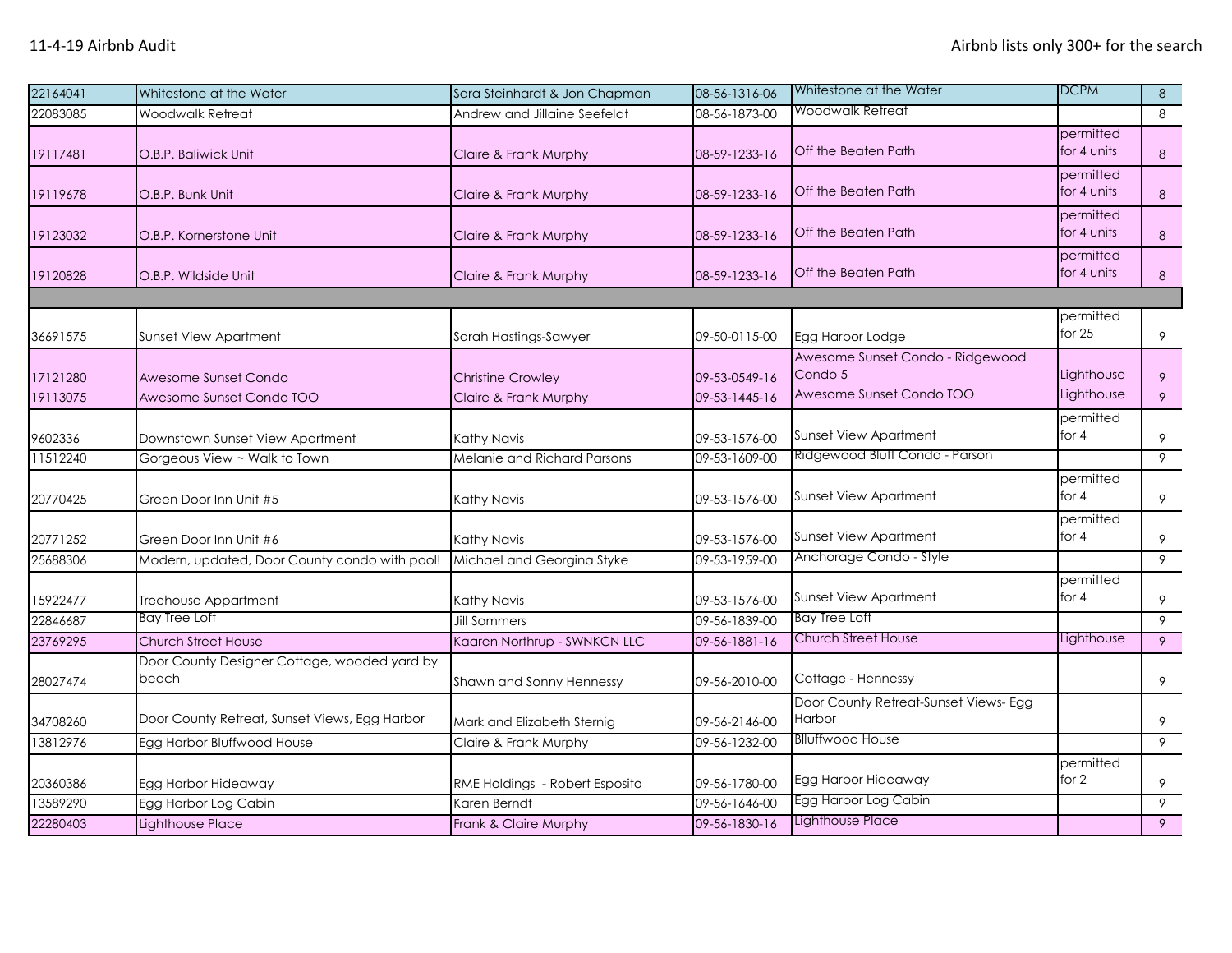| 27360482 | Modern Craftsman Home and Hideaway                                      | RME Holdings - Robert Esposito | 09-56-1780-00 | Egg Harbor Hideaway                  | permitted<br>for $2-$<br>combined<br>listing | 9  |
|----------|-------------------------------------------------------------------------|--------------------------------|---------------|--------------------------------------|----------------------------------------------|----|
|          |                                                                         |                                |               |                                      | permitted                                    |    |
| 22446412 | Modern Craftsman Home in Egg Harbor                                     | RME Holdings - Robert Esposito | 09-56-1780-00 | Egg Harbor Hideaway                  | for 2                                        | 9  |
| 22163979 | On the Water Escape                                                     | Jan & Craig Bilgen             | 09-55-0817-06 | On the Water Escape                  | <b>DCPM</b>                                  | 9  |
| 20975595 | Point Beach House ~ Waterfront, 4 bedrooms                              | Mary Zeller                    | 09-56-1882-00 | Point Beach Home                     |                                              | 9  |
| 525258   | Quiaint Cozy A-Frame in Door County                                     | Tim & Kristin Mahoney          | 09-56-1308-00 | <b>Quaint Cozy A-Frame</b>           |                                              | 9  |
| 23697711 | Scenic Home in Egg Harbor                                               | Massoud Maleki                 | 09-56-1086-06 | Scenic Home in Egg Harbor            | DCPM                                         | 9  |
| 31711362 | The Flats on Church Street - #101                                       | Egg Bnb LLC                    | 09-56-2071-00 | Flats on Church Street               | permitted<br>for $4$                         | 9  |
| 32686901 | The Flats on Church Street - #102                                       | Egg Bnb LLC                    | 09-56-2071-00 | <b>Flats on Church Street</b>        | permitted<br>for $4$                         | 9  |
| 32687171 | The Flats on Church Street - #103                                       | Egg Bnb LLC                    | 09-56-2071-00 | <b>Flats on Church Street</b>        | permitted<br>for $4$                         | 9  |
| 33310719 | The Flats on Church Street - #104                                       | Egg Bnb LLC                    | 09-56-2071-00 | Flats on Church Street               | for 4                                        | 9  |
| 16542621 | Village Cottage - walkable to waterfront and town A Village Cottage LLC |                                | 09-55-0735-00 | A Village Cottage LLC                | permitted<br>for $2$                         | 9  |
| 16911381 | Village Cottage- close to shops, dining, & water                        | A Village Cottage LLC          | 09-55-0735-00 | A Village Cottage LLC                | permitted<br>for $2$                         | 9  |
| 22339056 | White Cliff Cottage                                                     | Michael & Dawn McCole          | 09-56-0894-06 | White Cliff Cottage                  | DCPM                                         | 9  |
|          |                                                                         |                                |               |                                      |                                              |    |
| 31743342 | Waterfront Studio with Private Beach in Ephraim #                       | Evergreen Beachside, LLC       | 11-50-1479-00 | Evergreen Beachside Vacation Rentals | permitted<br>for $4$                         | 11 |
| 32305284 | Waterfront Studio with Private Beach in Ephraim #2                      | Evergreen Beachside, LLC       | 11-50-1479-00 | Evergreen Beachside Vacation Rentals | permitted<br>for $4$                         | 11 |
| 32304716 | Waterfront Studio with Private Beach in Ephraim #3                      | Evergreen Beachside, LLC       | 11-50-1479-00 | Evergreen Beachside Vacation Rentals | permitted<br>for $4$                         | 11 |
| 32305079 | Waterfront Studio with Private Beach in Ephraim #4                      | Evergreen Beachside, LLC       | 11-50-1479-00 | Evergreen Beachside Vacation Rentals | permitted<br>for $4$                         | 11 |
| 36116048 | Cozy Brook North Cottage @ Ephraim Beach                                | <b>Robert Carlisle</b>         | 11-51-0430-00 | Ephraim Village Cottages             |                                              | 11 |
| 36114162 | Cozy Brook South Cottage @ Ephraim Beach                                | <b>Robert Carlisle</b>         | 11-51-0430-00 | <b>Ephraim Village Cottages</b>      |                                              | 11 |
| 35942416 | Ephraim Beach at Bayview (Lower Unit)                                   | <b>Robert Carlisle</b>         | 11-51-0430-00 | <b>Ephraim Village Cottages</b>      |                                              | 11 |
| 35941818 | Ephraim Beach at Bayview (Upper Unit - Water View Robert Carlisle       |                                | 11-51-0430-00 | Ephraim Village Cottages             |                                              | 11 |
| 35938228 | Shady Rest North - a Short Walk to Ephraim Beach                        | <b>Robert Carlisle</b>         | 11-51-0430-00 | <b>Ephraim Village Cottages</b>      |                                              | 11 |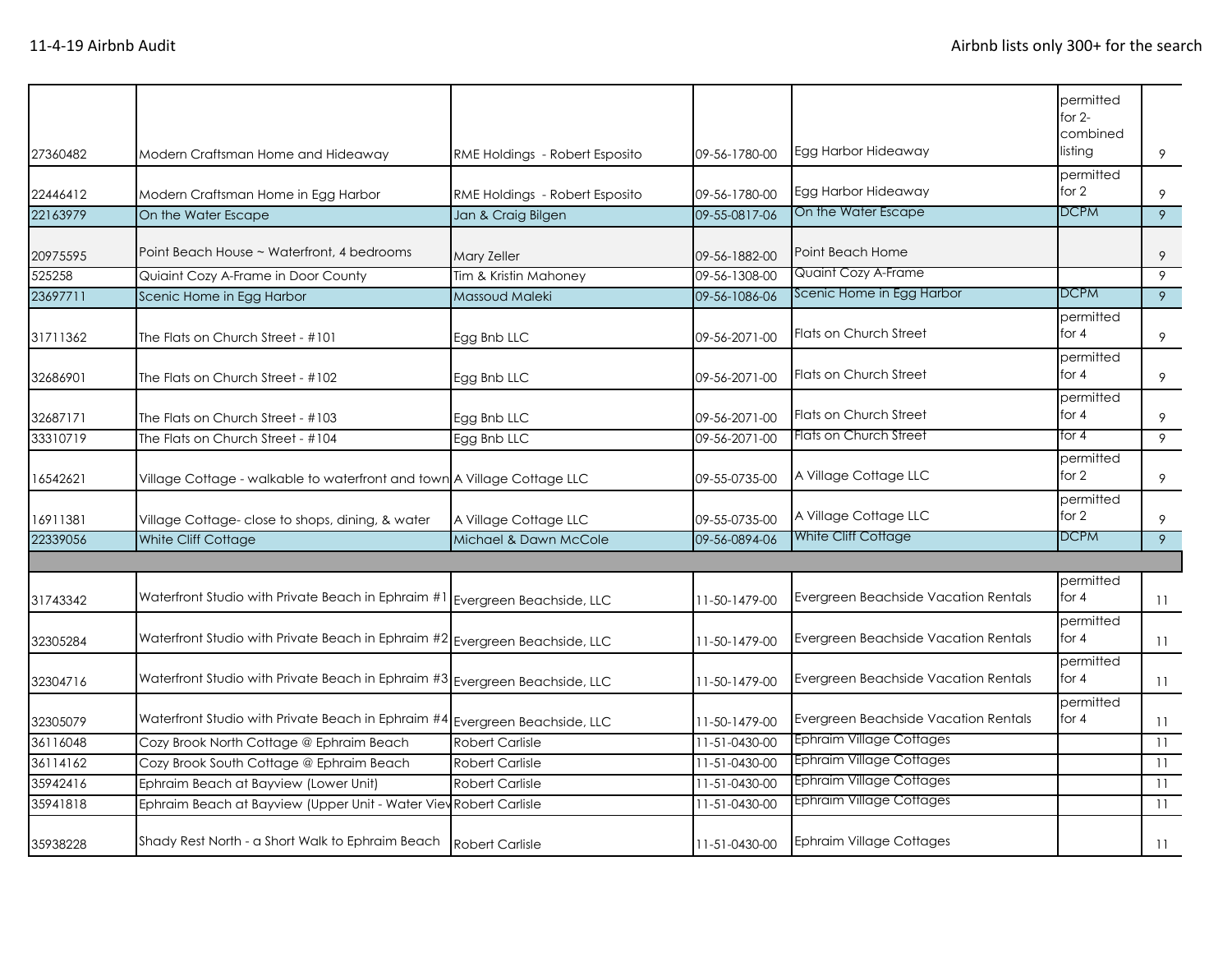| 35916033 | Shady Rest South - a Short Walk to Ephraim Beach                | <b>Robert Carlisle</b>                 | 11-51-0430-00 | Ephraim Village Cottages          |                      | $\overline{11}$ |
|----------|-----------------------------------------------------------------|----------------------------------------|---------------|-----------------------------------|----------------------|-----------------|
| 35996063 | The Cedars Near Ephraim Beach                                   | <b>Robert Carlisle</b>                 | 11-51-0430-00 | <b>Ephraim Village Cottages</b>   |                      | 11              |
| 7746988  | #1 Peninsula Park and Island View                               | James Lindbloom                        | 11-56-1558-00 | Peninsula Park and Island View    | permitted<br>for $2$ | $\overline{11}$ |
| 7833318  | #2 Peninsula Park and Island View                               | James Lindbloom                        | 11-56-1558-00 | Peninsula Park and Island View    | permitted<br>for 2   | 11              |
| 22163846 | <b>Bay View Cottage</b>                                         | <b>Rick Wegman</b>                     | 11-56-1498-06 | <b>Bay View Cottage</b>           | <b>DCPM</b>          | 11              |
| 22163819 | <b>BD Thorp House</b>                                           | <b>BD Thorp</b>                        | 11-56-0809-06 | Thorpe House, The                 | <b>DCPM</b>          | 11              |
|          | Big & Beautiful Ephraim Vacation House and                      |                                        |               |                                   |                      |                 |
| 31168096 | Gardens                                                         | Colin Welford                          | 11-56-2133-00 | <b>Green Gables</b>               |                      | 11              |
| 35809467 | Binkhaven - A Norwegian Fairytale                               | Cathcart Holdings LLC - Elliot Taillon | 11-56-2028-00 | Binkhaven the Rosemailing Cottage |                      | 11              |
| 20916442 | Boutique Home in Door County w/Eagle Harbor Vie Carol S Corbett |                                        | 11-56-1806-00 | Harbor View Ephraim - Corbett     |                      | 11              |
| 22163826 | Cedar Barn                                                      | Jennifer & Bjorn Larson                | 11-56-1635-06 | Cedar Barn Rental                 | <b>DCPM</b>          | 11              |
| 22337314 | Cedar Glen                                                      | John & Rachel Rothschild               | 11-55-0758-06 | Cedar Glen                        | <b>DCPM</b>          | 11              |
| 22339193 | Coral Hill Cottage                                              | Leslee and Morrie Goldman              | 11-56-1258-06 | Coral Hill Cottage                | <b>DCPM</b>          | 11              |
| 22163862 | Cottage on Townline                                             | Roy Elquist                            | 11-56-1069-06 | Townline                          | DCPM                 | 11              |
| 27084618 | Eagle Harbor Cottage Loft                                       | Meredith (Dee) Brestin                 | 11-56-1988-00 | Eagle Harbor Cottage Loft         |                      | 11              |
| 37902032 | Elegant Retreat in the Heart of Door County                     | Colin Welford                          | 11-56-2133-00 | <b>Green Gables</b>               | permitted<br>for 2   | 11              |
| 23698434 | Ephraim Boat House                                              | <b>Robert and Nicole Collins</b>       | 11-56-1708-06 | Ephraim Boat House                | <b>DCPM</b>          | 11              |
| 26892652 | Ephraim Home.                                                   | David Vartanian                        | 11-56-1088-00 | Vartanian - 3235 Holand Rd        |                      | 11              |
| 34809243 | Great Value Big Families! Luxury in $\heartsuit$ of Door!       | Brian & Amanda Jenkins                 | 11-56-1407-00 | Norra Skoggen                     |                      | 11              |
| 22163884 | <b>Harbor House</b>                                             | <b>Windsor McCutcheon</b>              | 11-56-1724-06 | Harbor House on North Shore       | DCPM                 | 11              |
| 13769377 | <b>Hollis House</b>                                             | Daniel & Lori Schwefel                 | 11-56-1659-00 | Hollis House                      |                      | 11              |
| 22163929 | Kulma Cottages 1                                                | Gregg & Janice Kulma                   | 11-55-0279-06 | Kulma Cottages                    | <b>DCPM</b>          | 11              |
| 22163935 | Kulma Cottages 2                                                | Gregg & Janice Kulma                   | 11-55-0279-06 | Kulma Cottages                    | <b>DCPM</b>          | 11              |
| 22163944 | Kulma Cottages 3                                                | Gregg & Janice Kulma                   | 11-55-0279-06 | Kulma Cottages                    | <b>DCPM</b>          | 11              |
| 24052610 | Natures Window                                                  | <b>Bill Anderson</b>                   | 11-56-1958-00 | Natures Window                    |                      | 11              |
| 26845264 | NEW 'The Carriage House' Walk to Peninsula St<br>Park           | Deborah Eckert                         | 11-55-0680-00 | <b>Park Place Cottages</b>        | permitted<br>for $5$ | $\overline{11}$ |
| 26845266 | NEW! 'Butternut Cottage' in Central Door County!                | Deborah Eckert                         | 11-55-0680-00 | <b>Park Place Cottages</b>        | permitted<br>for $5$ | 11              |
| 26845401 | NEW! 'Cherry Cottage' near Peninsula State Park!                | Deborah Eckert                         | 11-55-0680-00 | <b>Park Place Cottages</b>        | permitted<br>for $5$ | 11              |
| 26845261 | NEW! Cozy Ephraim 'Cedar Cottage' w/Private<br>Deck!            | Deborah Eckert                         | 11-55-0680-00 | <b>Park Place Cottages</b>        | permitted<br>for $5$ | 11              |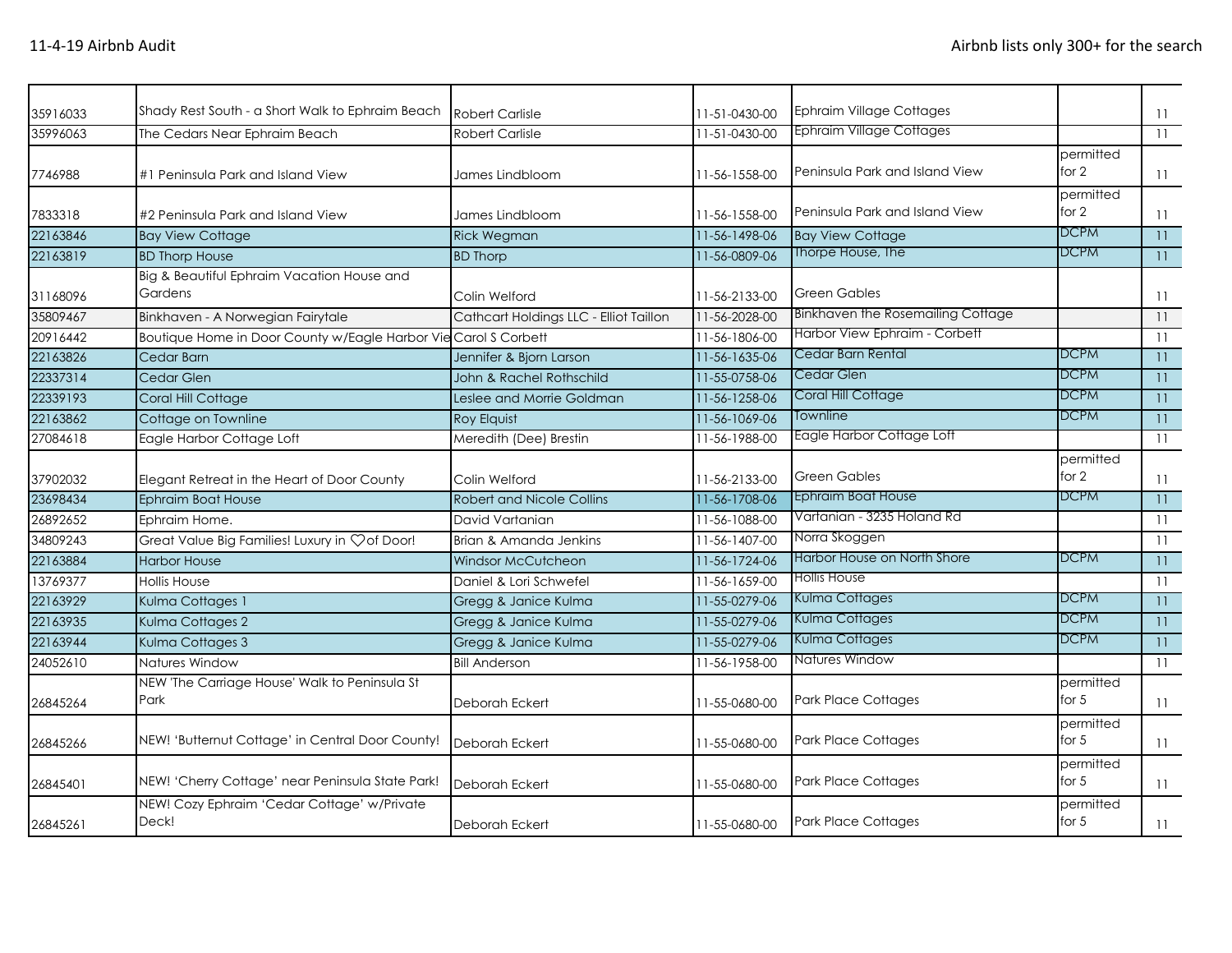| 28719025 | NEW! Ephraim Cottage w/Green Bay View - Near B Tony Schmeltz     |                          | 11-56-1718-00 | <b>Blue Shutter &amp; Mooring Cottage</b>       | permitted<br>for 2    | 11           |
|----------|------------------------------------------------------------------|--------------------------|---------------|-------------------------------------------------|-----------------------|--------------|
| 37971066 | NEW! Ephraim Home w/ Yard - Walk to Lake Michig Carol S Corbett  |                          | 11-56-1806-00 | Harbor View Ephraim - Corbett                   |                       | 11           |
| 28719023 | NEW! Lakefront Ephraim Cottage - Walk to Beach!                  | Tony Schmeltz            | 11-56-1718-00 | <b>Blue Shutter &amp; Mooring Cottage</b>       | permitted<br>for 2    | 11           |
| 26845402 | NEW! Updated Ephraim 'Pine Cottage' w/ Deck!                     | Deborah Eckert           | 11-55-0680-00 | <b>Park Place Cottages</b>                      | permitted<br>for $5$  | 11           |
| 22163987 | Park's Edge Lakeshore Home                                       | Jacob and Greta Odders   | 11-56-1818-06 | Parks Edge Lakeshore Beach House                | <b>DCPM</b>           | 11           |
| 15152902 | Peninsula Park and Island View - 3 bedroom house James Lindbloom |                          | 11-56-1558-00 | Peninsula Park and Island View                  | permitted<br>for 2    | 11           |
| 24993392 | Remodeled Ephraim cottage 500' from the water!                   | 3039 Cedar Street LLC    | 11-56-1763-00 | Ephraim Cottage - 3039 Cedar Street LLC         |                       | 11           |
| 13549163 | Rustic Elegance                                                  | Daniel & Laurel Simons   | 11-56-1656-00 | Elegant Home in Ephraim                         |                       | 11           |
| 22750642 | Sunny Studio in Perfect Location                                 | Laurel Ciohon            | 11-56-1853-00 | Ephraim Modern Guesthouse - Ciohon              |                       | 11           |
| 22164019 | The Beach                                                        | Chris & Kirsten Bungener | 11-56-0954-06 | The Beach                                       | <b>DCPM</b>           | 11           |
|          |                                                                  |                          |               |                                                 |                       |              |
| 23629319 | <b>Fish Creek Retreat</b>                                        |                          |               | 30+ days only                                   |                       | 12           |
| 7213011  | <b>Tuckers Retreat</b>                                           |                          |               | 30+ days only                                   |                       | $ 12\rangle$ |
| 35609837 | Blue Jay Cottage. Fish Creek access! Downtown                    | Carol Vande Walle        | 12-50-0387-00 | Peninsula Park View                             |                       | 12           |
| 35224872 | Chestnut Cottage at Peninsula Park-View                          | Carol Vande Walle        | 12-50-0387-00 | Peninsula Park View                             |                       | 12           |
| 30904112 | Countryside Cottage 5                                            | Sandra Solomon           | 12-50-1042-00 | Julies Park Café & Motel - Countryside<br>Motel | permitted<br>for $40$ | 12           |
| 30904456 | Countryside Cottage 6                                            | Sandra Solomon           | 12-50-1042-00 | Julies Park Café & Motel - Countryside<br>Motel | permitted<br>for 40   | 12           |
| 30229308 | Countryside Cottage/Duplex Unit 7                                | Sandra Solomon           | 12-50-1042-00 | Julies Park Café & Motel - Countryside<br>Motel | permitted<br>for $40$ | 12           |
| 29003329 | Countryside Cottage/Duplex- Unit 8                               | Sandra Solomon           | 12-50-1042-00 | Julies Park Café & Motel - Countryside<br>Motel | permitted<br>for $40$ | 12           |
| 26007168 | Evergreen                                                        | Carol Vande Walle        | 12-50-0387-00 | Peninsula Park View                             |                       | 12           |
| 22015884 | Julies Park Café Suite                                           | Sandra Salomon           | 12-50-1042-00 | Julies Park Café and Motel                      |                       | 12           |
| 35514974 | Peninsula Parkview Sunset Meadow Whirlpool<br>Cottage            | Carol Vande Walle        | 12-50-0387-00 | Peninsula Park View                             |                       | 12           |
| 35515408 | Starling Cottage. Fish Creek access! downtown                    | Carol Vande Walle        | 12-50-0387-00 | Peninsula Park View                             |                       | 12           |
| 23008138 | <b>Fish Creek Country Resort - I Bedroom Suites</b>              |                          |               |                                                 | <u>Wholesaler</u>     | 12           |
| 37886362 | Fun Family Times in the heart of Door County                     |                          |               |                                                 | <u>Wholesaler</u>     | 12           |
| 36825938 | Double room-Ensuite-Standard-Deluxe Room 7                       | <b>William Tressler</b>  | 12-52-0174-00 | Whistling Swan                                  | permitted<br>for 7    | 12           |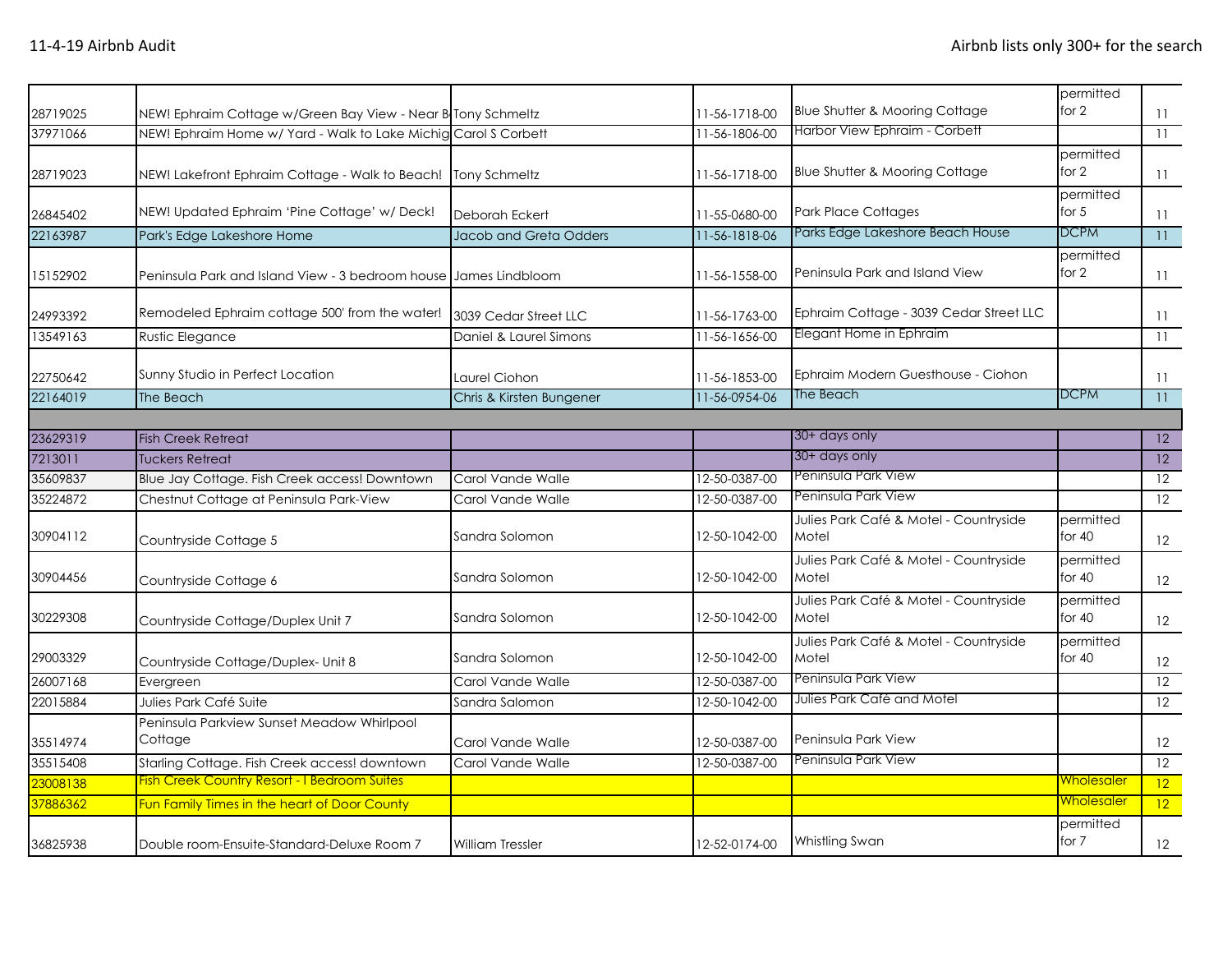| 36825808 | Double room-Ensuite-Standard-Room 1               | <b>William Tressler</b>          | 12-52-0174-00 | Whistling Swan                           | permitted<br>for 7    | 12                |
|----------|---------------------------------------------------|----------------------------------|---------------|------------------------------------------|-----------------------|-------------------|
| 36825836 | Double room-Ensuite-Standard-Room 2               | <b>William Tressler</b>          | 12-52-0174-00 | Whistling Swan                           | permitted<br>for 7    | 12                |
| 36825887 | Double room-Ensuite-Standard-Room 4               | <b>William Tressler</b>          | 12-52-0174-00 | Whistling Swan                           | permitted<br>for 7    | 12                |
| 36825919 | Double room-Ensuite-Standard-Room 6               | <b>William Tressler</b>          | 12-52-0174-00 | Whistling Swan                           | permitted<br>for 7    | 12                |
| 36825858 | Double room-Ensuite-Standard-Suite 3              | <b>William Tressler</b>          | 12-52-0174-00 | Whistling Swan                           | permitted<br>for 7    | 12                |
| 36825902 | Double room-Ensuite-Standard-Suite 5              | <b>William Tressler</b>          | 12-52-0174-00 | Whistling Swan                           | permitted<br>for 7    | 12                |
| 15634038 | Brookpoint Condo 2 BR, 2 BA                       | Karen Berndt                     | 12-53-1681-00 | Brook Point Condo #5- Berndt             |                       | 12                |
| 29654419 | Condo in Fish Creek by Peninsula State Park (A7)  | Evergreen Hill Condo Owners Assn | 12-53-0357-00 | Evergreen Hill                           | permitted<br>for $15$ | 12                |
| 22268447 | Downtown Fish Creek with a View                   | <b>Stacey Berndt</b>             | 12-53-1855-00 | Downtown Fish Creek with a View - Berndt |                       | 12                |
| 24189891 | Elegant Creekside Cottage (on Fish Creek)         | Patricia Culliton                | 12-53-1890-00 | Creekside Cottage                        |                       | 12                |
| 29659682 | Evergreen A3                                      | Evergreen Hill Condo Owners Assn | 12-53-0357-00 | Evergreen Hill                           | permitted<br>for $15$ | 12                |
| 29660011 | Evergreen A8                                      | Evergreen Hill Condo Owners Assn | 12-53-0357-00 | Evergreen Hill                           | permitted<br>for $15$ | 12                |
| 29660194 | Evergreen B!                                      | Evergreen Hill Condo Owners Assn | 12-53-0357-00 | Evergreen Hill                           | permitted<br>for $15$ | 12                |
| 29659642 | Evergreen B3                                      | Evergreen Hill Condo Owners Assn | 12-53-0357-00 | Evergreen Hill                           | permitted<br>for $15$ | 12                |
| 29708652 | Evergreen B4                                      | Evergreen Hill Condo Owners Assn | 12-53-0357-00 | Evergreen Hill                           | permitted<br>for $15$ | 12                |
| 29756847 | Evergreen B5                                      | Evergreen Hill Condo Owners Assn | 12-53-0357-00 | Evergreen Hill                           | permitted<br>for $15$ | 12                |
| 29709704 | Evergreen B6                                      | Evergreen Hill Condo Owners Assn | 12-53-0357-00 | Evergreen Hill                           | permitted<br>for $15$ | 12                |
| 29002621 | Evergreen Hill Condo - B2                         | Evergreen Hill Condo Owners Assn | 12-53-0357-00 | Evergreen Hill                           | permitted<br>for $15$ | 12                |
| 29001809 | Evergreen Hill Condo A1                           | Evergreen Hill Condo Owners Assn | 12-53-0357-00 | Evergreen Hill                           | permitted<br>for $15$ | 12                |
| 29513817 | Evergreen Hill Condo A2 - By Peninsula State Park | Evergreen Hill Condo Owners Assn | 12-53-0357-00 | Evergreen Hill                           | permitted<br>for $15$ | $12 \overline{ }$ |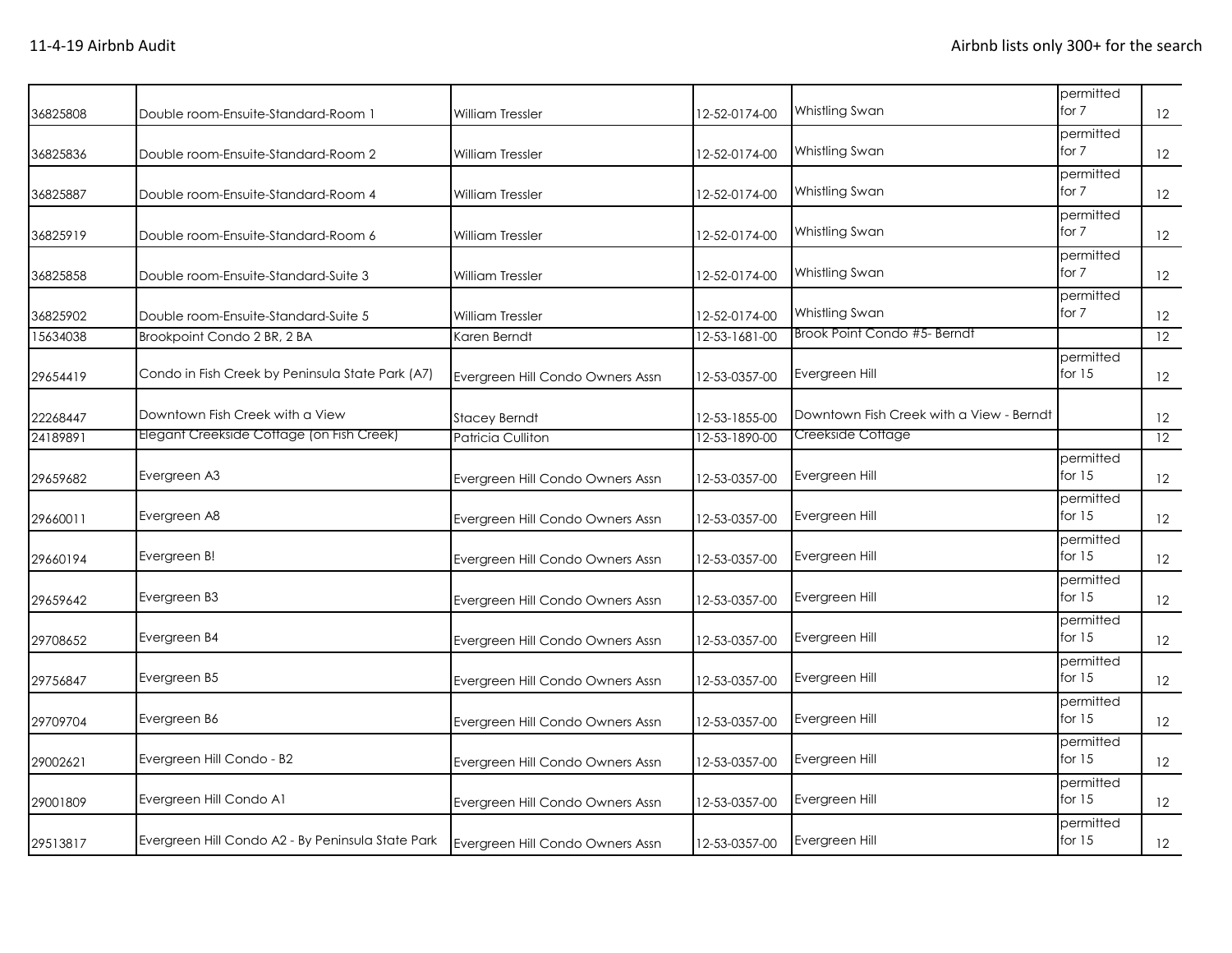| 29513197 | Evergreen Hill Condo A4 - by Peninsula State Park                         | Evergreen Hill Condo Owners Assn   | 12-53-0357-00 | Evergreen Hill                                 | permitted<br>for $15$ | $12 \overline{ }$ |
|----------|---------------------------------------------------------------------------|------------------------------------|---------------|------------------------------------------------|-----------------------|-------------------|
| 29654280 | Evergreen Hill Condo-A5                                                   | Evergreen Hill Condo Owners Assn   | 12-53-0357-00 | Evergreen Hill                                 | permitted<br>for $15$ | $12 \overline{ }$ |
| 29513544 | Evergreen Hill Condo B7 - By Peninsula State Park                         | Evergreen Hill Condo Owners Assn   | 12-53-0357-00 | Evergreen Hill                                 | permitted<br>for $15$ | 12                |
| 20308419 | Luxury tri-Level Condo Downtown Fish Creek                                | Jonathan Glapa                     | 12-53-1791-00 | Luxury Tri-Level Fish Creek - Glapa            |                       | 12                |
| 24376818 | NEW! 'Cliff Cottage' Door County Home-Walk to<br>Bay!                     | Cottage Row LLC - Jen Ciesar       | 12-53-1979-00 | Cliff Cottage                                  |                       | 12                |
| 21125448 | Peaceful getaway in Fish Creek                                            | <b>Mary Gunderson</b>              | 12-53-1423-00 | Northhaven Gunderson                           |                       | 12                |
| 31457675 | Stay by Peninsula State Park, Condo A6                                    | Evergreen Hill Condo Owners Assn   | 12-53-0357-00 | Evergreen Hill                                 | permitted<br>for $15$ | 12                |
| 32493673 | #1 Finch Cottage - Breakfast Not Included - Thorp<br>House Inn & Cottages | Thorp House LLC - Matthew J Ranzau |               | 12-54-2047-00 Thorp House Inn and Cottages LLC | permitted<br>for 11   | $12 \overline{ }$ |
| 32494315 | #2 Teal Cottage - Breakfast Not Included - Thorp<br>House Inn & Cottages  | Thorp House LLC - Matthew J Ranzau |               | 12-54-2047-00 Thorp House Inn and Cottages LLC | permitted<br>for 11   | $12 \overline{ }$ |
| 32590423 | #3 Dove Cottage - Breakfast Not Included - Thorp<br>House Inn & Cottages  | Thorp House LLC - Matthew J Ranzau |               | 12-54-2047-00 Thorp House Inn and Cottages LLC | permitted<br>for 11   | 12                |
| 32590795 | #4 Lark Cottage - Breakfast Not Included - Thorp<br>House Inn & Cottages  | Thorp House LLC - Matthew J Ranzau |               | 12-54-2047-00 Thorp House Inn and Cottages LLC | permitted<br>for $11$ | 12                |
| 32590983 | #5 Quail Cottage - Breakfast Not Included - Thorp<br>House Inn & Cottages | Thorp House LLC - Matthew J Ranzau |               | 12-54-2047-00 Thorp House Inn and Cottages LLC | permitted<br>for 11   | 12                |
| 32591090 | #6 Wren Cottage - Breakfast Not Included - Thorp<br>House Inn & Cottages  | Thorp House LLC - Matthew J Ranzau |               | 12-54-2047-00 Thorp House Inn and Cottages LLC | permitted<br>for $11$ | $12 \overline{ }$ |
| 5278540  | Irish Hospitality in Fish Creek WI                                        | Megan O'Meara                      | 12-54-0685-00 | O'Meara's Cottage Loft                         |                       | $\overline{12}$   |
| 23398401 | A Retreat Art Gallery Stay in Door County                                 | <b>Wendy Carpenter</b>             | 12-56-1975-00 | A Retreat Art Gallery Stay in Door County      |                       | 12                |
| 22163840 | A Rileys Retreat                                                          | Bryan and Tracy Bigari             | 12-56-1482-06 | A Rileys Retreat                               | <b>DCPM</b>           | 12                |
| 32206576 | Artist's Retreat Luxury Home in Charming setting                          | Paul and Katherine Munck           | 12-56-1519-02 | <b>An Artists Retreat</b>                      | lundquist             | 12                |
| 6019754  | <b>Birch Bluff</b>                                                        | <b>Eleanor J Warntjes</b>          | 12-56-1845-02 | <b>Birch Bluff</b>                             | lundquist             | $\overline{12}$   |
| 26149128 | <b>Button Marsh Farm</b>                                                  | <b>David Harris</b>                | 12-56-1919-06 | <b>Button Marsh Farm</b>                       | <b>DCPM</b>           | 12                |
| 38599705 | Carraig Dale Cottage - A Peaceful Oasis                                   | <b>Carraig Cottages</b>            | 12-56-1276-09 | Carraig Dale                                   |                       | 12                |
| 38600512 | Carraig Nua House- A luxurious Door County<br>Retreat                     | <b>Carraig Cottages</b>            | 12-56-1277-09 | Carraig Nua                                    |                       | 12                |
| 1894636  | Cedar Creek Lodge II                                                      | Michael Servais                    | 12-56-1357-00 | Cedar Creek Lodge #2                           |                       | 12                |
| 13496429 | Cedarwood Vacation Home                                                   | Jay and Carla Marr                 | 12-55-0778-00 | Cedarwood Marr                                 |                       | 12                |
| 35918147 | Cottage in the Creek- Centrally Located DoCo<br>Oasis                     | <b>Irish Stories LLC</b>           | 12-56-2077-00 | Centrally Located Fish Creek Cottage           |                       | 12                |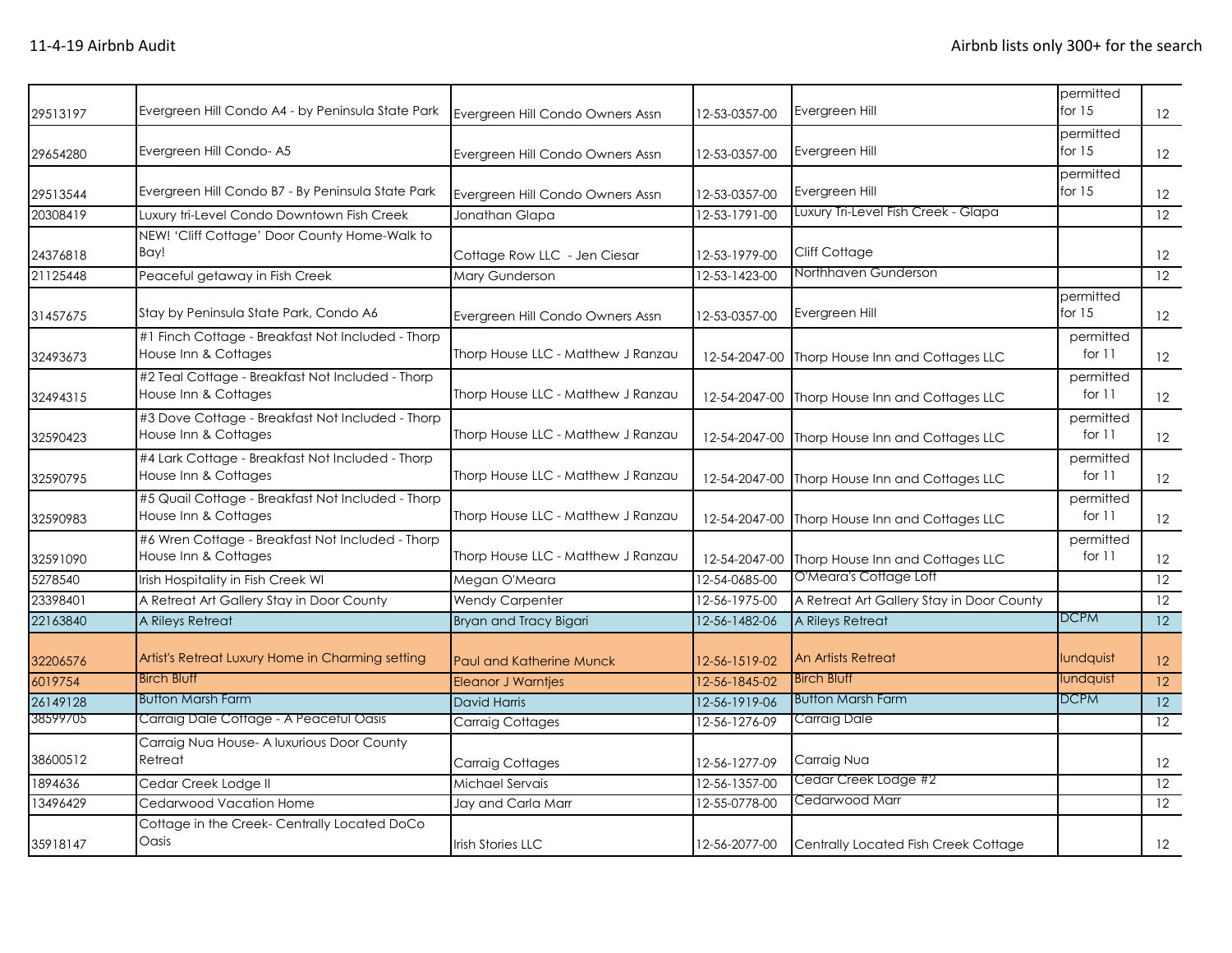| 22163831 | Cottage Row on the Rocks                                           | Apfelbach Family Trust, LLC                           | 12-56-1494-06 | Cottage Row on the Rocks                                   | <b>DCPM</b> | 12              |
|----------|--------------------------------------------------------------------|-------------------------------------------------------|---------------|------------------------------------------------------------|-------------|-----------------|
| 38127570 | Cottage Row Waterfront                                             | Harris Family Trust                                   | 12-56-0876-02 | Cottage Row Waterfront Harris                              |             | $\overline{12}$ |
| 12588724 | Country Chalet of Fish Creek                                       | Dennis & Marla Sunstron                               | 12-55-0830-00 | <b>Country Chalet</b>                                      |             | $\overline{12}$ |
| 16497330 | COZY DC HOME RETREAT IN FISH CREEK, WI                             | Steven Pachonphai                                     | 12-56-1692-00 | DC HOME Pachonphai                                         |             | 12              |
| 35616070 | Cuckoo's Nest: Solitude & Nature Near Everything                   | Cuckoo's Nest LLC                                     | 12-56-2167-00 | Cuckoo's Nest                                              |             | 12              |
| 26021111 | <b>Daisy Patch Retreat</b>                                         | Tierney Home Rental LLC - Catharine Tie 12-56-1798-02 |               | Tierney Home                                               | lundquist   | 12              |
| 22163833 | Eagle Harbor View                                                  | Nancy Claypool                                        | 12-56-1570-06 | Eagle Harbor View                                          | DCPM        | 12              |
| 18941540 | <b>Ellmann House</b>                                               | <b>Steve Ellmann</b>                                  | 12-56-0369-00 | Ellman House                                               |             | $\overline{12}$ |
| 36517340 | <b>Field House</b>                                                 | Michael & Jaye Meyer                                  | 12-56-1282-02 | A Field House                                              | lundquist   | 12              |
| 36177607 | <b>Fish Creek Beach House</b>                                      | Wickman LLC                                           | 12-56-2142-06 | Fish Creek Beach House                                     | <b>DCPM</b> | 12              |
| 34174821 | Fish Creek Cottage                                                 | <b>Steven Rieck</b>                                   | 12-56-2129-00 | Fish Creek Cottage - Rieck                                 |             | $\overline{12}$ |
| 36178650 | <b>Fish Creek Road House</b>                                       | <b>Wickman LLC</b>                                    | 12-56-2141-06 | Road House, The - 4086 Main St                             | <b>DCPM</b> | $\overline{12}$ |
| 12964179 | Fish Creek, WI: Sweet log cabin & meditation paths Robin Bienemann |                                                       | 12-56-1665-00 | Sweet Log Cabin Bienneman                                  |             | 12              |
| 31948544 | Foxlea Guest House in Fish Creek                                   | <b>Rymar Properties LLC</b>                           | 12-56-2055-00 | Foxlea Farms                                               |             | 12              |
| 28693376 | Garden House                                                       | Marise Redman                                         | 12-56-2065-00 | Garden House - 9130 STH 42- Redmann                        |             | 12              |
| 22163877 | <b>Gibraltar House</b>                                             | Paul & Amy Devine                                     | 12-56-1439-06 | Gibraltar House                                            | <b>DCPM</b> | 12              |
| 26989763 | Homestead Park House                                               | <b>PDW Rentals LLC</b>                                | 12-56-1801-00 | <b>Park House</b>                                          |             | $\overline{12}$ |
| 35875588 | House on the Hill                                                  | <b>Brett Lecy</b>                                     | 12-56-2147-06 | Fish Creek Central Hom                                     | <b>DCPM</b> | 12              |
| 34395537 | Kaye's Hideaway                                                    | Kaye's Hideaway                                       | 12-56-2054-00 | Paul Kaye                                                  |             | 12              |
| 10015145 | Lawler Guest House - Blue                                          | <b>Greg and Dan Lawler</b>                            | 12-56-1573-00 | Lawler Guest House Blue                                    |             | 12              |
| 38405636 | Lawler Guest House - Green                                         | Greg and Dan Lawler                                   | 12-56-2218-00 | Lawler Guest House Green                                   |             | $\overline{12}$ |
| 22339034 | Log Retreat at Fish Creek                                          | <b>William Anderson</b>                               | 12-56-1225-06 | Log Retreat at Fish Creek                                  | <b>DCPM</b> | 12              |
| 28431338 | Maple Grove Cottage                                                | Maple Grove Cottage LLC                               | 12-56-1330-00 | Maple Grove Cottage                                        |             | 12              |
| 28127081 | Maple Grove Landing (Brand New Rental)                             | <b>Rick and Rachel Chomeau</b>                        | 12-56-2003-00 | Maple Grove Landing Chomeau                                |             | 12              |
| 36606925 | Modern Hygge Farmhouse - Baileys Harbor/Fish Creshelly Sprinkman   |                                                       | 12-56-2217-00 | Modern Farmhouse - Sprinkman                               |             | $\overline{12}$ |
| 26845405 | NEW Family-Friendly Fish Creek 'Cape House'<br>w/Yard              | Deborah, Carl & Joan Eckert                           | 12-56-0679-00 | Eckert Vacation Home - Cape Cod House<br><b>Fish Creek</b> |             | 12              |
| 32662963 | Newly renovated farmhouse in Fish Creek on 25<br>acre              | <b>JJ JETS LLC</b>                                    | 12-56-2078-00 | <b>Tirangle Farmhouse</b>                                  |             | 12              |
| 34178567 | Perfect for weekend getaways and family<br>reunions                | Ken Riche                                             | 12-56-1241-00 | Riche - 9419 Tree Top                                      |             | 12              |
| 31150450 | Private Fish Creek cottage in the woods.                           | Steven and Lana Amenda                                | 12-56-2091-00 | Private Fish Creek Cottage - Amenda                        |             | $\overline{12}$ |
| 5123586  | Relax & Refocus at Hesed House                                     | Rebecca and Richard Van Sistine                       | 12-56-2038-00 | <b>Hesed House</b>                                         |             | 12              |
| 23254660 | Rustic Custom Home - 3 Min from Fish Creek<br>Harbor!              | <b>Beth Ciesar</b>                                    | 12-56-1858-00 | <b>Bluff Barn</b>                                          |             | 12              |
| 30973224 | The Cottage                                                        | Michael and Mary Marcon                               | 12-56-2002-06 | <b>Marcon Workshop and Cottage</b>                         | <b>DCPM</b> | 12              |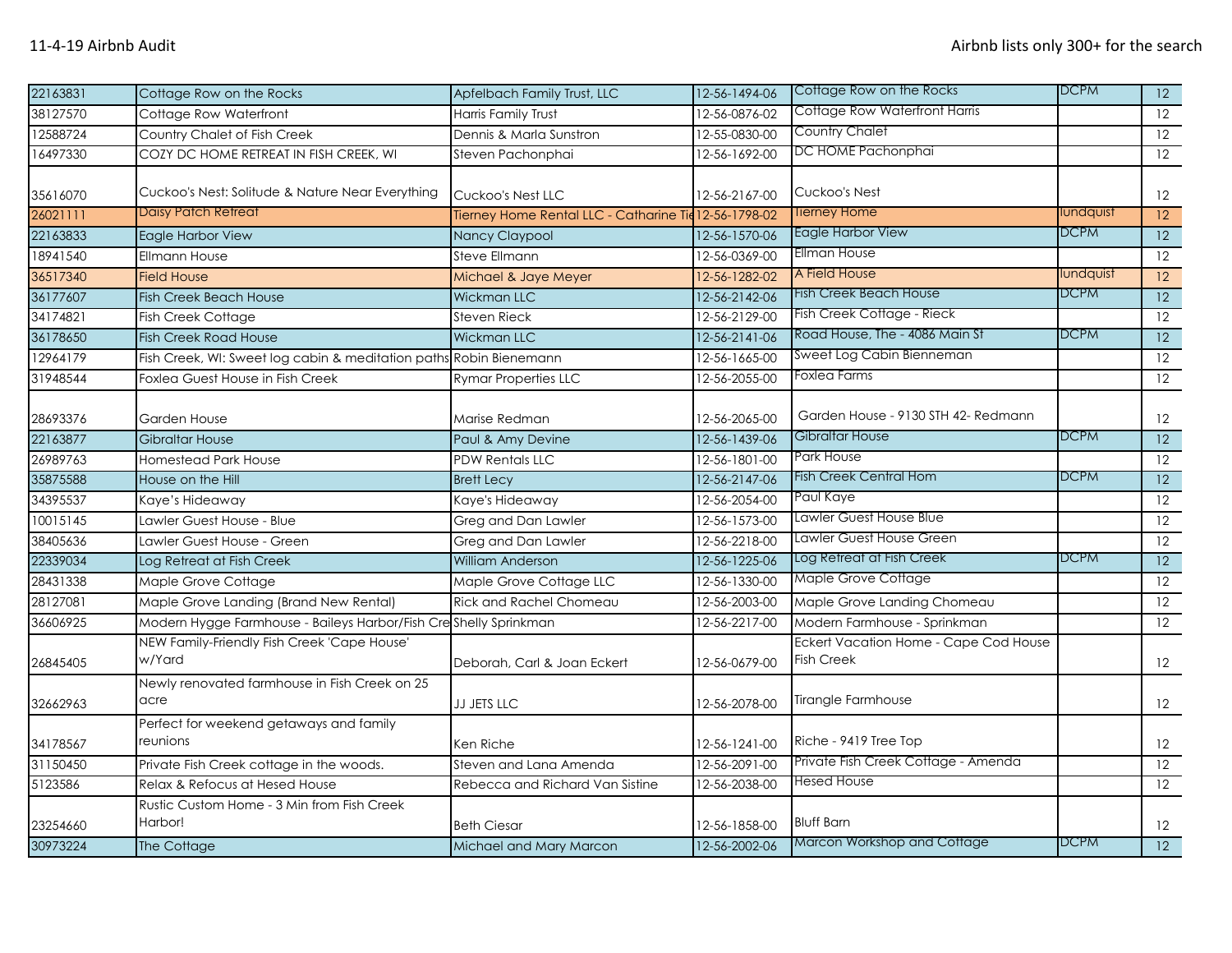| 23233934 | The House on High Rock Creek                          | Karen L Wagner Trust & Andrew J Lang 12-56-1938-00 |               | House on High Rock Creek                      |                                                                       | 12              |
|----------|-------------------------------------------------------|----------------------------------------------------|---------------|-----------------------------------------------|-----------------------------------------------------------------------|-----------------|
| 30973300 | The Workshop                                          | Michael and Mary Marcon                            | 12-56-2002-06 | Marcon Workshop and Cottage                   | DCPM                                                                  | 12              |
|          |                                                       |                                                    |               |                                               |                                                                       |                 |
| 26231098 | Forest hideaway Home                                  | <b>Ransom Flanders</b>                             | 14-56-1961-00 | Forestville Hideaway Home                     |                                                                       | 14              |
|          |                                                       |                                                    |               |                                               |                                                                       |                 |
| 38797844 | Beach House on Lake Michigan!!!!!                     | Ruth Zubrensky                                     | 15-56-2208-00 | Smittys Lake House                            |                                                                       | 15              |
| 19709930 | Beach House Whispering Pines Door Co, lake view       | <b>Beth Ann Meyer</b>                              | 15-56-1793-00 | <b>Whispering Pines</b>                       | permitted<br>for 2                                                    | 15              |
| 19706345 | Beach House Whispering Pines, Door Co, forest<br>view | <b>Beth Ann Meyer</b>                              | 15-56-1793-00 | <b>Whispering Pines</b>                       | permitted<br>for 2                                                    | 15              |
| 27421061 | Beautiful Waterfront Cottage on Clark Lake            | Kari and Scott Hunt                                | 15-56-1998-00 | Beautiful Waterfront Cottage on Clark<br>Lake |                                                                       | 15              |
| 25625710 | Beechwood Lodge                                       | Jessica Porter                                     | 15-56-1956-00 | <b>Beechwood Lodge Porter</b>                 |                                                                       | 15              |
| 11659022 | Classic Farm House in Egg Harbor (upper unit)         | Tim Raduenz                                        | 15-56-1601-00 | Raduenz 6551 CTH T                            |                                                                       | 15              |
| 14400793 | Door County Lakeside Retreat                          | Janet Slater                                       | 15-56-1085-00 | Lakeside Paradise Slater                      |                                                                       | 15              |
| 25284585 | Jacksonport Home                                      | <b>Robert Geitner</b>                              | 15-56-1944-00 | Jacksonport Home Geitner                      |                                                                       | 15              |
| 22163921 | Kangaroo South Shore                                  | Michael K & Mary Lou H Serchen                     | 15-56-1157-06 | Kangaroo South Shore                          | DCPM                                                                  | 15              |
| 34023502 | Logan Creek Cottage                                   | <b>Robert Geitner</b>                              | 15-56-2105-00 | Logan Creek Cottage                           |                                                                       | $\overline{15}$ |
| 29701170 | NEW! Door County Lake Cabin on Private<br>Peninsula   | Jeremy and Caitlyn Jeffery                         | 15-56-2060-00 | The Point on Clark Lake                       |                                                                       | 15              |
| 22164036 | Vans Log Home                                         | Robert & Marilyn Van Lieshout                      | 15-56-0308-06 | Vans Log Home                                 | <b>DCPM</b>                                                           | $\overline{15}$ |
|          |                                                       |                                                    |               |                                               |                                                                       |                 |
| 28561474 | Beach Harbor Resort - C Upper                         | Jon Hanson                                         | 27-51-0807-00 | <b>Beach Harbor Resort</b>                    | 36 (35<br>beach<br>$harbor + 1$<br>unit at 6404<br>CTH <sub>C</sub> ) | 27              |
| 33826439 | Studio Cottage                                        | Jon Hanson                                         | 27-51-0807-00 | <b>Beach Harbor Resort</b>                    | 36 (35<br>beach<br>$harbor + 1$<br>unit at 6404<br>CTH C)             | 27              |
| 33284391 | Waterfront Beach House Cottage                        | Jon Hanson                                         | 27-51-0807-00 | <b>Beach Harbor Resort</b>                    | beach                                                                 | 27              |
| 22163859 | Cabots point                                          | Cabot's Point Properties LLC                       | 27-56-1729-06 | Cabots Point                                  | <b>DCPM</b>                                                           | $\overline{27}$ |
| 24010019 | Door County Cabin next to working lighthouse          | Bay Area Property Management LLC                   | 27-56-1900-00 | Door County Cabin next to Lighthouse          |                                                                       | 27              |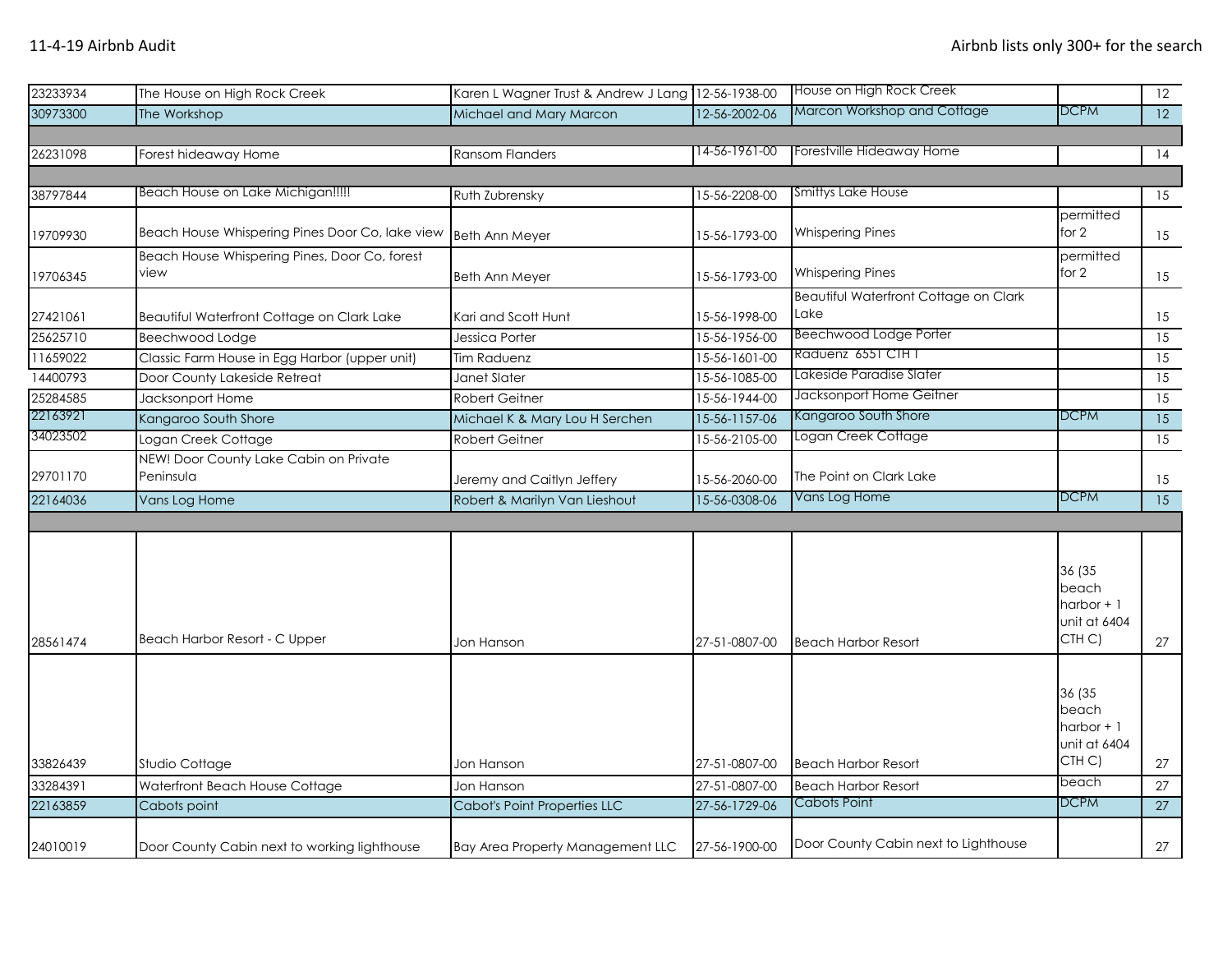| 9953250  | Door County Country Home                                            | <b>Terry Kinney</b>                                | 27-55-0737-00 | Door County Country Home                   |             | 27              |
|----------|---------------------------------------------------------------------|----------------------------------------------------|---------------|--------------------------------------------|-------------|-----------------|
| 185416   | Door County Waterfront Cottage                                      | Lane Kendig and Elaine Carmichael                  | 27-56-1156-00 | Kendig Snake Island                        |             | 27              |
| 26157331 | English Bluebell Cottage                                            | Reginald Peter Jackson                             | 27-56-1955-00 | <b>English Blubell Cottage</b>             |             | 27              |
| 18022339 | <b>Harbor Cottage Retreat</b>                                       | Ray Ambrosius                                      | 27-56-1723-00 | <b>Harbor Cottage Retreat</b>              |             | 27              |
| 35999204 | Log Cabin House on the Water (Waterfront)                           | <b>Rachel Messner</b>                              | 27-56-2184-00 | Log Cabin House on the Water               |             | 27              |
| 23881936 | Meredith House                                                      | Steven C Sullivan                                  | 27-55-0471-17 | Meredith House                             | restassure  | $\overline{27}$ |
| 25447356 | Nasewaupee Trail Log Home                                           | <b>Terry Kinney</b>                                | 27-56-1841-00 | Nasewaupee Trail Log Home react<br>5/29/18 |             | 27              |
| 25189877 | Quiet Country Shed Surrounded by Nature's Beauty Glen Vander Velden |                                                    | 27-56-1912-00 | Shed, The - Vander Velden                  |             | 27              |
| 37080488 | Sand Bay Door County Waterfront cottage                             | Donn Rozz, Robert Paul                             | 27-56-2179-00 | Sand Bay Door County Waterfront Cottage    |             | 27              |
| 20965365 | Secluded Retreat Near Potawatomi State Park                         |                                                    |               |                                            |             | 27              |
| 22983752 | Sunrise Cabin in Sturgeon Bay, Door County                          | Claire Miller & Justin Berken                      | 27-56-1861-00 | Big Island                                 | owner       | 27              |
| 22983092 | Sunset Cabin in Sturgeon Bay, Door County                           | Claire Miller & Justin Berken                      | 27-56-1861-00 | <b>Big Island</b>                          | owner       | $\overline{27}$ |
| 20512078 | Sunshine's Bayshore Vacation Cottage                                | Lyle Handeland                                     | 27-56-1796-00 | Sunshine's Bayshore Vacation Cottage       |             | 27              |
| 33704069 | Sunshine's Wooded Retreat - Door County                             | Nina Handeland                                     | 27-56-2093-00 | Sunshine's Wooded Retreat                  |             | 27              |
| 28741299 | The Bungalow at Potawatomi State Park                               | Andy Isaacson                                      | 27-56-2011-00 | Bungalow at Potawatomi Park- Isaacson      |             | 27              |
| 14142417 | Waterfront Cottage on Sturgeon Bay                                  | Louise Knutter                                     | 27-56-1680-00 | Waterfront Cottage - Knutter               |             | 27              |
|          |                                                                     |                                                    |               |                                            |             |                 |
| 22163909 | Hideaway                                                            | <b>Gregory Herman</b>                              | 32-53-0955-06 | Hideaway, The Herman                       | <b>DCPM</b> | 32              |
| 38572013 | Hideaway #203                                                       | <b>Karen Nystrom</b>                               | 32-53-2198-06 | Hideaway #203                              | <b>DCPM</b> | 32              |
| 13368133 | Delightful 2 Bdrm B&B                                               | Kathleen Schmidt                                   | 32-54-1638-00 | Hummingbird B&B                            |             | 32              |
| 22163817 | A Pearl                                                             | Jeffrey & Alliscon Ockwood                         | 32-56-1409-06 | A Pearl                                    | <b>DCPM</b> | 32              |
| 23698547 | <b>Appleport Sunrise</b>                                            | Kathleen and Edward Callahan                       | 32-56-1913-06 | <b>Appleport Sunrise</b>                   | DCPM        | 32              |
| 22163843 | Arnie's Sanctuary                                                   | <b>James Arneson</b>                               | 32-56-1352-06 | Arnie's Sanctuary                          | <b>DCPM</b> | 32              |
| 22163815 | <b>Aunt Sallys</b>                                                  | <b>William Bell</b>                                | 32-56-1238-06 | <b>Aunt Sallys</b>                         | DCPM        | 32              |
| 22163849 | <b>Beechers Cabin</b>                                               | Susan Szabo & Mark Beecher                         | 32-56-1571-06 | <b>Beechers Cabin</b>                      | DCPM        | $\overline{32}$ |
| 22163853 | <b>Bells' Cottage</b>                                               | Matt & Ryan Bell                                   | 32-56-1131-06 | <b>Bells Cottage</b>                       | <b>DCPM</b> | 32              |
| 35162816 | <b>Birch Isle</b>                                                   | reBarn LLC - Douglas and Gretchen<br>Cunliffe-Owen | 32-56-1922-02 | <b>Birch Isle</b>                          | Lundquist   | 32              |
| 23005364 | <b>Blackberry Acres</b>                                             | Chad Ewald                                         | 32-56-1847-00 | <b>Blackberry Acres</b>                    |             | 32              |
| 22163856 | <b>Brenner Tower</b>                                                | <b>Brenner Tower LLC</b>                           | 32-56-1227-06 | <b>Brenner Tower</b>                       | <b>DCPM</b> | 32              |
| 35262306 | <b>Bumpfy Hill</b>                                                  | Donna & Kirk Scattergood                           | 32-56-2132-06 | <b>Bumpfy Hill</b>                         |             | 32              |
| 36554021 | Cabin at the tip of the Door                                        | Scott Studebaker                                   | 32-56-1747-02 | Cabin at the Tip of the Door               | Lundquist   | 32              |
| 26020396 | Camp Door                                                           | <b>Jonathan Ocker</b>                              | 32-56-1844-02 | <b>Camp Door</b>                           | Lundquist   | 32              |
| 22337471 | Cappy Cottage                                                       | <b>Hakes Family Trust</b>                          | 32-56-1132-06 | <b>Cappy Cottage</b>                       | <b>DCPM</b> | 32              |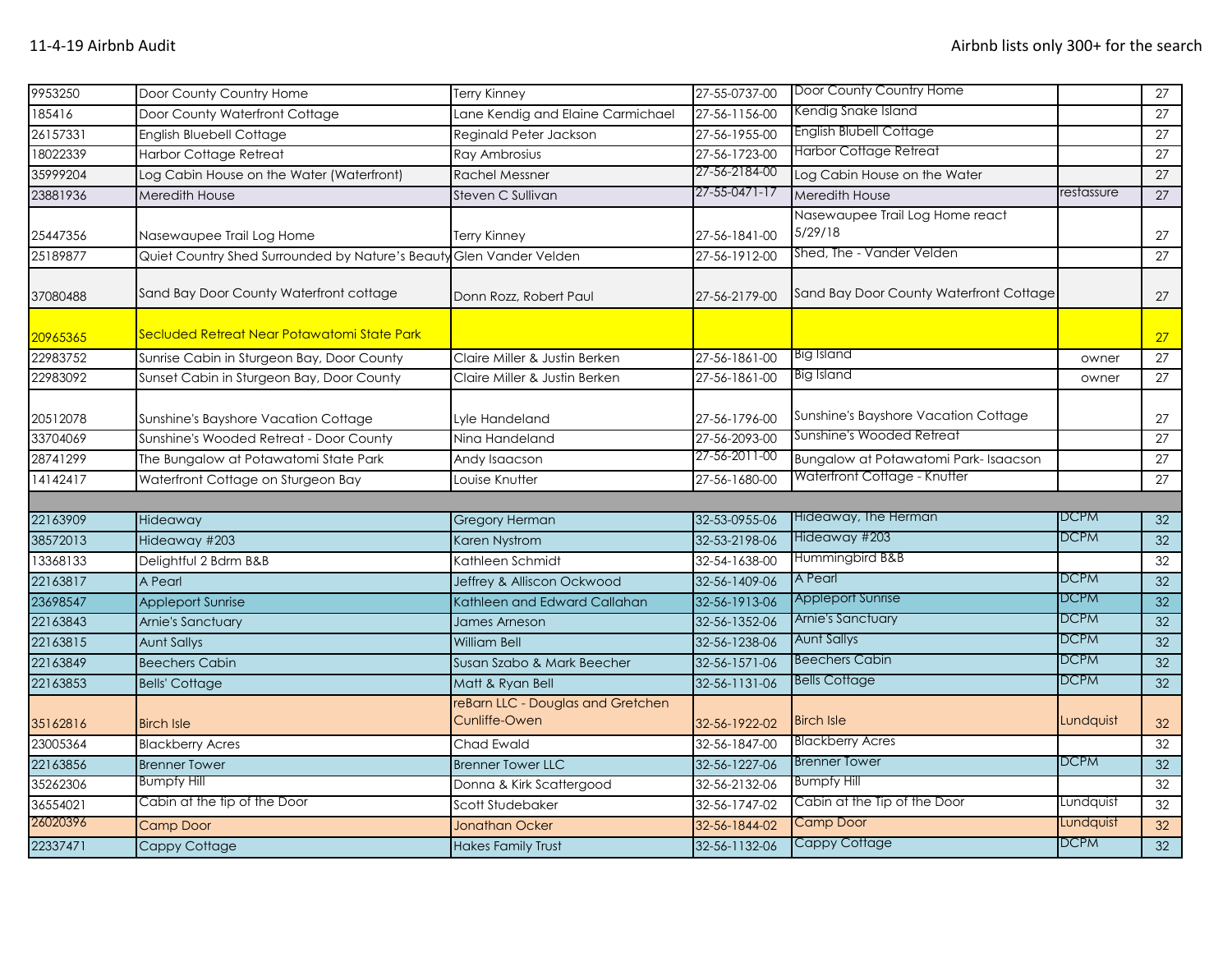| 22163823 | Cedar Dell Chalet                                                            | <b>Vicky Kalscheur</b>                               | 32-56-1203-06 | Cedar Dell Chalet                              | <b>DCPM</b>           | 32              |
|----------|------------------------------------------------------------------------------|------------------------------------------------------|---------------|------------------------------------------------|-----------------------|-----------------|
| 30926930 | <b>Cedar Tree Cottages</b>                                                   | Glen and Laurie Moegenburg                           | 32-56-1202-02 | <b>Cedar Tree Cottages</b>                     | Lundquist             | 32              |
| 9818691  | Charming 1880's Log Cabin                                                    | Terry & Kermit Bott                                  | 32-55-0770-00 | Doc's Hideaway                                 |                       | 32              |
| 23255108 | Charming Bluff Cottage abuts Waterfront &<br>Orchards                        | Kathleen Van Gemert                                  | 32-56-1908-00 | <b>Bluffside Cottage Van Gemert</b>            |                       | 32              |
| 25949863 | Colorful, Cozy Cottage in a Quiet Town                                       | Mathias Zehender                                     | 32-56-1992-00 | Zehnder - Colorful Cozy Cottage Windside<br>#3 |                       | 32              |
| 21026430 | Cottage Hideaway                                                             | Mary Jahnke                                          | 32-55-0710-00 | Cottage Hideaway                               |                       | 32              |
| 36176625 | <b>Country Lane Home</b>                                                     | Greg & Suzanne Sunstrom                              | 32-56-2144-06 | County Lane Home                               | DCPM                  | 32              |
| 27550326 | DOOR 42                                                                      | Shawn and Kim Marshall                               | 32-56-1976-00 | <b>DOOR 42</b>                                 |                       | 32              |
| 634251   | Door County Lakefront Cottage                                                | <b>Diane Christell</b>                               | 32-56-1250-00 | Door County Lakefront Cottage                  |                       | 32              |
| 24741359 | Eagle Sands Beach Lodge                                                      | Matthew P Shumway                                    | 32-56-1870-06 | Vandelay Shore                                 | <b>DCPM</b>           | 32              |
| 22163835 | <b>East Haven</b>                                                            | <b>Barnara Moline</b>                                | 32-56-1592-06 | East Haven                                     | DCPM                  | 32              |
| 1036370  | <b>Eclectic Style Cottage</b>                                                | <b>Tim Raduenz</b>                                   | 32-56-0930-00 | EBDC- Raduenz                                  |                       | 32              |
| 1807644  | First Floor with Forest View                                                 | Loren & Helen Fandrei                                | 32-56-1341-00 | Granpa's House Rental Door Co Wl               |                       | 32              |
| 22163867 | <b>Garret Bay Bluff</b>                                                      | <b>William Berry</b>                                 | 32-56-1641-06 | Garret Bay Bluff                               | DCPM                  | 32              |
| 20802710 | <b>Garrett Bay Getaway</b>                                                   | Kenneth Hays & Sally Wheelock                        | 32-56-1802-00 | Garret Bay Getaway                             |                       | 32              |
| 18686076 | Get Ready to hear Welcome Home                                               | Charlene K Berg                                      | 32-56-1756-00 | Welcome Home- 12625 STH 42                     |                       | 32              |
| 37805022 | <b>Gunderson Cabin</b>                                                       | <b>Edward Patera</b>                                 | 32-56-2186-00 | Gunderson Cabin on the Water                   |                       | 32              |
| 22163913 | Hoffman's Up North                                                           | Hoffman's Up North LLC - Matthel Hoffm 32-56-1463-06 |               | Hoffman's Up North                             | DCPM                  | 32              |
| 22163924 | Krause Cottage                                                               | Douglas & Ellen Krause                               | 32-56-1466-06 | Krause Cottage                                 | DCPM                  | 32              |
| 23682161 | Lakeview Lodge                                                               | Lee Hildebrand - Lakeview Lodge LLC                  | 32-56-1804-06 | Lakeview Lodge                                 | <b>DCPM</b>           | 32              |
| 22163958 | Le Jardin                                                                    | <b>Jeff Brozek</b>                                   | 32-56-2067-06 | Le Jardin                                      | <b>DCPM</b>           | 32              |
| 26019632 | Lime Kiln Cottage                                                            | <b>Carol B Sills</b>                                 | 32-56-1107-02 | Old Lime Kiln Cottage                          | Lundquist             | 32              |
| 26960062 | Lovely Apt in Sister Bay                                                     | <b>Stoyan Dimitrov</b>                               | 32-56-2006-00 | Lovely Apartment in Sister Bay-Dimitrov        |                       | 32              |
| 35222861 | <b>Moose Manor</b>                                                           | David & Cory Erickson                                | 32-56-2085-02 | <b>Moose Manor</b>                             | Lundquist             | 32              |
| 27154178 | Never Want to Leave Cottage                                                  | Herman and Camille Unger                             | 32-56-1996-00 | Never Want to Leave Cottage                    |                       | 32              |
| 36416958 | NEW! Cottage in Roweleys Bay w/ Deck & Grill!                                | <b>Mary Cole</b>                                     | 32-55-0014-00 | <b>Rowleys Bay Cabins</b>                      | evolve                | 32              |
| 36417068 | NEW! Rowleys Bay Cottage w/Grill Near Fall Foliage Mary Cole                 |                                                      | 32-55-0014-00 | <b>Rowleys Bay Cabins</b>                      | evolve                | 32              |
| 38669989 | NEW! Updated Home w/Deck, 2 Mi to Sister Bay Bed Brian and Alissa Schwalbach |                                                      | 32-56-2200-00 | Beach Road Cottage - Schwalbach                | evolve                | $\overline{32}$ |
| 19476764 | North Woods Cottage                                                          | <b>Robert Grant</b>                                  | 32-56-1749-00 | Northwoods Cottage                             |                       | 32              |
| 38484779 | Peaceful Studio Loft on Outskirts of Sister Bay                              | Sunwise Turn LLC- Eryka Fiedler                      | 32-56-2171-00 | Sunwise Turn                                   |                       | 32              |
| 22163990 | Porcupine Shores                                                             | Brian Bartell - Kim Winburn                          | 32-56-1603-06 | Porcupine Shores                               | <b>DCPM</b>           | 32              |
| 23052847 | Rothaus/Europe Lake                                                          | Roman and Claudia Apuzzo                             | 32-56-1849-00 | Europe Lake Cottage-Apuzzo -501 Europe Lake    |                       | 32              |
| 22163998 | <b>Rustic Cottage</b>                                                        | Sandra Berg                                          | 32-56-1387-06 | <b>Rustic Cottage</b>                          | <b>DCPM</b>           | 32              |
| 6795558  | <b>Rustic Summer Sleeping House</b>                                          | Tim and Kathleen Kay                                 | 32-56-1523-00 | <b>Three Sisters Farm</b>                      | permnitted<br>for $3$ | 32              |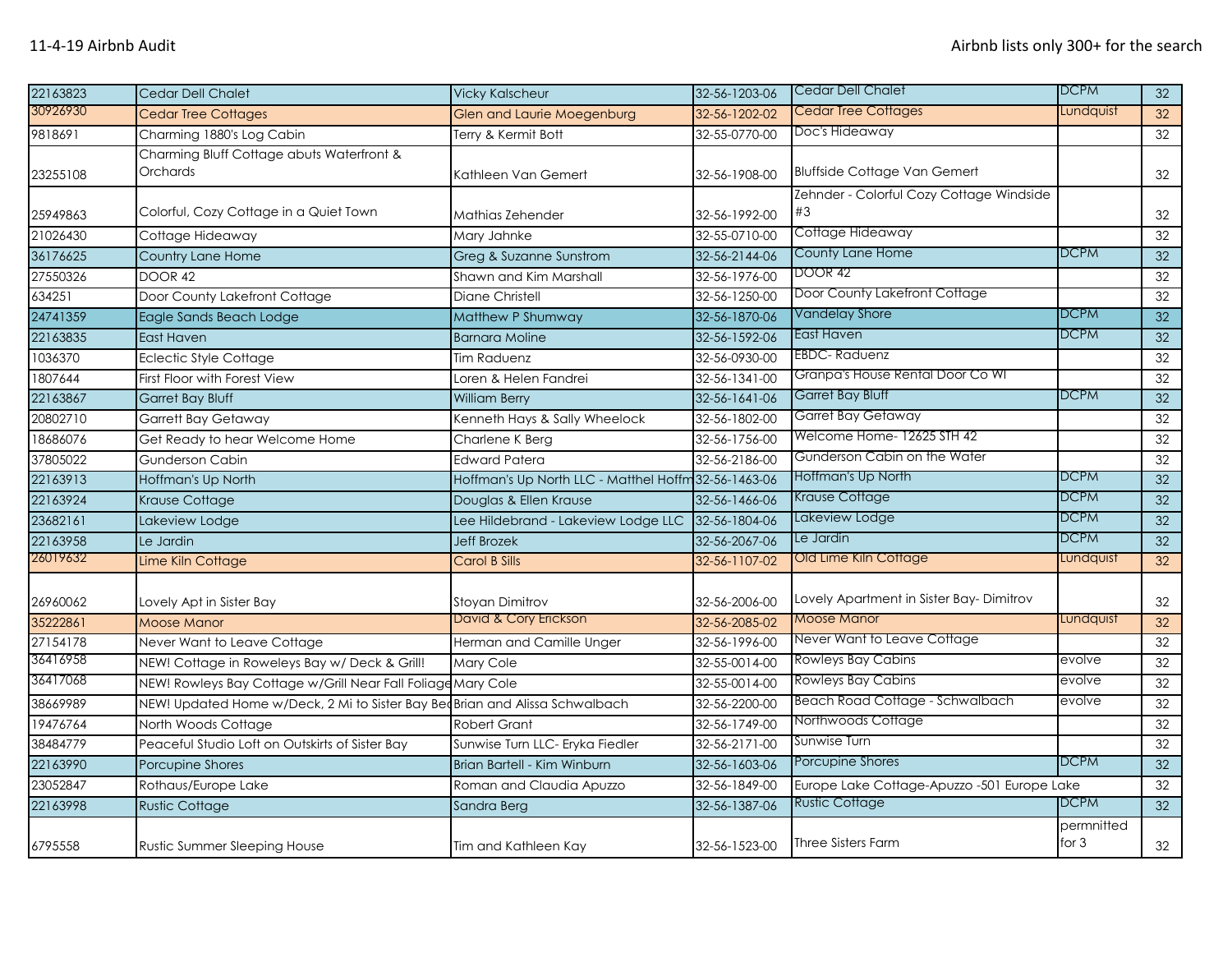| 31885024          | Sand Bay Beach Cabin (Waterfront w/ private<br>beach)           | Tom & Tanya Wismar - Sand Bay<br><b>Beach Cabin LLC</b>   | 32-56-1880-00                  | Sand Bay Beach Cabin LLC - Wismar                                |                                 | 32              |
|-------------------|-----------------------------------------------------------------|-----------------------------------------------------------|--------------------------------|------------------------------------------------------------------|---------------------------------|-----------------|
| 17656861          | Schwandt Cottage                                                | Georgina Schwandt                                         | 32-55-0177-00                  | Schwandt Cottage                                                 |                                 | 32              |
| 31074495          | Serendipity Meadow 7-acre oasis in Door County W                | Cecilia and Dennis Lindell                                | 32-56-1963-00                  | Serendipity Meadow                                               |                                 | 32              |
| 26095414          | Serenity Now                                                    | Todd and Michelle Cox                                     | 32-56-1838-00                  | Sister Bay Respite                                               |                                 | 32              |
| 22339050          | Shadow Lawn                                                     | John Peterson                                             | 32-56-0190-06                  | Shadown Lawn                                                     | <b>DCPM</b>                     | 32              |
| 24307299          | Sister Bay Log Home with a View                                 | Van Moreau Properties LLC                                 | 32-56-1932-00                  | Sister Bay Log Home with a view                                  |                                 | 32              |
| 896385<br>7998854 | Sunny Cottage in Ellson Bay<br>Sweet Door County Cabin          | Deborah "Sophie" Taubert Gehan<br><b>Shelly Sprinkman</b> | 32-55-0124-00<br>32-56-1682-00 | <b>Terra Cottages</b><br><b>Architecturally Designed Charmer</b> | permitted<br>for five units     | 32<br>32        |
|                   |                                                                 |                                                           |                                |                                                                  |                                 |                 |
| 2336212           | Terra Cottages #2                                               | Deborah "Sophie" Taubert Gehan                            | 32-55-0124-00                  | Terra Cottages                                                   | permitted<br>for five units     | 32              |
| 14648663          | Terra Cottages #4                                               | Deborah "Sophie" Taubert Gehan                            | 32-55-0124-00                  | Terra Cottages                                                   | permitted<br>for five units     | 32              |
| 896560            | Terra Cottages Gills Rock 3                                     | Deborah "Sophie" Taubert Gehan                            | 32-55-0124-00                  | Terra Cottages                                                   | permitted<br>for five units     | 32              |
| 897991            | Terra Cottages Gills Rock, Door Co.                             | Deborah "Sophie" Taubert Gehan                            | 32-55-0124-00                  | Terra Cottages                                                   | permitted<br>for five units     | 32              |
| 6798124           | The Cabbage, a 1969 A frame                                     | Kimberly Hazen                                            | 32-56-1496-00                  | Hazen Cabbage                                                    |                                 | 32              |
| 22164029          | The Nest                                                        | Paul O'Keefe                                              | 32-56-1514-06                  | Nest, The                                                        | <b>DCPM</b>                     | $\overline{32}$ |
| 8346814           | Three Sister Meadow Private Room                                | Tim and Kathleen Kay                                      | 32-56-1523-00                  | <b>Three Sisters Farm</b>                                        | permitted<br>for three<br>units | 32              |
| 8036265           | Three Sisters "Sweet" Retreat                                   | Tim and Kathleen Kay                                      | 32-56-1523-00                  | <b>Three Sisters Farm</b>                                        | permitted<br>for three<br>units | 32              |
| 31650868          | Tree Top Getaway                                                | Kayla Gensler                                             | 32-56-2040-00                  | Tree Top Getaway                                                 |                                 | 32              |
| 24230129          | Unique architect designed home on waterfront blu Kimberly Hazen |                                                           | 32-56-1971-00                  | Vinkelhus-Vest                                                   |                                 | 32              |
| 34750391          | Windermere                                                      | <b>Barton Warner</b>                                      | 32-56-2103-06                  | Windermere                                                       |                                 | 32              |
| 22164049          | <b>Windmill Place</b>                                           | Michael & Vicki Bowers                                    | 32-56-1134-06                  | Windmill - 10104 Town Line Dr                                    | <b>DCPM</b>                     | 32              |
| 33129311          | Your million dollar view of the Bay awaits you                  | Sandra Rice                                               | 32-56-2137-00                  | Rice - 11243 Bayview Road                                        |                                 | 32              |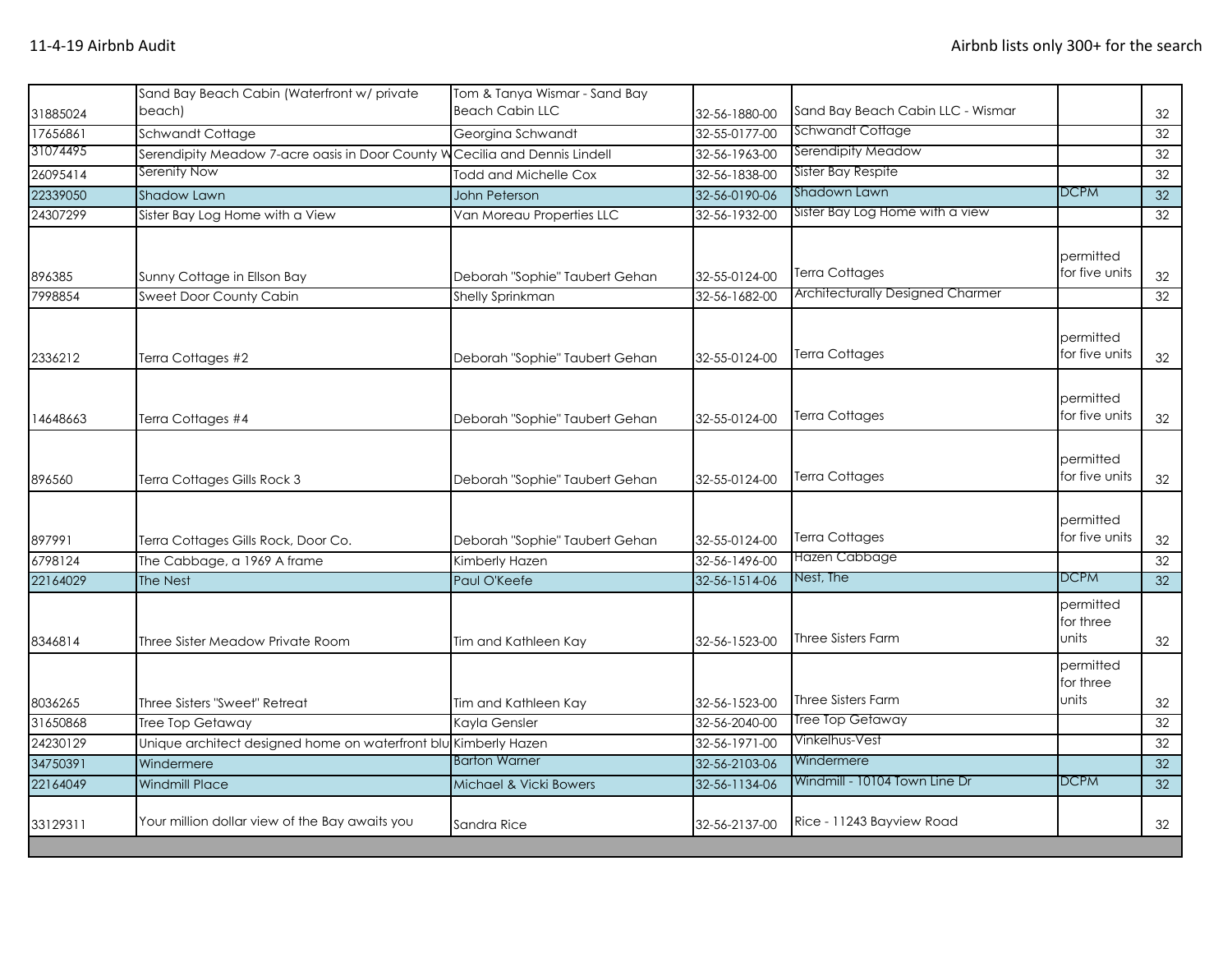| 26565068 | Chanticleer Guest House-Garden Room                                    | Chanticleer Guest House, Inc.                           | 33-54-0006-00 | <b>Chanticleer Guest House</b>                               | permitted<br>for $12$ | 33 |
|----------|------------------------------------------------------------------------|---------------------------------------------------------|---------------|--------------------------------------------------------------|-----------------------|----|
| 26537104 | Chanticleer Guest House-Granary Room                                   | Chanticleer Guest House, Inc.                           | 33-54-0006-00 | <b>Chanticleer Guest House</b>                               | permitted<br>for $12$ | 33 |
| 26564676 | Chanticleer Guest House-Loft Room                                      | Chanticleer Guest House, Inc.                           | 33-54-0006-00 | <b>Chanticleer Guest House</b>                               | permitted<br>for 12   | 33 |
| 26565824 | Chanticleer Guest House-Rose Room                                      | Chanticleer Guest House, Inc.                           | 33-54-0006-00 | <b>Chanticleer Guest House</b>                               | permitted<br>for $12$ | 33 |
| 26565527 | Chanticleer Guest House-Sunflower Room                                 | Chanticleer Guest House, Inc.                           | 33-54-0006-00 | <b>Chanticleer Guest House</b>                               | permitted<br>for $12$ | 33 |
| 28359743 | Beautiful home on the best sand beach in Door<br>Co.                   | Gary and Marion Ciepluch                                | 33-56-2009-00 | Beautiful Home on the Best Sand Beach in<br>Do Co - Ciepluch |                       | 33 |
| 23546503 | Birmingham's Barn by the Bay                                           | Birmingham's of Sturgeon Bay                            | 33-55-0163-00 | <b>Birminghams Cottages</b>                                  |                       | 33 |
| 3047435  | Cottage on Lake in State Park                                          | Barb & Gil Hoffman                                      | 33-56-1429-00 | Cottage on Lake                                              |                       | 33 |
| 23582450 | Door County Beach Retreat                                              | <b>Bill Thorton</b>                                     | 33-55-0726-00 | Door County Beach Retreat                                    |                       | 33 |
| 13328872 | Door County Dream House                                                | <b>Fred Suchy</b>                                       | 33-56-0695-00 | Door County Dream Home                                       |                       | 33 |
| 15048452 | Door County Escape!                                                    | Ann Johnson                                             | 33-56-1660-00 | Clark Lake Cottage - Johnson                                 |                       | 33 |
| 36114538 | Door County Family Home perfect for your Group!                        | Birmingham's of Sturgeon Bay                            | 33-55-0163-00 | <b>Birminghams Cottages</b>                                  |                       | 33 |
| 2293900  | Elegant Farmhouse Central Location                                     | Jan Mills and Russell Burie                             | 33-56-1851-00 | Elegant Farmhouse                                            |                       | 33 |
| 31488590 | Fantastic Family Cottage on Sand Beach                                 | Kaftan Family LLP                                       | 33-55-0777-00 | Kaftan - 4830 Bark Road                                      |                       | 33 |
| 28484110 | Featured in Door County Magazine Luxury Homes                          | Travis & Jolyn Boland                                   | 33-56-0620-00 | Whitefish Bay - Boland 4967 Cave Point Dr                    |                       | 33 |
| 39088182 | Glidden Cottage                                                        |                                                         |               |                                                              |                       | 33 |
| 22164023 | <b>Green House</b>                                                     | A&J Properties, LLC                                     | 33-56-1493-06 | <b>Green House</b>                                           | <b>DCPM</b>           | 33 |
| 4860774  | Huge House on Glidden Drive                                            | Mary & Ray Spangler                                     | 33-56-0400-00 | Mary's Beach House                                           |                       | 33 |
| 22163954 | Lakeside Haven                                                         | Kathy Richmond                                          | 33-56-1240-06 | Lakeside Haven                                               | <b>DCPM</b>           | 33 |
| 25742101 | Lodge on Laurie Lane                                                   | Shirley Becker Trust - Polly Kerkman                    | 33-56-1492-17 | Lodge on Laurie Lane                                         | restassure            | 33 |
| 28407162 | Log Cabin on the nicest sand beach in Door Count Log Cabin Rentals LLC |                                                         | 33-56-1447-00 | Log Cabin on the Water                                       |                       | 33 |
| 18834422 | Midship at Three's Company                                             | Jon Hanson                                              | 33-56-906-00  | Little Harbor Cottages                                       | permitted<br>for $3$  | 33 |
| 33554883 | NEW LISTING - Rustic Charm just steps from the Bay                     | John & Julie Thenell- Thenell Rentals LLC 33-55-0063-07 |               | <b>Thenells Cottage</b>                                      | simplelife            | 33 |
| 35428738 | NEW Listing! Entire private home! Guaranteed fun!                      | Pete Hurth                                              | 33-56-2151-00 | Hurth - Bluff Court Trail                                    |                       | 33 |
| 25551184 | NEW listing! Sand Beach Cottage on Lake<br>Michigan                    | Greg, Mary, Nick and Jennelle<br>Anderson               | 33-56-1942-00 | Sand Beach Cottage - Anderson                                |                       | 33 |
| 36451928 | Secluded Forest Retreat in Door County                                 | John F Quella                                           | 33-56-2169-00 | Quella -4324 Whitefish Bay Rd-Secluded<br>pine tree retre    |                       | 33 |
| 22164006 | Serenity in the Woods                                                  | Jeffrey and Lana Pray                                   | 33-56-1691-06 | Serenity in the Woods                                        | <b>DCPM</b>           | 33 |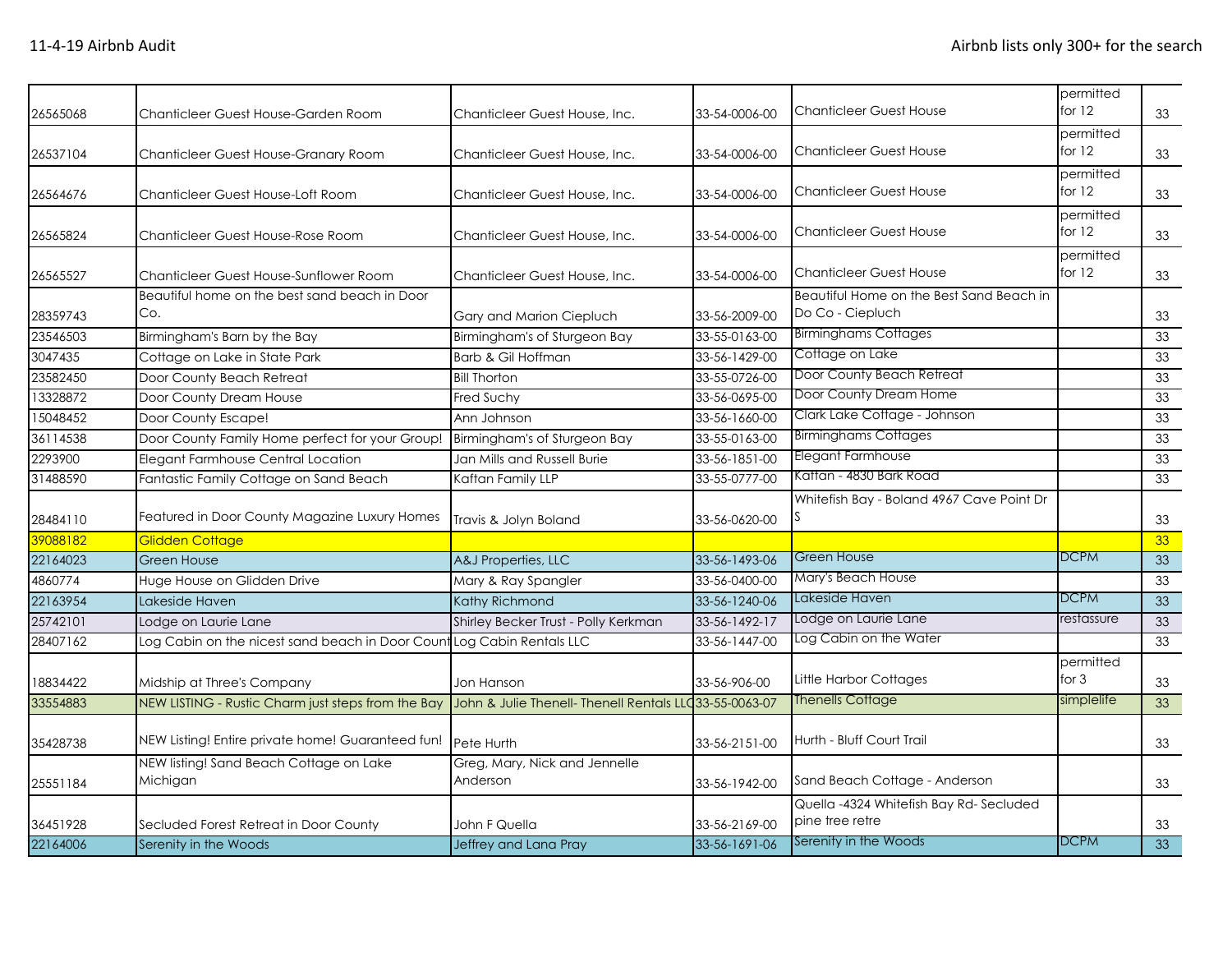| 18834309 | Starboard Cottage at Three's Company               | Jon Hanson                                                | 33-56-0906-00  | Little Harbor Cottages                      | permitted<br>for $3$ | 33              |
|----------|----------------------------------------------------|-----------------------------------------------------------|----------------|---------------------------------------------|----------------------|-----------------|
| 19767552 | <b>Stunning Door County Sunsets</b>                | <b>Beth Ann Resch</b>                                     | 33-56-1792-00  | <b>Stunning Door County Sunsets - Resch</b> |                      | 33              |
| 38026760 | Sunset Bluff                                       | Carter Holdings LLC                                       | 33-56-2205-00  | Sunset Bluff - 5217 Red Sunset Lane         |                      | 33              |
| 12323917 | Woodsy Retreat on Lake Michigan                    | Joan Shiels                                               | 33-56-1627-00  | Woodsy Retreat on Lake Michigan             |                      | 33              |
|          |                                                    |                                                           |                |                                             |                      |                 |
| 26339590 | <b>Bedroom Suite</b>                               | Nora Zacek                                                | 34-50-0077-00  | Open Hearth Lodge                           |                      | 34              |
| 26339607 | Evergreen Suite                                    | Nora Zacek                                                | 34-50-0077-00  | Open Hearth Lodge                           |                      | 34              |
| 35615823 | 101: Downtown Sister Bay Door County, Wisconsin    | Mary Erickson                                             | 34-53-2150-00  | Marina View Condominium #101 - The 101      |                      | 34              |
| 34598765 | Marina View #104                                   | Max Mc Cormick                                            | 34-56-2023-06  | Marina View Condominiums #104               | <b>DCPM</b>          | 34              |
| 34599988 | Marina View #201                                   | McCormick Family Enterprises LLP-Kris<br><b>McCormick</b> | 34-53-2024-06  | Marina View Condominiums #201               | <b>DCPM</b>          | 34              |
| 34538998 | Mill Road Place #1                                 | <b>Patrick Quinn</b>                                      | 34-53-2072-06  | Mill Road Place #1                          | <b>DCPM</b>          | 34              |
| 34539755 | Mill Road Place #2                                 | Kevin and Vicki Quinn                                     | 34-53-2120-06  | Mill Road Place #2                          | <b>DCPM</b>          | 34              |
| 34540316 | Mill Road Place #3                                 | Ken Larsen - Mill Road Place LLC                          | 34-53-2112-06  | Mill Road Place #3                          | <b>DCPM</b>          | 34              |
| 34540627 | Mill Road Place #4                                 | Ken Larsen - Mill Road Place LLC                          | 34-53-2113-06  | Mill Road Place #4                          | <b>DCPM</b>          | 34              |
| 38355098 | Abode on Spring                                    | Kevin Schuhart                                            | 34-56-1291-06  | Abode on Spring                             | <b>DCPM</b>          | 34              |
| 23698884 | <b>Another Thyme</b>                               | <b>David Peterson</b>                                     | 34-56-1805-06  | Anpther Thyme                               | <b>DCPM</b>          | 34              |
| 12672427 | Beach view waterfront park access!                 | Dawn and Walter Nawrot                                    | 34-56-1620-00  | Parkview Drive - Nawrot                     |                      | 34              |
| 22163827 | Copper Moon                                        | <b>Donald Denny</b>                                       | 34-55-0761-06  | Copper Moon Cottage                         | <b>DCPM</b>          | 34              |
| 24200272 | Cotter Cottage                                     | <b>Brandon Cotter</b>                                     | 34-56-1885-00  | Cotter Cottage                              |                      | 34              |
| 19227870 | Cute and Cozy Steps from Downtown                  | Audrey and Craig Schmidt                                  | 34-56-1769-00  | Cute and Cozy Sister Bay - Schmidt          |                      | 34              |
| 25692012 | Door in the woods                                  | Tom Ahlbeck - Daisy Ahlbeck Trust                         | 34-56-1892-06  | Door in the Woods                           |                      | 34              |
| 16332969 | Family Friendly Retreat in the Heart of Sister Bay | Pamela Schmitz/ CPS Holdings LLC                          | 34-56-1695-00  | Sister Bay Chalet                           |                      | 34              |
| 33579557 | Farmhouse on Northwoods                            | <b>Hillside Cove LLC</b>                                  | 34-56-2080-00  | Farmhouse on Northwoods                     |                      | 34              |
| 22163906 | <b>Hidden Gem</b>                                  | Julie & Nathan Slovin                                     | 34-56-0495-06  | Hidden Gem on Trillium                      | <b>DCPM</b>          | $\overline{34}$ |
| 22164027 | <b>High Garden</b>                                 | Jeff & Alisha Wiswell - Wiswell Property                  | 434-56-1888-06 | High Garden                                 | <b>DCPM</b>          | 34              |
| 30368118 | Hillside Haven                                     | Pamela Schmitz/ CPS Holdings LLC                          | 34-56-2051-00  | Hillside Haven                              |                      | 34              |
| 22339043 | King's Landing                                     | <b>Wiswell Property Group</b>                             | 34-56-1602-06  | Kings Landing                               | <b>DCPM</b>          | 34              |
| 30958438 | Maple Manor                                        | <b>Gary Polipnick</b>                                     | 34-56-2050-00  | Maple Manor - Polipnick                     |                      | 34              |
| 33591420 | Newly Renovated Home in Heart of Sister Bay        | <b>Fred Bexell</b>                                        | 34-56-2138-00  | Heart of Sister Bay Bexell                  |                      | 34              |
| 22163993 | Port New                                           | Andrew Bookmeier                                          | 34-56-0075-06  | Port New                                    | <b>DCPM</b>          | 34              |
| 25692031 | Salinskys Domicile Cottage                         | <b>Jim Salinsky</b>                                       | 34-56-1757-06  | Salinskys Domicile Cottage                  | <b>DCPM</b>          | 34              |
| 20981273 | Sister Bay Cottage                                 | Karen Berndt                                              | 34-56-1788-00  | <b>Sister Bay Cottage</b>                   |                      | 34              |
| 23352551 | Sister Bay Eclectic Cottage                        | Tim Raduenz                                               | 34-56-1859-00  | SBDC                                        |                      | 34              |
| 25692218 | <b>Sister Bay View</b>                             | James Johnson                                             | 34-56-1422-06  | <b>Sister Bay View</b>                      | <b>DCPM</b>          | 34              |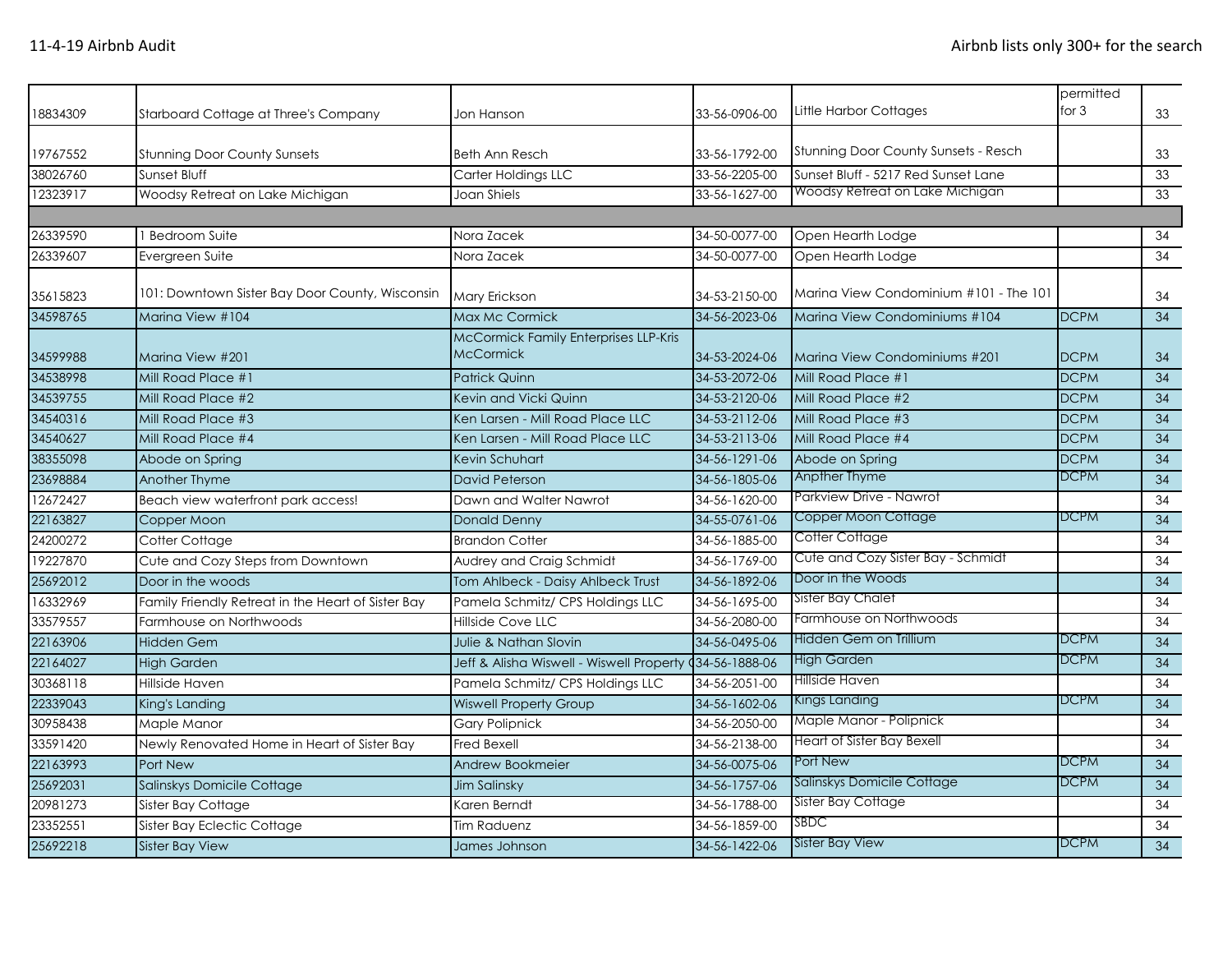|          | 38747238 Spacious Sister Bay Home                            | <b>HRISTO BLAGOEV ET AL</b>  | 34-56-2180-00  | Spacious Sister Bay Home |                            | 34 |
|----------|--------------------------------------------------------------|------------------------------|----------------|--------------------------|----------------------------|----|
|          | 39199732 Sweetbriar Country Manor                            | Deb Homan                    | 34-56-0743-00  | Sweetbriar               |                            | 34 |
| 26327643 | The Yoga Pad - Open & Eclectic Includes Free Yog Brad Massey |                              | 34-56-1982-00  | Yoga Pad, The            |                            | 34 |
| 22164033 | Trillium Lane                                                | Dennis & Maribeth Dorn       | 34-56-1702-06  | <b>Trillium Retreat</b>  | DCPM                       | 34 |
|          | 38284729 Sweetbriar Country Manor                            | Deb Homan                    | 34-56-0743-00  | Sweetbriar               |                            | 34 |
| 22164040 | Wall to Wall Retreat                                         | Jack and Teresa Wall         | 34-56-1335-016 | Wall to Wall Retreat     | <b>DCPM</b>                | 34 |
|          |                                                              |                              |                |                          |                            |    |
| 27656165 | 33ft Yacht!                                                  | Jon Hanson                   | 35-50-0907-00  | Snug Harbor Inn          | 17 (15 rooms<br>+ 2 boats) | 35 |
| 20869118 | Carver Cabin                                                 | Jon Hanson                   | 35-50-0907-00  | Snug Harbor Inn          | 17 (15 rooms<br>+ 2 boats) | 35 |
| 31929058 | Deluxe Room, 1 King Bed, Second Floor                        | Holiday Motel Management LLC | 35-50-0964-00  | Holiday Music Hotel      | permitted<br>for 18        | 35 |
| 31927648 | Deluxe Room, 1 Queen Bed, Second Floor                       | Holiday Motel Management LLC | 35-50-0964-00  | Holiday Music Hotel      | permitted<br>for $18$      | 35 |
| 24113755 | Luxury Cottage 1                                             | Jon Hanson                   | 35-50-0907-00  | Snug Harbor Inn          | 17 (15 rooms<br>+ 2 boats) | 35 |
| 33549110 | Luxury Suite                                                 | Jon Hanson                   | 35-50-0907-00  | Snug Harbor Inn          | 17 (15 rooms<br>+ 2 boats) | 35 |
| 31928802 | Room, 1 King Bed, Second Floor                               | Holiday Motel Management LLC | 35-50-0964-00  | Holiday Music Hotel      | permitted<br>for 18        | 35 |
| 24498867 | Room, 1 Queen Bed and 1 Full Bed, Ground Floor               | Holiday Motel Management LLC | 35-50-0964-00  | Holiday Music Hotel      | permitted<br>for 18        | 35 |
| 31928561 | Room, 1 Queen Bed and 1 Full Bed, Second Floor               | Holiday Motel Management LLC | 35-50-0964-00  | Holiday Music Hotel      | permitted<br>for 18        | 35 |
| 24476710 | Room, 1 Queen Bed, Ground Floor                              | Holiday Motel Management LLC | 35-50-0964-00  | Holiday Music Hotel      | permitted<br>for 18        | 35 |
| 31927631 | Room, 1 Queen Bed, Second Floor                              | Holiday Motel Management LLC | 35-50-0964-00  | Holiday Music Hotel      | permitted<br>for $18$      | 35 |
| 31926806 | Room, 2 Double beds, Ground Floor                            | Holiday Motel Management LLC | 35-50-0964-00  | Holiday Music Hotel      | permitted<br>for $18$      | 35 |
| 31928285 | Room, 2 Double Beds, Second Floor                            | Holiday Motel Management LLC | 35-50-0964-00  | Holiday Music Hotel      | permitted<br>for 18        | 35 |
| 33826447 | Snug Harbor Inn - 2 Bedroom Cottage                          | Jon Hanson                   | 35-50-0907-00  | Snug Harbor Inn          | + 2 boats)                 | 35 |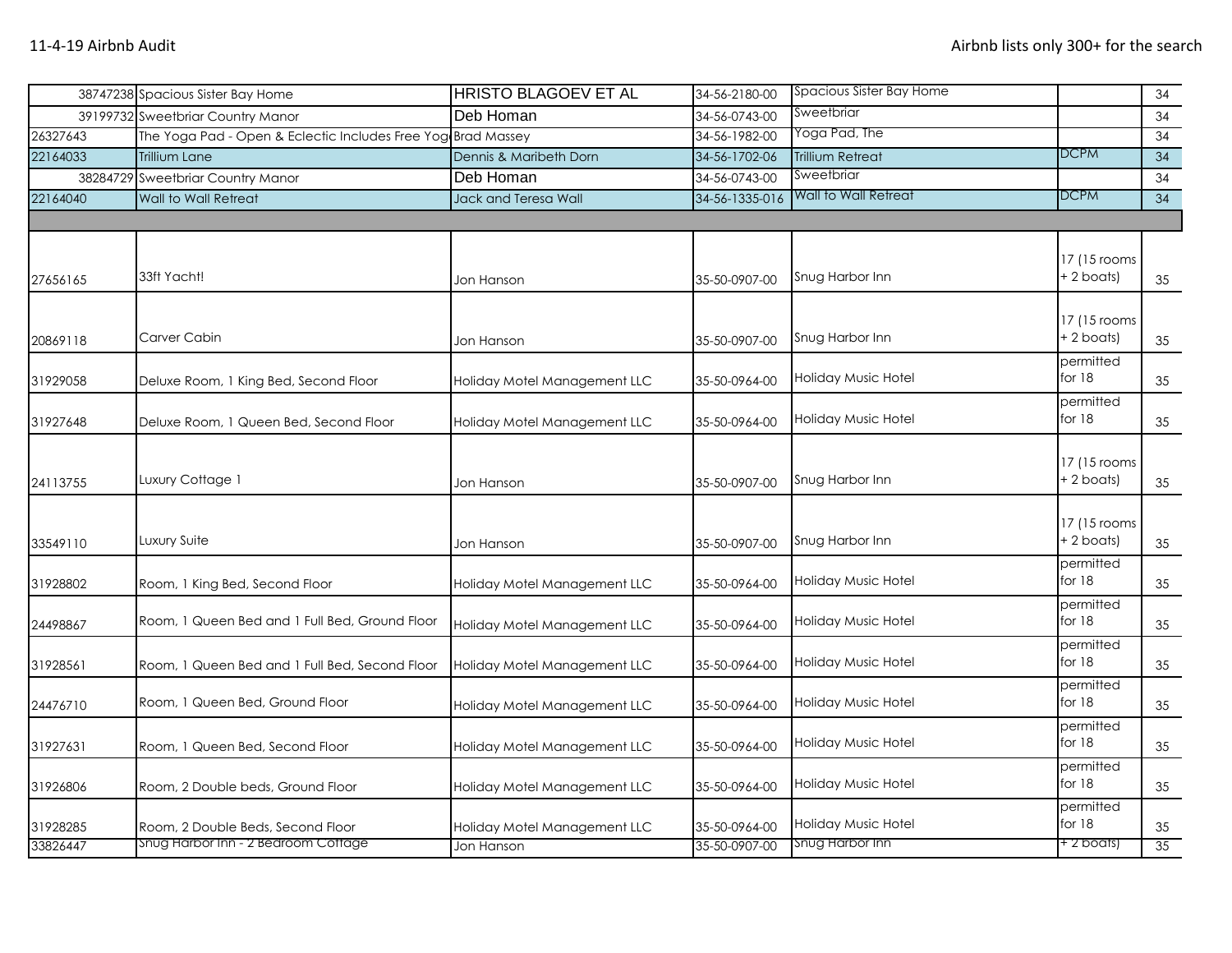| 3382645  | Snug Harbor Inn - Basic-Water                                | Jon Hanson          | 35-50-0907-00 | Snug Harbor Inn | 17 (15 rooms)<br>+ 2 boats)   | 35 |
|----------|--------------------------------------------------------------|---------------------|---------------|-----------------|-------------------------------|----|
| 33826446 | Snug Harbor Inn - Cottage 1A                                 | Jon Hanson          | 35-50-0907-00 | Snug Harbor Inn | 17 (15 rooms)<br>$+ 2$ boats) | 35 |
| 33826458 | Snug Harbor Inn - Deluxe                                     | Jon Hanson          | 35-50-0907-00 | Snug Harbor Inn | 17 (15 rooms<br>+ 2 boats)    | 35 |
| 24114293 | Snug Harbor Inn - Luxury Cottage 4                           | Jon Hanson          | 35-50-0907-00 | Snug Harbor Inn | 17 (15 rooms<br>+ 2 boats)    | 35 |
| 18834495 | Snug Harbor Inn - Port Cottage                               | Jon Hanson          | 35-50-0907-00 | Snug Harbor Inn | 17 (15 rooms<br>+2 boats)     | 35 |
| 24114480 | Studio Suite                                                 | Jon Hanson          | 35-50-0907-00 | Snug Harbor Inn | 17 (15 rooms<br>+ 2 boats)    | 35 |
| 31535739 | Room 1: Door County Orchard (Main House) -<br>White Lace Inn | Dennis Statz        | 35-52-0856-00 | White Lace Inn  | permitted<br>for 19           | 35 |
| 31560774 | Room 10: Secret Garden (Garden House) - White<br>Lace Inn    | Dennis Statz        | 35-52-0856-00 | White Lace Inn  | permitted<br>for 19           | 35 |
| 31560870 | Room 11: The Hideaway (Garden House) - White<br>Lace Inn     | <b>Dennis Statz</b> | 35-52-0856-00 | White Lace Inn  | permitted<br>for $19$         | 35 |
| 31535845 | Room 2: Old Garden Roses (Main House) - White<br>Lace Inn    | Dennis Statz        | 35-52-0856-00 | White Lace Inn  | permitted<br>for 19           | 35 |
| 31536049 | Room 3: English Lavender (Main House) - White<br>Lace Inn    | Dennis Statz        | 35-52-0856-00 | White Lace Inn  | permitted<br>for $19$         | 35 |
| 31536176 | Room 4: Romantic Retreat (Main House) - White<br>Lace Inn    | Dennis Statz        | 35-52-0856-00 | White Lace Inn  | permitted<br>for $19$         | 35 |
| 31536254 | Room 6: Vintage Rose (Garden house) - White<br>Lace Inn      | Dennis Statz        | 35-52-0856-00 | White Lace Inn  | permitted<br>for $19$         | 35 |
| 31536340 | Room 7: Garden View (Garden House) - White<br>Lace Inn       | Dennis Statz        | 35-52-0856-00 | White Lace Inn  | permitted<br>for $19$         | 35 |
| 31560145 | Room 8: English Country (Garden House) - White<br>Lace Inn   | Dennis Statz        | 35-52-0856-00 | White Lace Inn  | permitted<br>for 19           | 35 |
| 31560520 | Room 9: Casual Victorian (Garden House) - White<br>Lace Inn  | Dennis Statz        | 35-52-0856-00 | White Lace Inn  | permitted<br>for 19           | 35 |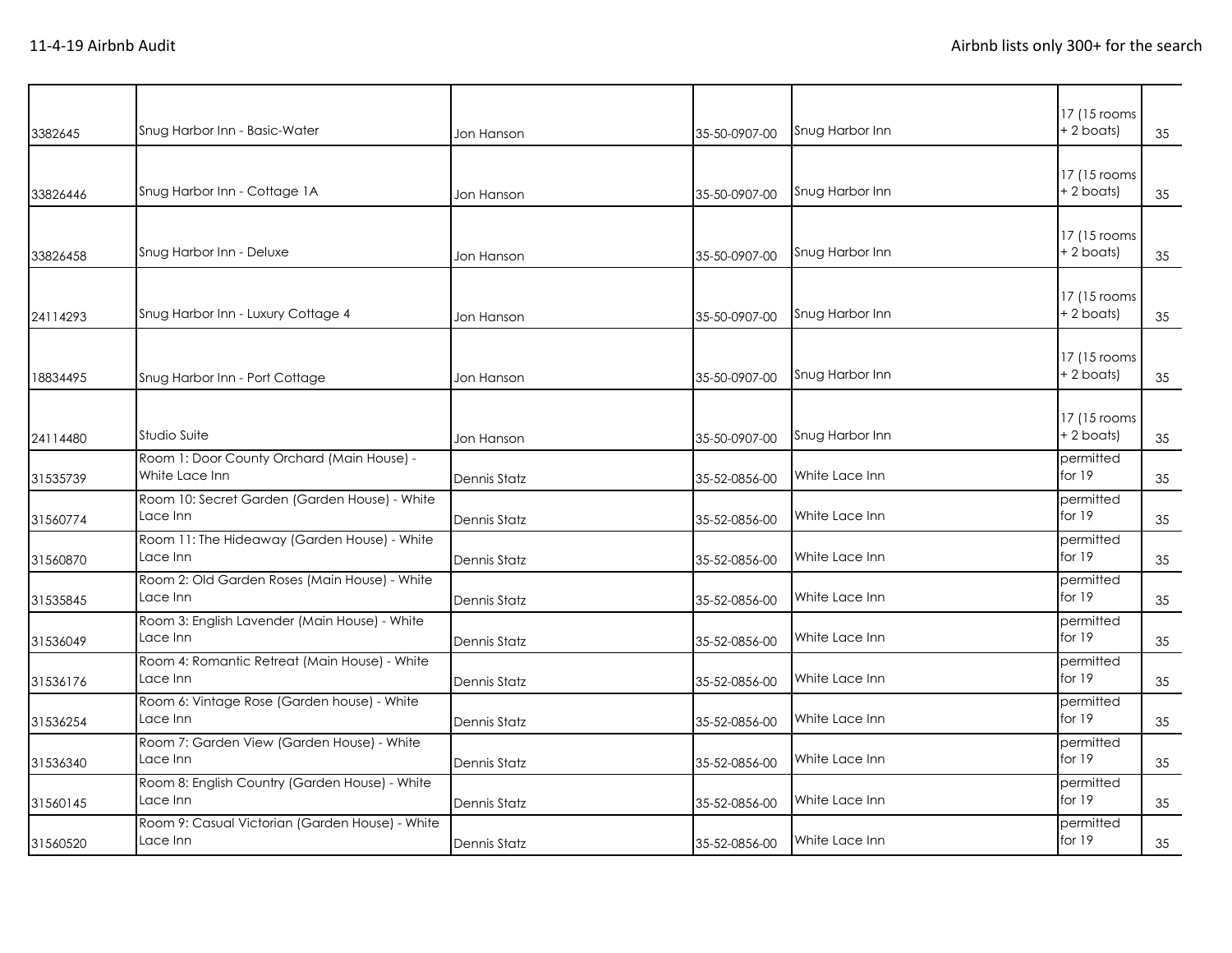| 31561008 | Room A: Royal Chamber (Washburn House) -<br>White Lace Inn        | Dennis Statz                   | 35-52-0856-00 | White Lace Inn                    | permitted<br>for $19$      | 35 |
|----------|-------------------------------------------------------------------|--------------------------------|---------------|-----------------------------------|----------------------------|----|
| 31566668 | Room C: Wild Roses (Washburn House) - White<br>Lace Inn           | Dennis Statz                   | 35-52-0856-00 | White Lace Inn                    | permitted<br>for $19$      | 35 |
| 31566760 | Room D: Country Cottage (Washburn House) -<br>White Lace Inn      | Dennis Statz                   | 35-52-0856-00 | White Lace Inn                    | permitted<br>for $19$      | 35 |
| 31877729 | Steeple View Cottage                                              | Dennis Statz                   | 35-52-0856-00 | White Lace Inn                    | permitted<br>for $19$      | 35 |
| 31586882 | Suite 16: Winter Warmth (Hadley House) - White<br>Lace Inn        | Dennis Statz                   | 35-52-0856-00 | White Lace Inn                    | permitted<br>for $19$      | 35 |
| 31587028 | Suite 17: Country Summer (Hadley House) - White<br>Lace Inn       | <b>Dennis Statz</b>            | 35-52-0856-00 | White Lace Inn                    | permitted<br>for $19$      | 35 |
| 31587189 | Suite 18: Fall Festival (Hadley House) - White Lace<br>Inn        | Dennis Statz                   | 35-52-0856-00 | White Lace Inn                    | permitted<br>for 19        | 35 |
| 31587433 | Suite 19: Spring Floral (Hadley House) - White Lace<br><b>Inn</b> | Dennis Statz                   | 35-52-0856-00 | White Lace Inn                    | permitted<br>for $19$      | 35 |
| 31561096 | Suite B: Victorian Suite (Washburn House) - White<br>Lace Inn     | Dennis Statz                   | 35-52-0856-00 | White Lace Inn                    | permitted<br>for $19$      | 35 |
| 3190446  | Downtown Sturgeon Bay - Postcard                                  | RME Holdings - Robert Esposito | 35-53-1452-00 | Arbor and Postcard - RME Holdings | Permitted for<br>two units | 35 |
| 12792862 | Downtown Sturgeon Bay CornerSuite                                 | Robert & Teresa Esposito       | 35-53-1628-00 | Villa and Corner Suite            | permitted<br>for $3$       | 35 |
| 12793691 | Downtown Sturgeon Bay Villa Suite                                 | Robert & Teresa Esposito       | 35-53-1628-00 | Villa and Corner Suite            | permitted<br>for $3$       | 35 |
| 3324489  | Downtown Sturgeon Bay, Arbor                                      | RME Holdings - Robert Esposito | 35-53-1452-00 | Arbor and Postcard - RME Holdings | Permitted for<br>two units | 35 |
| 19180482 | The Coach House                                                   | Robert & Teresa Esposito       | 35-53-1628-00 | Villa and Corner Suite            | permitted<br>for $3$       | 35 |
| 4692800  | the Magnolia Suite                                                | Diane Allen & Mike Perski      | 35-53-1096-00 | The Magnolia                      |                            | 35 |
| 22027336 | Dancing Dragonfly Airbnb                                          | David Hayes                    | 35-54-1427-00 | Dancing Dranglfy                  |                            | 35 |
| 9506189  | Diplomat Bed and Breakfast/Treaty Suite                           | Tami Dal Santo                 | 35-54-1544-00 | Diplomat Bed and Breakfast        | permitted<br>for six units | 35 |
| 27085342 | Garden Gate Bed & Breakfast: English Lavender<br>Room             | <b>Robin Vallow</b>            | 35-54-0858-00 | Garden Gate                       | permitted<br>for $4$       | 35 |
| 27085059 | Garden Gate Bed and Breakfast: Cottage Rose<br>Room               | <b>Robin Vallow</b>            | 35-54-0858-00 | Garden Gate                       | permitted<br>for $4$       | 35 |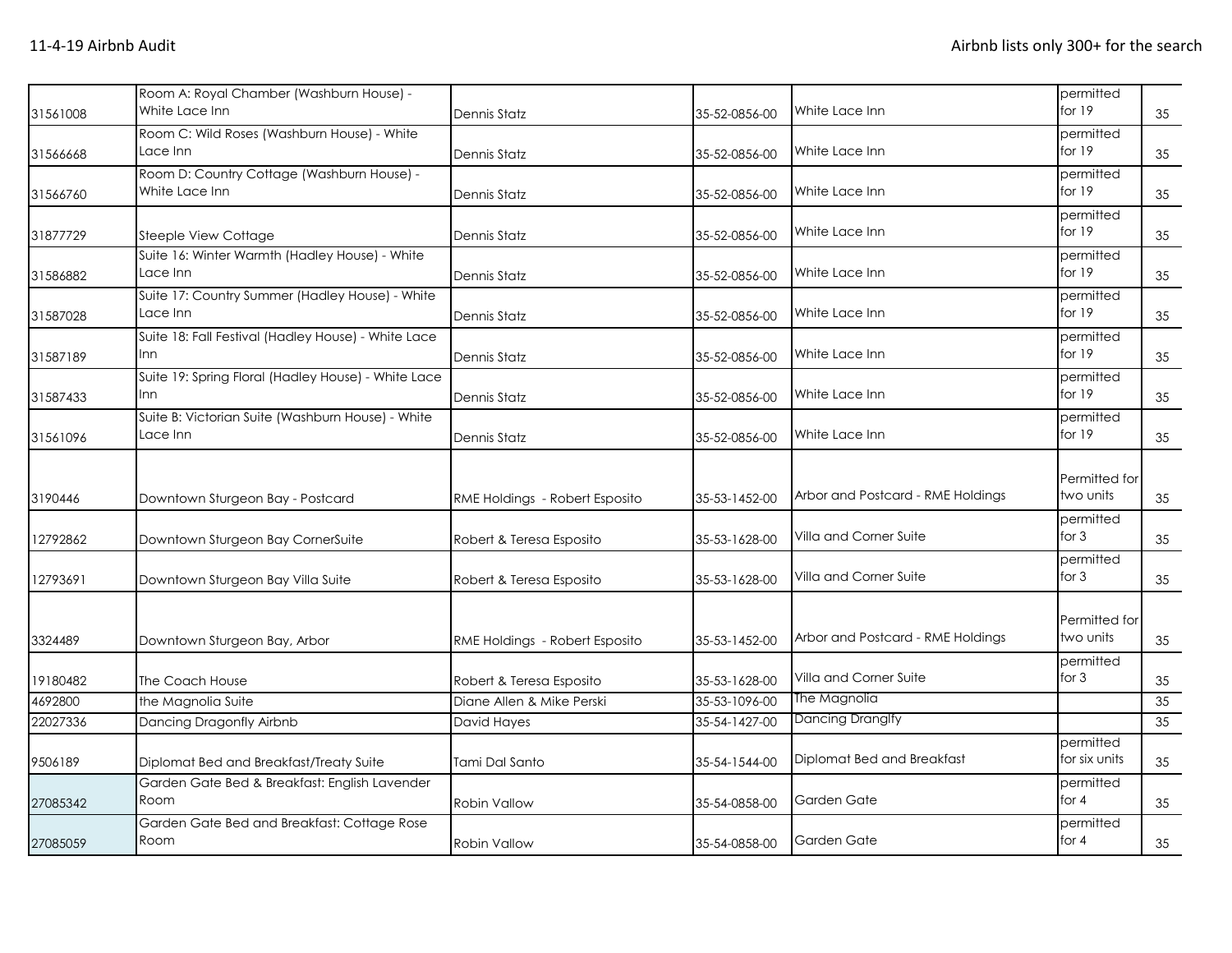| 27084207 | Garden Gate Bed and Breakfast: Garden Suite                                          | <b>Robin Vallow</b>                | 35-54-0858-00 | Garden Gate                           | permitted<br>for $4$            | 35 |
|----------|--------------------------------------------------------------------------------------|------------------------------------|---------------|---------------------------------------|---------------------------------|----|
| 26745725 | Garden Gate Bed and Breakfast: Vintage Rose<br>Room                                  | <b>Robin Vallow</b>                | 35-54-0858-00 | Garden Gate                           | permitted<br>for $4$            | 35 |
| 35225889 | Suite Sweets #2 Cherries Jubilee                                                     | <b>Terry Ullman</b>                | 35-54-1967-00 | Door County Candy B&B                 | permitted<br>for $3$            | 35 |
| 28540445 | <b>Sweet Suites</b>                                                                  | Terry Ullman                       | 35-54-1967-00 | Door County Candy B&B                 | permitted<br>for $3$            | 35 |
| 17586605 | The Diplomat Bed and Breakfast/Chancery suite                                        | Tami Dal Santo                     | 35-54-1544-00 | Diplomat Bed and Breakfast            | permitted<br>for six units      | 35 |
| 24911248 | 3BR Newly Renovated House in Sturgeon Bay                                            | Phlip Lyons and Judith Dwyer Lyons | 35-56-1994-00 | Three Bedroom House - Lyons           |                                 | 35 |
| 1095333  | A City Cottage in the Heart of Town                                                  | Kelly Avenson & Elliot Goettelman  | 35-56-1651-00 | City Cottage, The                     | permitted<br>for 2              | 35 |
| 26203239 | Air Mikey B                                                                          | <b>Michael Bleck</b>               | 35-56-1911-00 | Bleck-316 N Joliet                    |                                 | 35 |
| 18359397 | <b>Barbara's Guest House</b>                                                         | Stephen Day                        | 35-56-1727-00 | <b>Barbara's Guest House</b>          |                                 | 35 |
| 35255687 | <b>Between Two Bridges</b>                                                           | Charolette Baierl                  | 35-56-2143-00 | Between two bridges                   |                                 | 35 |
| 23698225 | Boat House on the Bay                                                                | <b>William Anderson</b>            | 35-56-1629-06 | <b>Boat House</b>                     | dcpm                            | 35 |
| 37879336 | Canal House - Waterfront Living in Sturgeon Bay                                      | Shaun Tauber                       | 35-56-2163-00 | Tauber Memorial Drive                 |                                 | 35 |
| 24733645 | Castaway Cottage                                                                     | Jonathan & Kathy Salit             | 35-56-1936-00 | Castaway Cottage                      |                                 | 35 |
| 19824536 | Chalet by the Bay                                                                    | Jonathan Salit                     | 35-56-1807-00 | Chalet by the Bay - Salit             |                                 | 35 |
| 9271311  | Chalet on the Shore                                                                  | Jennifer Jorns & Brian Frisque     | 35-56-1663-00 | Chalet by the Shore                   |                                 | 35 |
| 28415584 | City Apartment   In the heart of historic downtown Kelly Avenson & Elliot Goettelman |                                    | 35-56-1651-00 | City Cottage, The                     | permitted<br>for 2              | 35 |
| 34182259 | Compass Cove   Downtown Home with Modern<br>updates                                  | Matthew and Desiree Wood           | 35-56-2048-00 | <b>Compass Cove</b>                   |                                 | 35 |
| 8146241  | Cute Yellow House                                                                    | Joan Schiels/Jan Mills             | 35-56-1559-00 | Little Yellow House                   |                                 | 35 |
| 19762075 | Delaware Dream                                                                       | Carter Holdings LLC                | 35-56-1746-00 | Perfectly Downtown and Delaware Dream | permitted<br>for 2              | 35 |
| 24261293 | Dock on the Bay Coach Home                                                           | Fear Investments                   | 35-56-1889-00 | Dock on the Bay                       |                                 | 35 |
| 19179293 | Door County Bayview                                                                  | Diane Rockwell                     | 35-56-1772-00 | Door County Bayview                   |                                 | 35 |
| 28511065 | Door County Home Away From Home                                                      | Alison and Phil Weckler            | 35-56-2001-00 | Door County Home Away from Home       |                                 | 35 |
| 3280736  | Door County Waterfront Cottage                                                       | CenterPointe Yacht Services        | 35-56-0911-00 | CenterPointe Marina                   | permitted<br>for three<br>units | 35 |
| 13749828 | Door County Waterfront Cottage                                                       | CenterPointe Yacht Services        | 35-56-0911-00 | CenterPointe Marina                   | permitted<br>for three<br>units | 35 |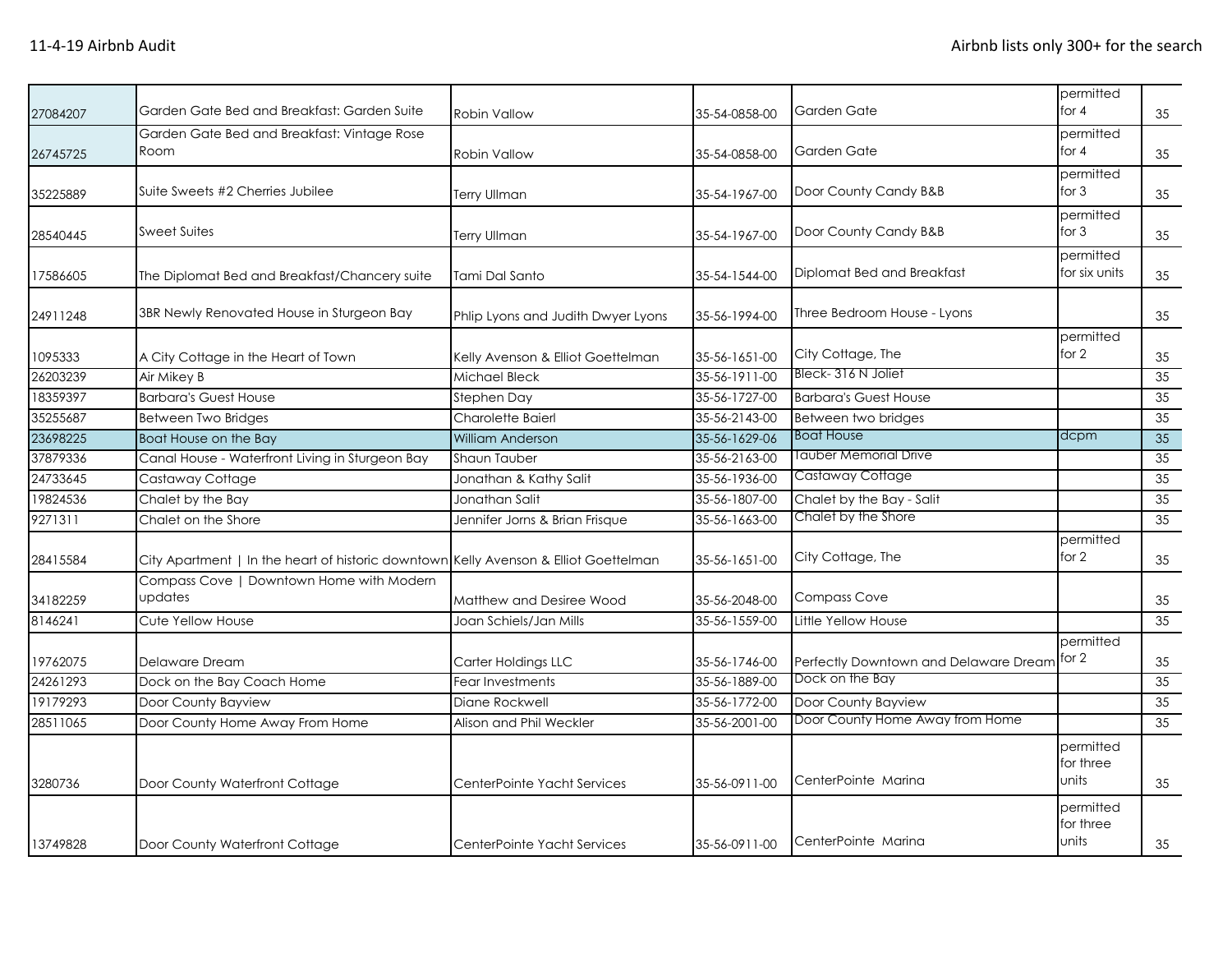| 3518762  | Downtown Sturgeon Bay, Door County                                      | Hans Reumschuessel               | 35-56-1437-00 | Downtown Sturgeon Bay                                  |                      | 35              |
|----------|-------------------------------------------------------------------------|----------------------------------|---------------|--------------------------------------------------------|----------------------|-----------------|
| 28284749 | Eagle's Nest, Waterfront Apartment                                      | Alisa Landman                    | 35-56-1808-00 | Lily Pad Cottage                                       |                      | 35              |
| 33846594 | Home Sweet Home   Sturgeon Bay-Door County                              | <b>Mary Olsen</b>                | 35-56-2087-17 | Home Sweet Home                                        | Restassure           | 35              |
| 38731591 | Hudson House                                                            | Marisa Gotsch                    | 35-56-2174-00 | Gotsch - Hudson Ave Hudson House                       |                      | 35              |
| 16392503 | Lily Pad Cottage                                                        | Alisa Landman                    | 35-56-1808-00 | <b>Lily Pad Cottage</b>                                |                      | 35              |
| 18346670 | Manor on Main                                                           | Paul Larson                      | 35-56-1777-00 | Main Manor - Larson                                    |                      | 35              |
| 27877637 | Myrtles Place                                                           | <b>Bonny Schinkten</b>           | 35-56-1947-00 | <b>Myrtles Place</b>                                   |                      | 35              |
| 26270652 | NEW! 'Collectic Farmhouse Suite!' in Sturgeon Bay!                      | Aaron Hilpipre                   | 35-56-1939-00 | Hilpipre- 228 N 7th Ave - Collectic<br>Farmhouse Suite |                      | 35              |
| 25578596 | NEW! Sturgeon Bay Home Near Potawatomi State PTom and Christine Dehnert |                                  | 35-56-1927-00 | Port View Cottage                                      |                      | $\overline{35}$ |
| 24629975 | NEW!Waterfront Sturgeon Bay Home w/Deck & Fire<br>Pit                   | Cheryl Link                      | 35-56-1875-00 | On Bay Thyme<br>Oak Street Loft - Tebon                |                      | 35              |
| 29946818 | Oak Street Loft   Westside Water View                                   | <b>Jeff Tebon</b>                | 35-56-2029-17 |                                                        | Restassure           | 35              |
| 21642288 | Overlooking Third Ave                                                   | Joe Baw and Rob Paul             | 35-53-1816-00 | Overlooking Third Ave                                  |                      | 35              |
| 34744184 | <b>Patti's Place</b>                                                    | Richard and Pat Wickman          | 35-56-2111-00 | Patti's Place                                          |                      | 35              |
| 25614073 | Pelican Suite, Door County: Waterfront Suite                            | John Hermanson                   | 35-56-1819-00 | Suite on the Water                                     | Peritted for 3       | 35              |
| 18683132 | Perfectly Downtown                                                      | Carter Holdings LLC              | 35-56-1746-00 | Perfectly Downtown and Delaware Dream                  | permitted<br>for $3$ | 35              |
| 38794419 | Petite Maison Bleu                                                      | Terry Cummings                   | 35-56-1755-17 | Petite Maison Bleu                                     | Restassure           | 35              |
| 37967142 | Pleasantly Downtown                                                     | Carter Holdings LLC              | 35-56-1746-00 | Perfectly Downtown and Delaware Dream                  | permitted<br>for $3$ | 35              |
| 25319787 | R&H Bayshore Estate                                                     | Helen & Robin Urban              | 35-56-1957-00 | R & H Bayshore Estate                                  |                      | 35              |
| 17380652 | Sawyer View Villa                                                       | Ken Glasheen                     | 35-56-1726-00 | <b>Sawyer View Village</b>                             |                      | 35              |
| 27834966 | Sive's Door                                                             | Sive's Door LLC - Rebecca Bodmer | 35-56-1972-00 | Sive's Door                                            |                      | $\overline{35}$ |
| 33165932 | Small new home designed for energy efficiency                           | Thomas Strang                    | 35-56-2125-00 | Strang - Energy Efficient Home                         |                      | 35              |
| 26452662 | Sturgeon Bay Countryside Studio                                         | Aaron Carmody                    | 35-56-1928-00 | Sturgeon Bay Countryside Studio                        |                      | 35              |
| 8129738  | Sturgeon Bay Doll House                                                 | Patrice Sebastian                | 35-56-1565-00 | Sturgeon Bay Doll House                                |                      | 35              |
| 25487105 | Sturgeon Bay Waterfront Cottage                                         | Justin & Lindsey Bohrer          | 33-56-1954-00 | Bayside Cottage -- Bohrer - 3815 Bayshore              |                      | 35              |
| 21982114 | Sturgeon Bay Waterfront Cottage                                         | Eric Minten                      | 35-56-1767-00 | Door County Waterfront Cottage Minten                  |                      | 35              |
| 37520676 | Summer Crush                                                            | Russell and Jill Kelley          | 35-56-2185-00 | Summer Crush                                           |                      | 35              |
| 28844540 | Sunset house                                                            | <b>ODK PROPERTIES Ben Keleny</b> | 35-56-2017-00 | Sunset House - Keleny-Door Belle                       | permitted<br>for 2   | 35              |
| 28538540 | The Ballard House Door County                                           | Restassure                       | 35-56-2044-17 | <b>Ballard House</b>                                   | Restassure           | 35              |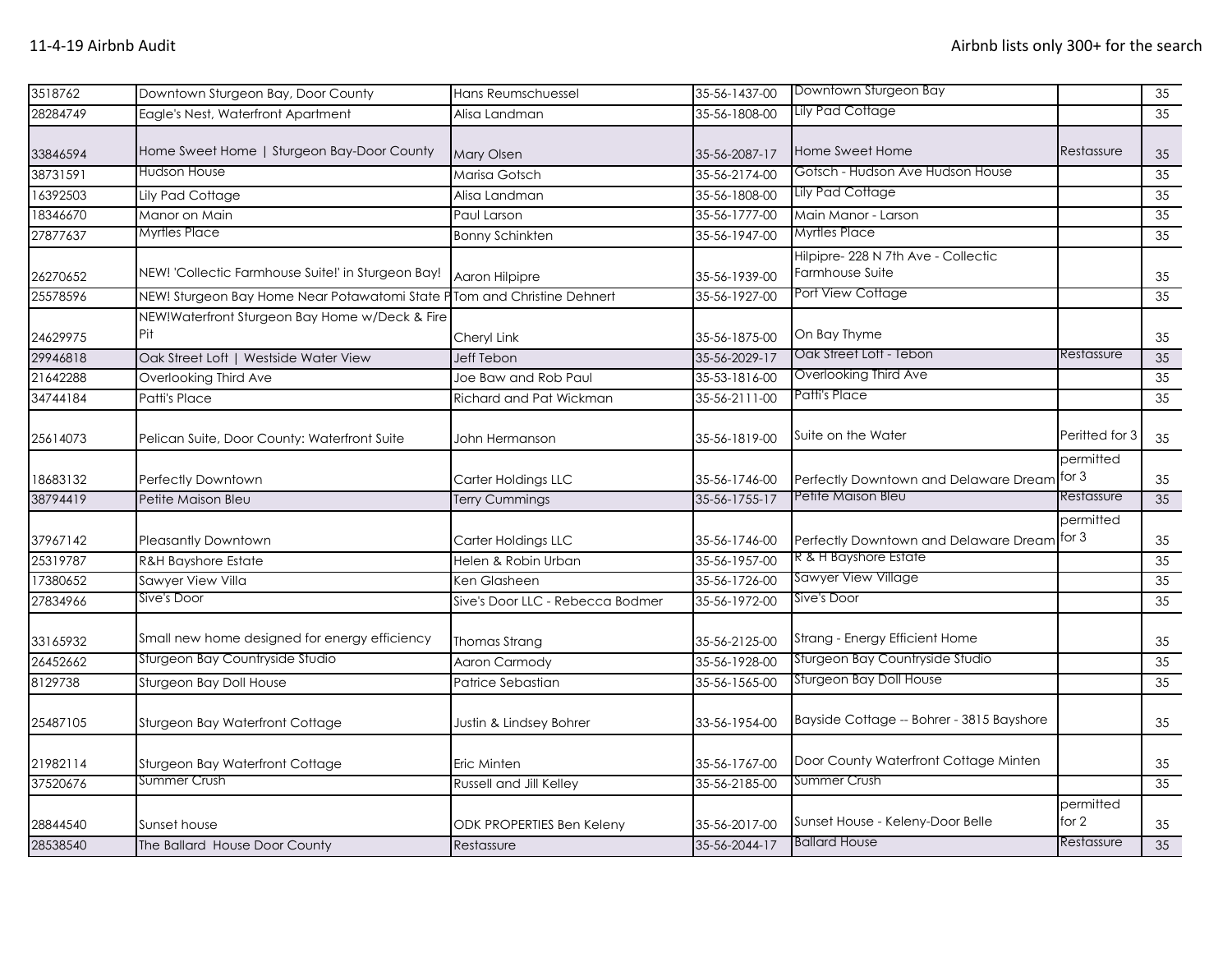| 27503937 | The Blue Cottage Cozy city cottage near<br>downtown.                   | Tom Haight                         | 35-56-1991-00 | Blue Cottage, The -Haight                                           |                      | 35 |
|----------|------------------------------------------------------------------------|------------------------------------|---------------|---------------------------------------------------------------------|----------------------|----|
| 34258306 | The Corner Ranch   A Stylish Modern Retreat                            | <b>Robert Starr</b>                | 35-56-2081-00 | The Corner Ranch                                                    |                      | 35 |
| 30062445 | The Door Belle                                                         | <b>ODK PROPERTIES Ben Keleny</b>   | 35-56-2017-00 | Sunset House - Keleny                                               | permitted<br>for $2$ | 35 |
| 25621059 | The Nest, Door County: Room in Waterfront Home                         | John Hermanson                     | 35-56-1819-00 | Suite on the Water                                                  | Peritted for 3       | 35 |
| 25623966 | Turtle Suite, Door County: Waterfront Suite                            | John Hermanson                     | 35-56-1819-00 | Suite on the Water                                                  | Peritted for 3       | 35 |
| 23343621 | Veronica Joyce                                                         | Lola DeVillers and Stuart Champeau | 35-56-1877-00 | Veronica Joice                                                      |                      | 35 |
| 24607218 | West Side Gem                                                          | Susan I Guthrie                    | 35-56-1918-00 | West Side Gem - 223 S Lansing                                       | <b>Bacon</b>         | 35 |
| 15678659 | Yellow Cottage                                                         | Megan and Shane Wheeler            | 35-56-1946-00 | Yellow Cottage, Wheeler                                             |                      | 35 |
| 23915694 | <b>Boat Bungalow</b>                                                   | Sam Parent                         | 35-59-1907-00 | Gypsy Soul - Boat bungalow                                          |                      | 35 |
|          |                                                                        |                                    |               |                                                                     |                      |    |
| 30532976 | Abode on the beach                                                     | LLC Great Wulf Partners/Cap Wulf   | 36-56-0811-00 | Abode on the Beach                                                  |                      | 36 |
| 28333052 | Beach House right on Lake Michigan!                                    | <b>Mercedes Wadkins</b>            | 36-56-1814-01 | A Spirit of Adventure-Wadkins -2986 Lake<br><b>Forest Park Road</b> |                      | 36 |
| 18073736 | Claybanks   A Woodsy Retreat near Lake Michigar David Goettelman       |                                    | 36-56-1731-17 | Clay Banks Woodsy Retreat                                           | restassure           | 36 |
| 38794494 | Flagstaff Manor   Waterfront + High Speed Internet                     | Amber and Brian Writt              | 36-56-2139-17 | Writt-3446 N Lake Michigan Drive                                    | restassure           | 36 |
| 10283729 | Historic Family Farm                                                   | Tom Mickelson                      | 36-56-1579-00 | <b>Historic Family Farm</b>                                         |                      | 36 |
| 11699220 | Lake Lane Cottage #2                                                   | Rob Vogel                          | 36-56-0869-00 | Lake Lane Cottages                                                  | permitted<br>for $3$ | 36 |
| 11700582 | Lake Lane Cottages Camper                                              | Rob Vogel                          | 36-56-0869-00 | Lake Lane Cottages                                                  | permitted<br>for $3$ | 36 |
| 6253565  | Lake Lane Cottages in Door County #1                                   | Rob Vogel                          | 36-56-0869-00 | Lake Lane Cottages                                                  | permitted<br>for $3$ | 36 |
| 5585456  | On the shore of Lake Michigan                                          | Ann Emmerich                       | 36-56-1487-00 | Emmerich - On the Shore of Lake Michigan                            |                      | 36 |
| 28214581 | Peace of Beach                                                         | Chris Jeanquart                    | 36-56-1969-00 | Jeanquart - 3140 Lake Forest Park Road                              |                      | 36 |
| 32846114 | The Chickadee Cottage                                                  | Tyler Lenz                         | 36-56-2073-00 | Chickadee Cottage                                                   |                      | 36 |
| 20123299 | The Clerestory on Lake Michigan                                        | Christopher Mohar                  | 36-56-1789-00 | The Clerestory on Lake Michigan                                     |                      | 36 |
|          |                                                                        |                                    |               |                                                                     |                      |    |
| 19285613 | <b>Beautiful Waterfront Cabin Door County</b>                          | Donn Rozz, Robert Paul             | 39-53-1374-00 | Rozz Little Cemetery                                                |                      | 39 |
| 27457684 | Door County Waterfront Cabin New Construction 2 Donn Rozz, Robert Paul |                                    | 39-53-1374-00 | Rozz Little Cemetery                                                | permite for 2        | 39 |
| 34381636 | "Almost Like Home" Bayside                                             | Jerome Kobishop                    | 39-56-2121-00 | Almost like home bayside                                            |                      | 39 |
|          |                                                                        |                                    |               |                                                                     |                      |    |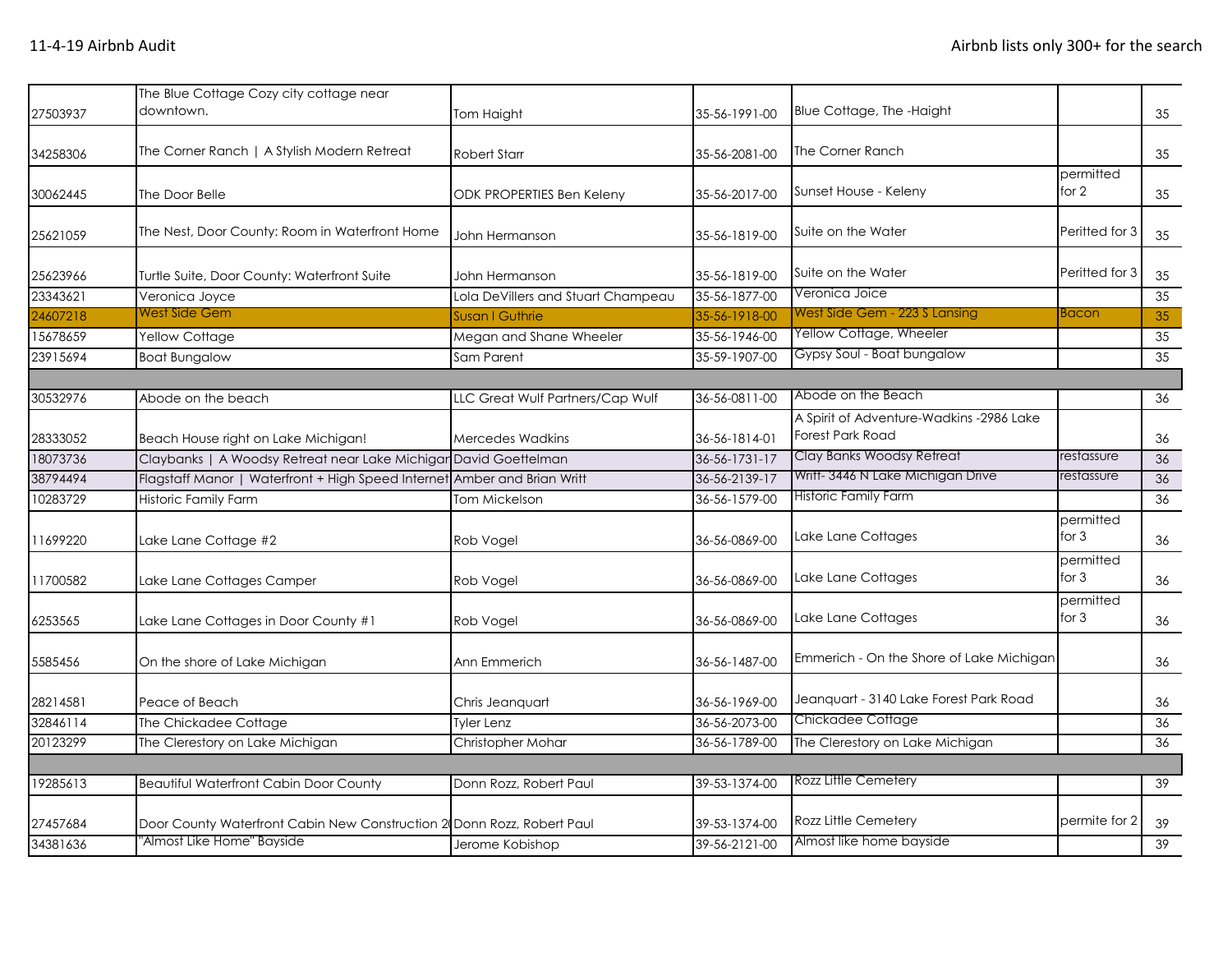| 1327057  | 3 Bedroom Cottage with a Water View                             | Mark and Jill Schwarzbauer | 39-56-1320-00 | La Bella Casa Di Mattoni      |                       | 39 |
|----------|-----------------------------------------------------------------|----------------------------|---------------|-------------------------------|-----------------------|----|
| 15057147 | Door County Shore Front 2 Bdrm Cabin on 1.2 Acres Pat O'Donnell |                            | 39-56-1398-00 | Cabin Sun Over Beach          |                       | 39 |
| 17300921 | Family Friendly Cabin On The Bay!                               | Goffard                    | 39-56-1709-00 | Cabin on the Bay - Goffard    |                       | 39 |
| 39081225 | Picturesque Door County Waterfront Cottage!                     | Michael Morrison           | 39-56-2219-00 | The Bayhouse                  |                       | 39 |
| 18833980 | Sunset Cliff Cottage                                            | Jon Hansen                 | 39-56-0860-00 | Sunset Cliff Cottage          |                       | 39 |
|          |                                                                 |                            |               |                               |                       |    |
| 35934019 | Bay Front - Stunning new construction in S Door Co              | 315 Breezy Acres           | 42-56-2115-07 | 315 Breezy Acres-Maison Rouge |                       | 42 |
| 19594834 | Waterfront Door County Cottage                                  | Lisa Soukup                | 42-56-1774-00 | Waterftont Cottage - Soukup   |                       | 42 |
|          |                                                                 |                            |               |                               |                       |    |
| 11389754 | Charming Near Town Motel Room                                   | Andrew Valentincic         | 46-50-1596-00 | Viking Village                | permitted<br>for $13$ | 46 |
| 14825088 | Charming one bedroom flat at Viking Village                     | <b>Andrew Valentincic</b>  | 46-50-1596-00 | <b>Viking Village</b>         | permitted<br>for $13$ | 46 |
| 15351847 | Cozy and charming studio with kitchen.                          | <b>Andrew Valentincic</b>  | 46-50-1596-00 | Viking Village                | permitted<br>for $13$ | 46 |
| 33796800 | Remodeled 2 bedroom apartment unit.                             | <b>Andrew Valentincic</b>  | 46-50-1596-00 | Viking Village                | permitted<br>for $13$ | 46 |
| 10907613 | Sunrise A Frame on the lake                                     | <b>Andrew Valentincic</b>  | 46-50-1596-00 | Viking Village                | permitted<br>for $13$ | 46 |
| 8898775  | Viking Village 2 Bedroom Flat                                   | <b>Andrew Valentincic</b>  | 46-50-1596-00 | Viking Village                | permitted<br>for $13$ | 46 |
| 31407998 | Washington Island, remodeled single family home.                | Andrew Valentincic         | 46-50-1596-00 | Viking Village                |                       | 46 |
| 31445707 | Aunt Ethel's Cozy Island Cottage - close to town!               | Evelyn and Chad Beneda     | 46-56-2066-00 | Aunty Ethyl's                 |                       | 46 |
| 14443055 | <b>Bay Farm Lake Cottage</b>                                    | Kathleen Young             | 46-56-1650-00 | <b>Bay Farm LLC</b>           |                       | 46 |
| 25811058 | <b>Breezy Beach</b>                                             | <b>Richard Tobey</b>       | 46-56-1940-00 | <b>Breezy Beach</b>           |                       | 46 |
| 27853119 | <b>Buckwild Estate</b>                                          | Dan Jorgenson              | 46-56-1332-00 | <b>Buckwild Farm</b>          |                       | 46 |
| 6541476  | <b>Charming Waterfront Cottage</b>                              | Alex Trueblood             | 46-56-1411-00 | <b>Trueblood Cottage</b>      |                       | 46 |
| 13378765 | Coffee Creek Cabins "Biker Cabin" on Wash. Island Dawn Chier    |                            | 46-56-0731-00 | Coffee Creek Cabin            | permitted<br>for $2$  | 46 |
| 13156138 | Cute Affordable Cabin on Island - Kayaker Cabin                 | Dawn Chier                 | 46-56-0731-00 | Coffee Creek Cabin            | permitted<br>for 2    | 46 |
| 25622011 | Folk Tree Farm on Washington Island                             | Casey Dahl & Shawn Murray  | 46-56-1933-00 | Folk Tree Farm                |                       | 46 |
| 35580755 | Gull Cottage Waterfront Home on Washington<br>Island            | Vern Rubenic               | 46-56-1354-00 | <b>Gull Cottage</b>           |                       | 46 |
| 25616352 | Island View Cottage on Washington Island                        | Edward & Peri Ann Wasie    | 46-56-1909-00 | Island View Cottage - Wasie   |                       | 46 |
| 22717916 | Old Orchard Farm                                                | Deb Sheridan               | 46-56-1867-00 | Old Orchard Farm              |                       | 46 |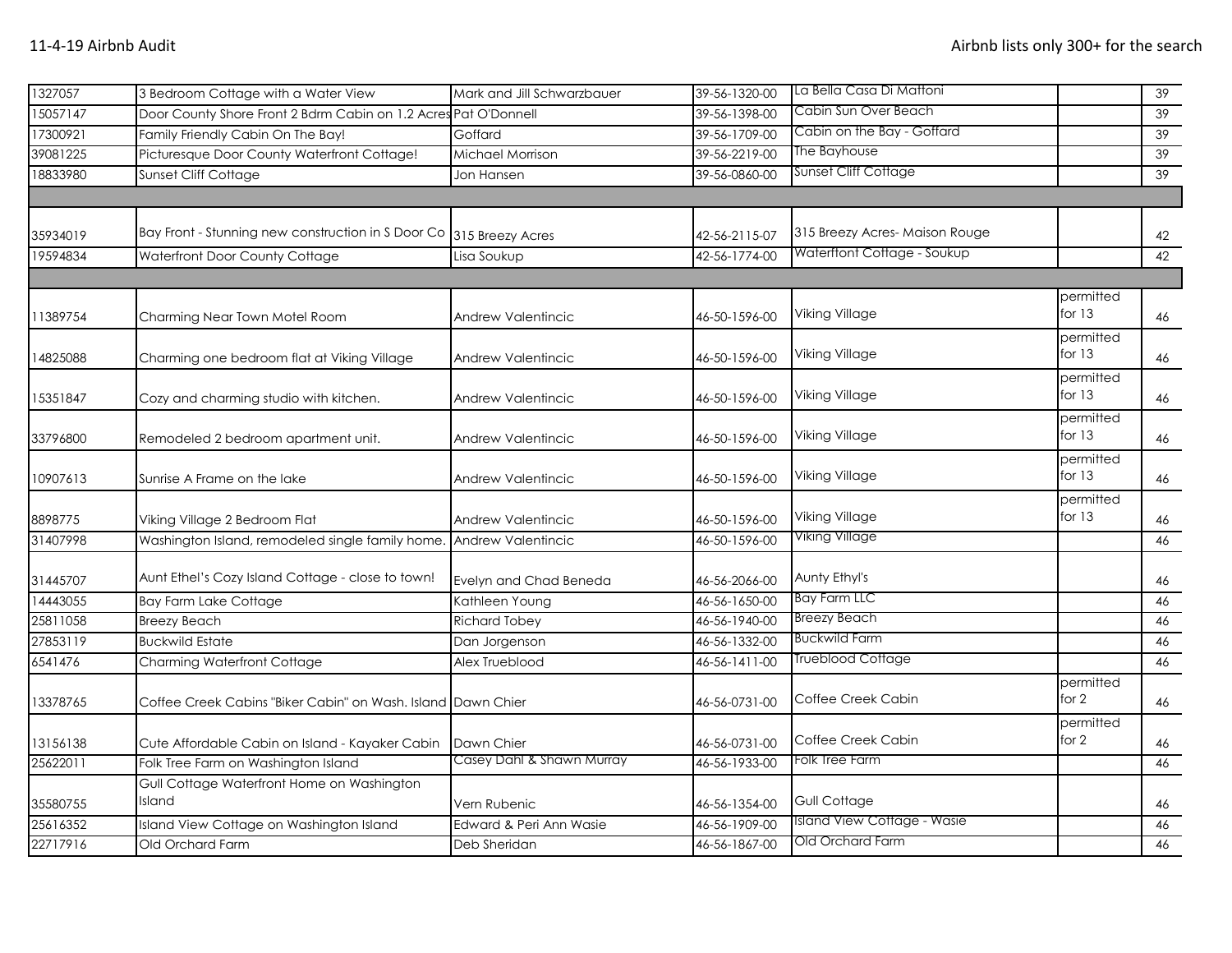| 29857856 | Quiet Island Waterfront Retreat                                                                 | Daniel Wiersum                                 | 46-56-2036-00 | Quiet Island Waterfront Retreat              |                   | 46 |  |
|----------|-------------------------------------------------------------------------------------------------|------------------------------------------------|---------------|----------------------------------------------|-------------------|----|--|
|          | The Birches - Private Home on Washington Island                                                 |                                                |               | Klann - 2129 Mc Donald Road                  |                   |    |  |
| 34836681 |                                                                                                 | Christine Klann                                | 46-56-2131-00 |                                              |                   | 46 |  |
| 25488651 | Washington Island Home in the Woods                                                             | Jeff and Corinn Sevcik                         | 46-56-1891-00 | West Harbor - Sevcik                         |                   | 46 |  |
| 24117398 | Washington Island home With history and warmth                                                  | Carol Lemon                                    | 46-56-1917-00 | Washington Island Historical Home -<br>Lemon |                   | 46 |  |
| 26269262 | Watermark Inn-Washington Island (Suite B)                                                       | Larry Kilduff                                  | 46-56-0584-00 | Watermark Inn                                |                   | 46 |  |
| 23713057 | Watermark Inn-Washington Island (Suite G)                                                       | Larry Kilduff                                  | 46-56-0584-00 | Watermark Inn                                |                   | 46 |  |
| 35673335 | Hope Floats                                                                                     | Ashley Cote Hogan                              | 46-59-2162-00 | Hope Floats                                  |                   | 46 |  |
|          | <b>NOT LOCATED IN DOOR COUNTY</b>                                                               |                                                |               |                                              |                   |    |  |
| 36871011 | The Family Lure                                                                                 | Not Door County Comes up in Door County Search |               |                                              | Outside DC        |    |  |
| 21549001 | <b>Cozy Lakefront Home</b>                                                                      | Not Door County Comes up in Door County Search |               |                                              | Outside DC        |    |  |
| 32736987 | Warm, Inviting 2 bedroom house in Marinette, WI                                                 | Not Door County Comes up in Door County Search |               |                                              | Outside DC        |    |  |
| 31441773 | 1 bed apartment, lake view next to Lake Michigan Not Door County Comes up in Door County Search |                                                |               |                                              | Outside DC        |    |  |
| 31401357 | Double Queen Beds - Independence Stay of Marin Not Door County Comes up in Door County Search   |                                                |               |                                              | Outside DC        |    |  |
| 1075853  | Modern, Sunny Getaway Door County!                                                              | Not Door County Comes up in Door County Search |               |                                              | Outside DC        |    |  |
| 32284600 | Private Room with 10' Ceilings & Kitchen                                                        | Not Door County Comes up in Door County Search |               |                                              | Outside DC        |    |  |
| 32317062 | Big Private Room with 10' Ceiling & Pool Table                                                  | Not Door County Comes up in Door County Search |               |                                              | Outside DC        |    |  |
| 30106811 | Nice Studio with 2 Full Beds and Full Kitchen                                                   | Not Door County Comes up in Door County Search |               |                                              | Outside DC        |    |  |
| 14266783 | Cottage on Cedar                                                                                | Not Door County Comes up in Door County Search |               |                                              | Outside DC        |    |  |
| 19012043 | Home Away From Home Northern Wisconsin                                                          | Not Door County Comes up in Door County Search |               |                                              | Outside DC        |    |  |
| 19176512 | <b>Book Your Summer Getaway Now</b>                                                             | Not Door County Comes up in Door County Search |               |                                              | <b>Outside DC</b> |    |  |
| 20991844 | <b>Menominee River Vacation Home</b>                                                            | Not Door County Comes up in Door County Search |               |                                              | Outside DC        |    |  |
| 21816932 | <b>Hogans Place 2</b>                                                                           | Not Door County Comes up in Door County Search |               |                                              | Outside DC        |    |  |
| 21816968 | <b>Hogans Place</b>                                                                             | Not Door County Comes up in Door County Search |               |                                              | Outside DC        |    |  |
| 27232787 | Cute 2 Bedroom Bungalow                                                                         | Not Door County Comes up in Door County Search |               |                                              | Outside DC        |    |  |
| 31402597 | King Executive Suite - Independence Stay<br>Marinette #202                                      | Not Door County Comes up in Door County Search |               |                                              | Outside DC        |    |  |
| 443694   | Lundgren Tree Farm                                                                              | Not Door County Comes up in Door County Search |               |                                              | Outside DC        |    |  |
| 33710736 | Winding River Cottages-Pine Cone Cottage                                                        | Not Door County Comes up in Door County Search |               |                                              | Outside DC        |    |  |
| 33045130 | Winding River Cottages-Evergreen Cottage                                                        | Not Door County Comes up in Door County Search |               |                                              | Outside DC        |    |  |
| 33155244 | Quiet & Cozy upstairs apartment 1 bedroom                                                       | Not Door County Comes up in Door County Search |               |                                              | Outside DC        |    |  |
| 28734368 | Luxury on the Lake                                                                              | Not Door County Comes up in Door County Search |               |                                              | Outside DC        |    |  |
| 29841495 | Hogan's Place 3                                                                                 | Not Door County Comes up in Door County Search |               |                                              | Outside DC        |    |  |
| 31402252 | King Suite Room - Independence Stay of Marinette<br>#205                                        | Not Door County Comes up in Door County Search |               |                                              | Outside DC        |    |  |
| 27703908 | 2 bedroom duplex in quiet neighborhood                                                          | Not Door County Comes up in Door County Search |               |                                              | Outside DC        |    |  |
| 30403078 | <b>Bentley's Place</b>                                                                          | Not Door County Comes up in Door County Search |               |                                              | Outside DC        |    |  |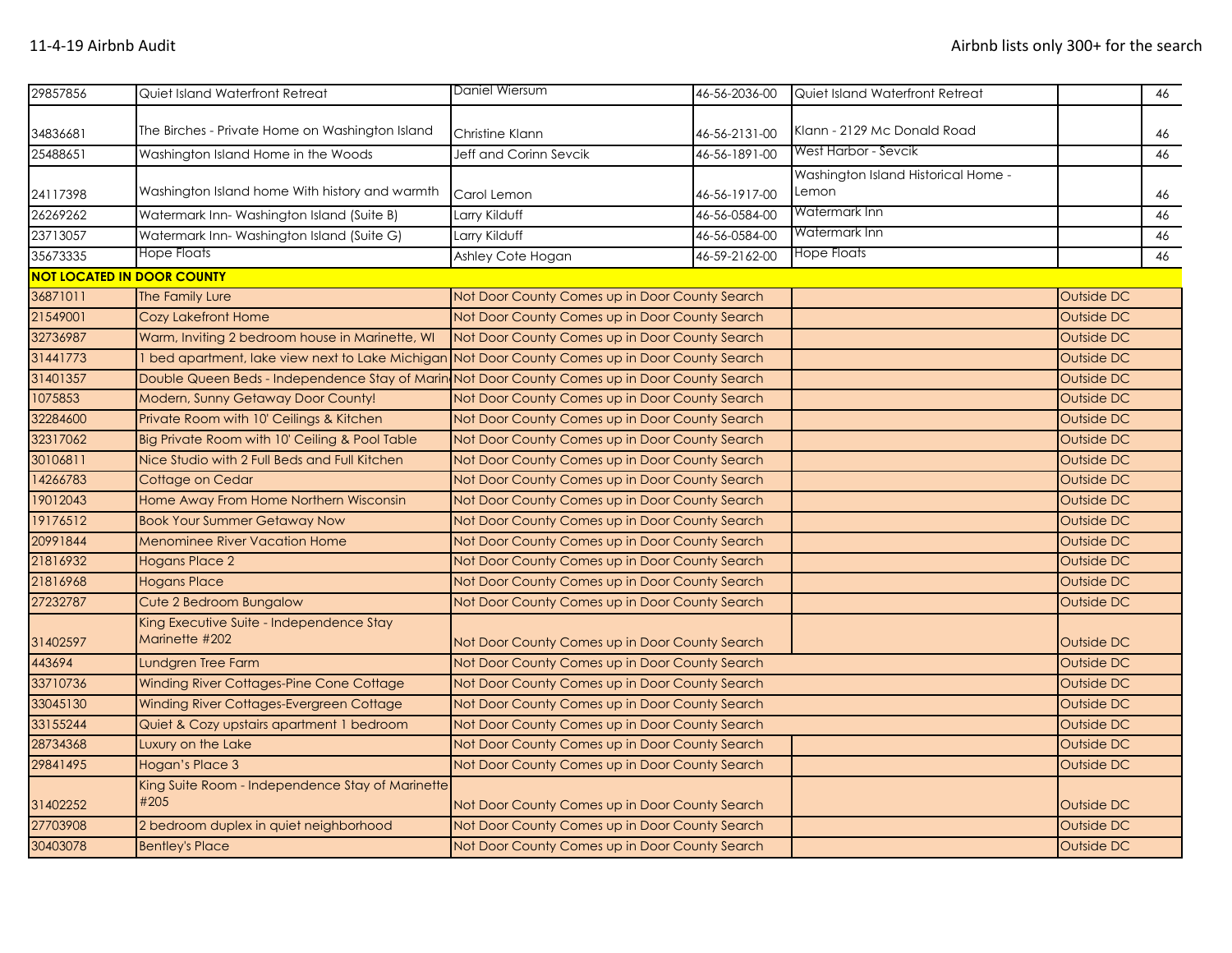| 32744370  | Cottage on the Bay                                                                             | Not Door County Comes up in Door County Search                                                  | Outside DC |
|-----------|------------------------------------------------------------------------------------------------|-------------------------------------------------------------------------------------------------|------------|
| 29843132  | <b>Hogans Place 4</b>                                                                          | Not Door County Comes up in Door County Search                                                  | Outside DC |
| 35508656  |                                                                                                | CEDAR CABIN on the BAY (Lake Michigan--Green B Not Door County Comes up in Door County Search   | Outside DC |
| 31440292  | Stunning Waterfront! Fully Equipped 1 BR Condo                                                 | Not Door County Comes up in Door County Search                                                  | Outside DC |
| 23147359  | Lakefront beauty Algoma condo                                                                  | Not Door County Comes up in Door County Search                                                  | Outside DC |
| 17416421  | Gorgeous beach & 5 mi's 2 Door Cty.                                                            | Not Door County Comes up in Door County Search                                                  | Outside DC |
| 32941122  | <b>Buck's Harbor LLC in Algoma, WI</b>                                                         | Not Door County Comes up in Door County Search                                                  | Outside DC |
| 36077426  | <b>Country Farmhouse living</b>                                                                | Not Door County Comes up in Door County Search                                                  | Outside DC |
| 15203485  | <b>Minutes from Door County</b>                                                                | Not Door County Comes up in Door County Search                                                  | Outside DC |
| 11893626  | Lake Michigan Sunrise view, close to Door County                                               | Not Door County Comes up in Door County Search                                                  | Outside DC |
| 29252930  | Lake Michagan Living                                                                           | Not Door County Comes up in Door County Search                                                  | Outside DC |
| 29779882  | 3 bed apartment next to Lake Michigan loading doNot Door County Comes up in Door County Search |                                                                                                 | Outside DC |
| 29780152  |                                                                                                | 2 bed apartment, lake view next to Lake Michigan Not Door County Comes up in Door County Search | Outside DC |
| 31402434  | BR Suite - Independence Stay of Marinete                                                       | Not Door County Comes up in Door County Search                                                  | Outside DC |
| 26424111  | Waterfront Inn Sail & Stay                                                                     | Not Door County Comes up in Door County Search                                                  | Outside DC |
| 3010681   | Nice Studio with 2 Full Beds and Full Kitchen                                                  | Not Door County Comes up in Door County Search                                                  | Outside DC |
| 20411213  | <b>Paradise View</b>                                                                           | Not Door County Comes up in Door County Search                                                  | Outside DC |
| 30106940  |                                                                                                | 2-Bedroom Apt next to Lake Michigan Loading Doc Not Door County Comes up in Door County Search  | Outside DC |
| 14648642  | Upper Peninsula MI Retreat                                                                     | Not Door County Comes up in Door County Search                                                  | Outside DC |
| 32837226  | Downstairs apartment on private lake                                                           | Not Door County Comes up in Door County Search                                                  | Outside DC |
| 38894590? | ៉ឺ្លិះ Snug Lake View Condo @ The Shores                                                       | Not Door County Comes up in Door County Search                                                  | Outside DC |
| 37351248  | <b>Camp Bayshore</b>                                                                           | Not Door County Comes up in Door County Search                                                  | Outside DC |
| 35127711  | King Suite Room Independence Stay RM 103                                                       | Not Door County Comes up in Door County Search                                                  | Outside DC |
| 35127334  | King Executive Suite Independence Stay RM 216                                                  | Not Door County Comes up in Door County Search                                                  | Outside DC |
| 35129476  | King Suite Room Independence Stay RM 102 HC                                                    | Not Door County Comes up in Door County Search                                                  | Outside DC |

| IMUNI         |                       | # of Airbnb Properties 8/1/19 | # of Airbnb<br>Properties<br>9/9/19 | # of Airbnb Properties 10/2/19 | # of Airbnb<br>properties<br>11/4/19 |
|---------------|-----------------------|-------------------------------|-------------------------------------|--------------------------------|--------------------------------------|
| 2             | <b>Baileys Harbor</b> | 51                            | 57                                  | 57                             | 49                                   |
|               | <b>Brussels</b>       |                               |                                     |                                |                                      |
| $\circ$       | Clay Banks            |                               |                                     |                                |                                      |
| 8             | Town of Egg Harbor    | 54                            | 56                                  | 55                             |                                      |
| 9             | Village of Egg Harbor | 31                            | 30                                  | 31                             | 30                                   |
|               | Ephraim               | 46                            | 47                                  | 47                             | 47                                   |
| <sup>12</sup> | Gibraltar             | 88                            | 91                                  | 92                             | 93                                   |
| 14            | Town of Forestville   |                               |                                     |                                |                                      |
| 15            | Town of Jacksonport   | 15                            | 13                                  | 13                             | ΙZ                                   |